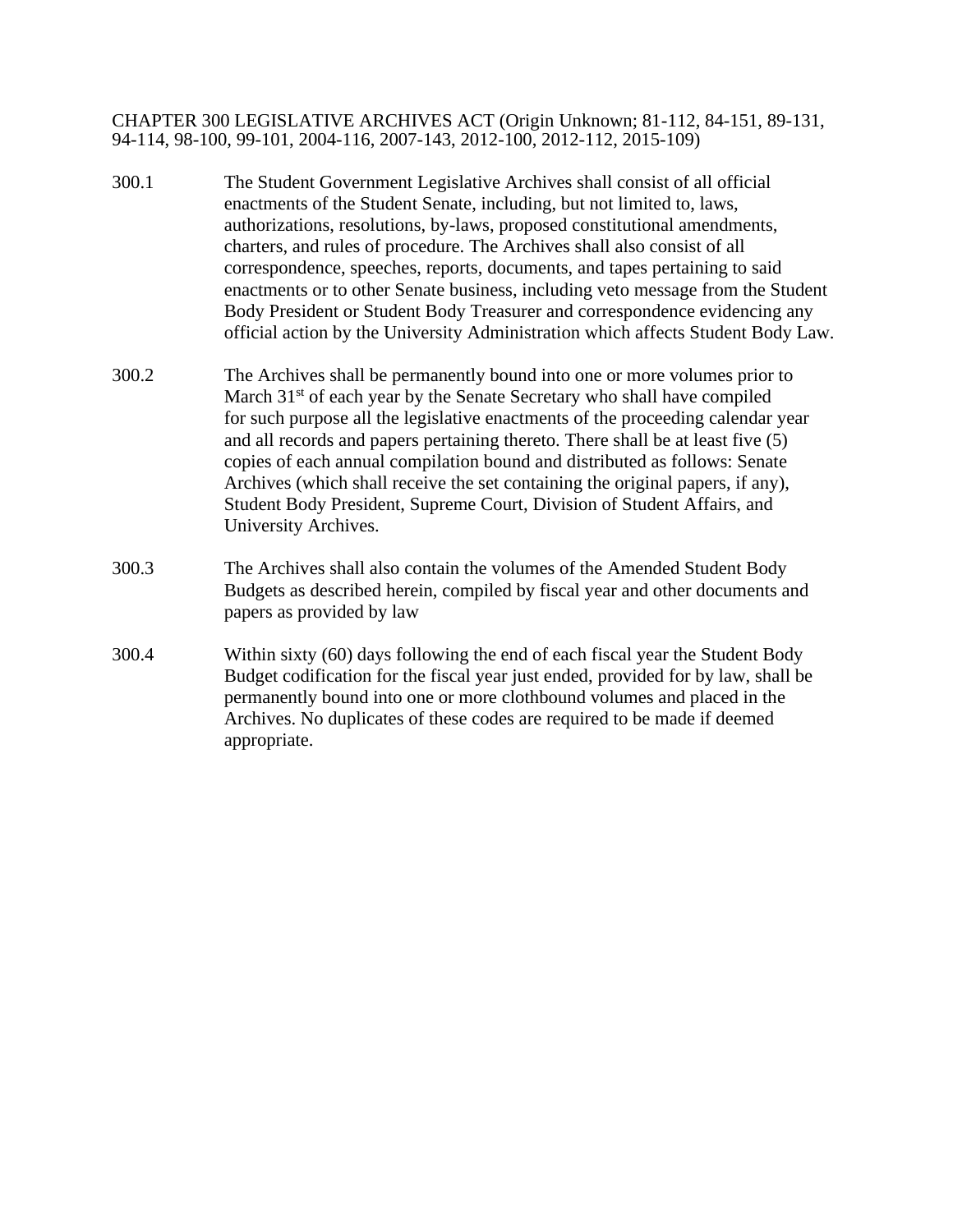CHAPTER 301 CODING SYSTEM (72-189, 81-112, 94-114, 98-100, 99-114, 2008-126, 2015- 109)

- 301.1 All proposals, regardless of their nature, on which formal action by the Student Senate is desired shall be labeled Senate Bills and numbered sequentially as received by the Senate Secretary with a prefix indicating the four digits of the calendar year. The use of the term "proposals" shall include, but not be limited to, bills proposing laws, authorizations, resolutions, constitutional amendments, rules of procedure, and any formal motion desired in writing. The sequential bill numbering shall begin with "1000." For example, Student Senate Bill 2000-1008 would be the 9<sup>th</sup> proposal of calendar year 2000.
- 301.2 All enacted laws, authorizations, resolutions, and proposed constitutional amendments shall be labeled with the names of the sponsor(s) and/or Author(s) of the said bill and individually designated according to the following scheme:
	- 1. All laws shall be entitled Student Body Laws and be designated by the four digits of the calendar year followed by a hyphen and the chronological order of the enactment, beginning with "100". For example, Student Body Law 2001-138 would be the 39th law enacted during the calendar year 2001.
	- 2. All authorizations shall be entitled Student Body Authorizations and be designated in the same manner as laws. For example, Student Body Authorization 2002-129 would be the 30th authorization enacted in the calendar year 2002.
	- 3. All resolutions and proposed constitutional amendments shall be entitled Student Body Resolutions and be designated in the same manner as laws. For example, Student Body Resolution 2003-1054 would be the 55th resolution enacted during the calendar year 2003.
- 301.3 The Senate Secretary shall maintain accurate, current records on each proposal and its number, date acted upon, and its disposition.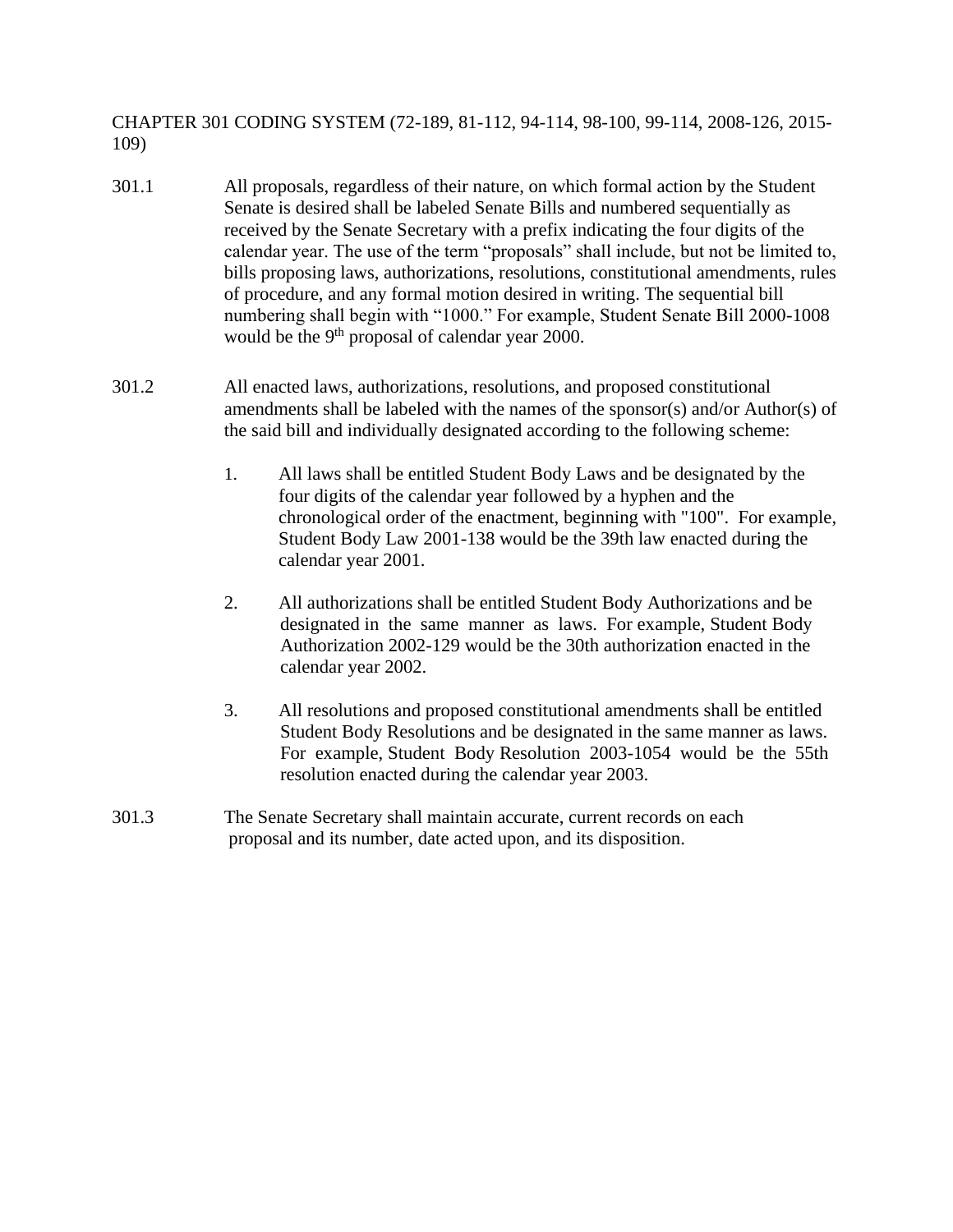#### CHAPTER 302 LEGISLATION (98-124, 2000-136, 2015-109)

- 302.1 In accordance with the Student Body Constitution Article III, Section 8(a), no Student Body Law shall be passed without being read and passed by majority vote at two meetings of the Student Senate.
- 302.2 No second reading of a bill shall be considered within twenty-four (24) hours of the start of the meeting at which first passage occurred, except for the provisions of Chapter 302.25.
- 302.25 Second readings may be considered with less than a twenty-four (24) hour interim provided that the meeting at which it is to be considered is called by a 4/5 vote of the Student Senators present at the previous meeting. Second readings of any Activity and Service Fee, Organizational, or Special Events budget may not be overridden in this manner in accordance with Chapter 821.41.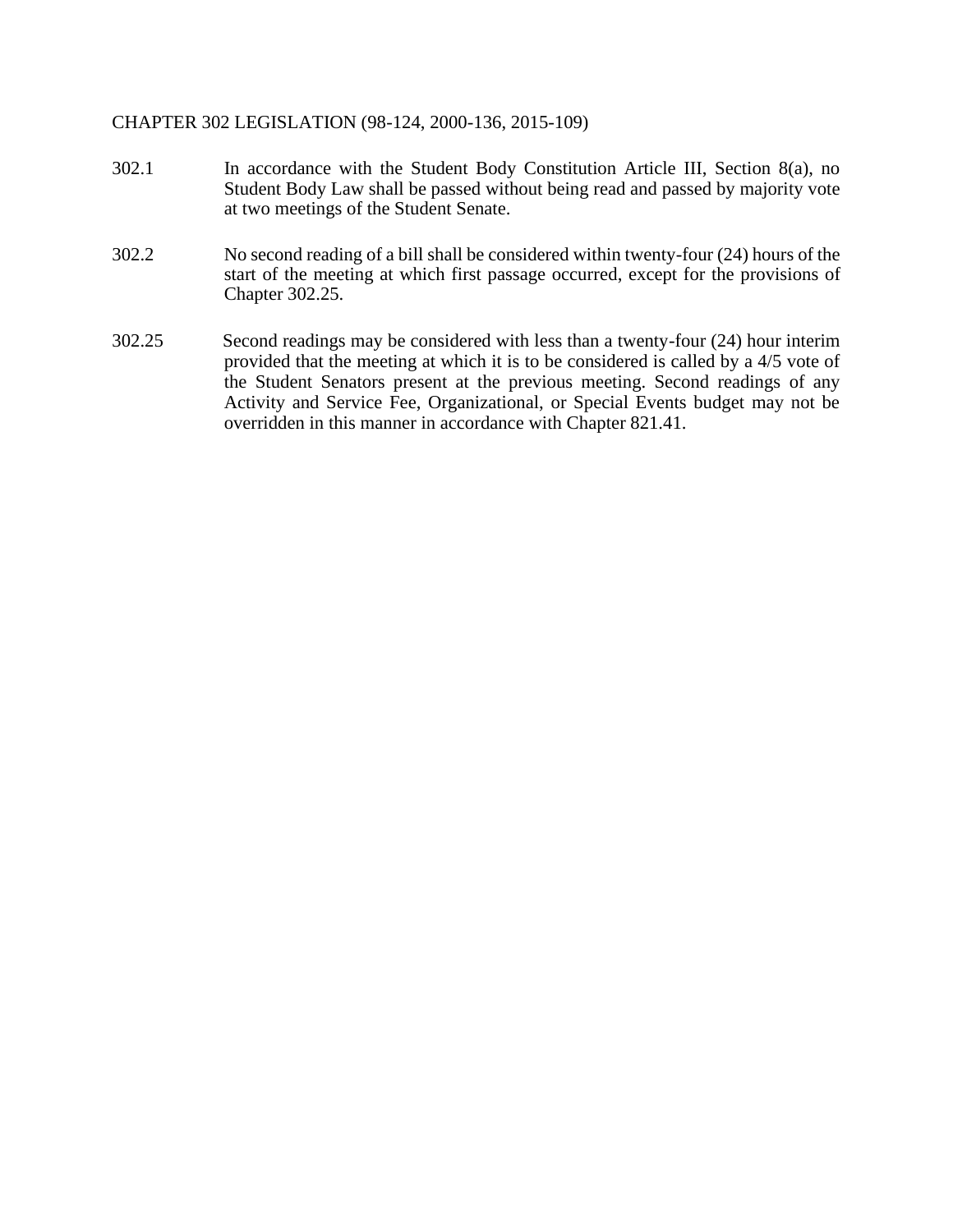#### CHAPTER 303 ONLINE RECORDS (2010-106, 2015-109)

303.1 Voting, Attendance, and Minutes Records Placed Online. The Senate President shall ensure that the public voting records of Student Senators for all votes on the main question of bills, resolutions, nominations, and appointments are placed online, and that the attendance records of all Student Senators are placed online. Additionally, Senate Secretaries will ensure that Meeting Minute records are placed online. These records shall be posted online within one week of their creation. A link to the page containing these records shall be placed on the "Legislative" page of the Student Government website.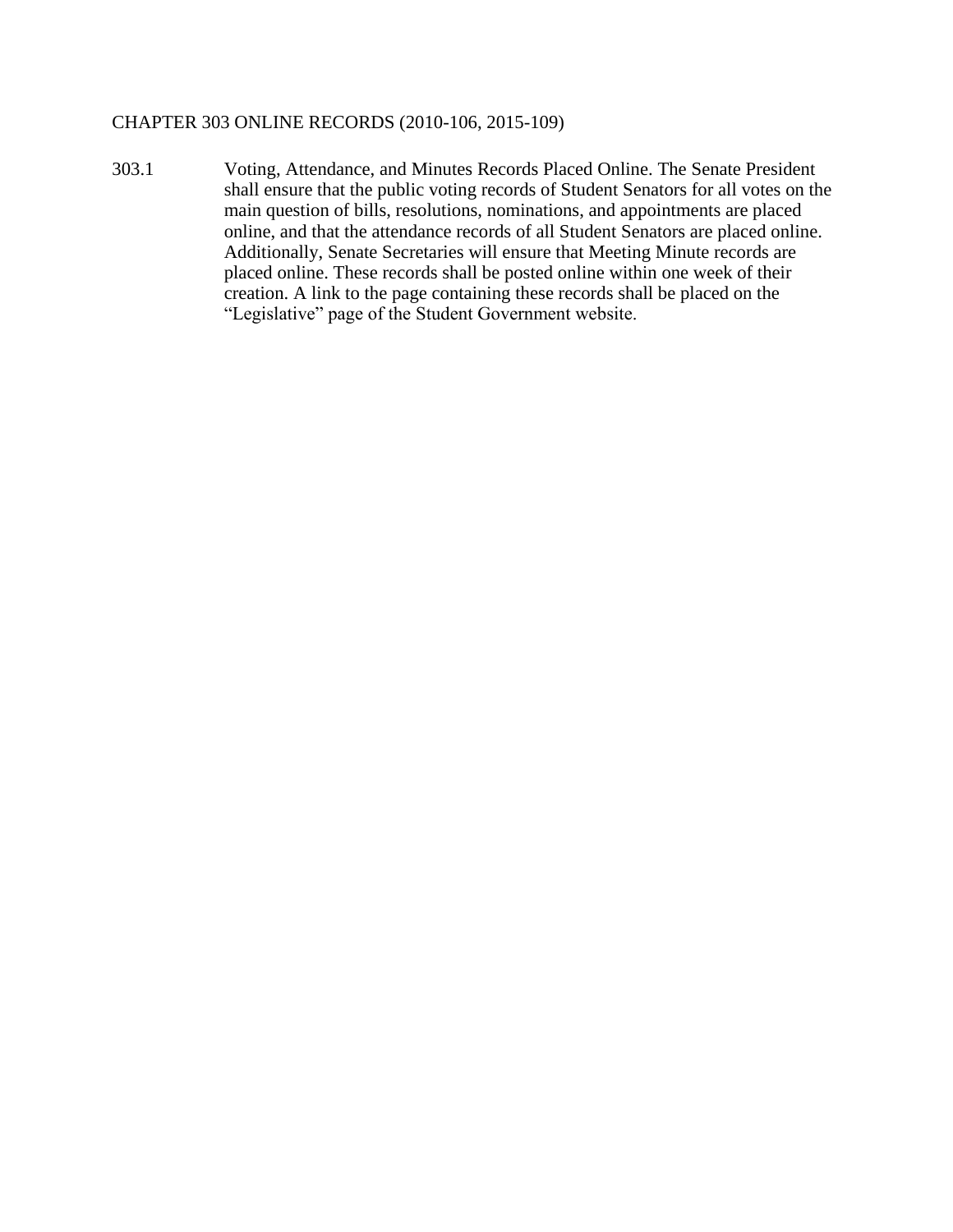# CHAPTER 304 VIRTUAL MEETINGS (2020-1042)

- 304.1 The Student Senate and the committees of the Student Senate may only conduct virtual meetings in the event of a federal, state, or local state of emergency as determined by the University of Florida administration impacting the Student Senate's ability to meet in-person.
- 304.2 Virtual meetings will be conducted in a manner consistent with Student Body Law.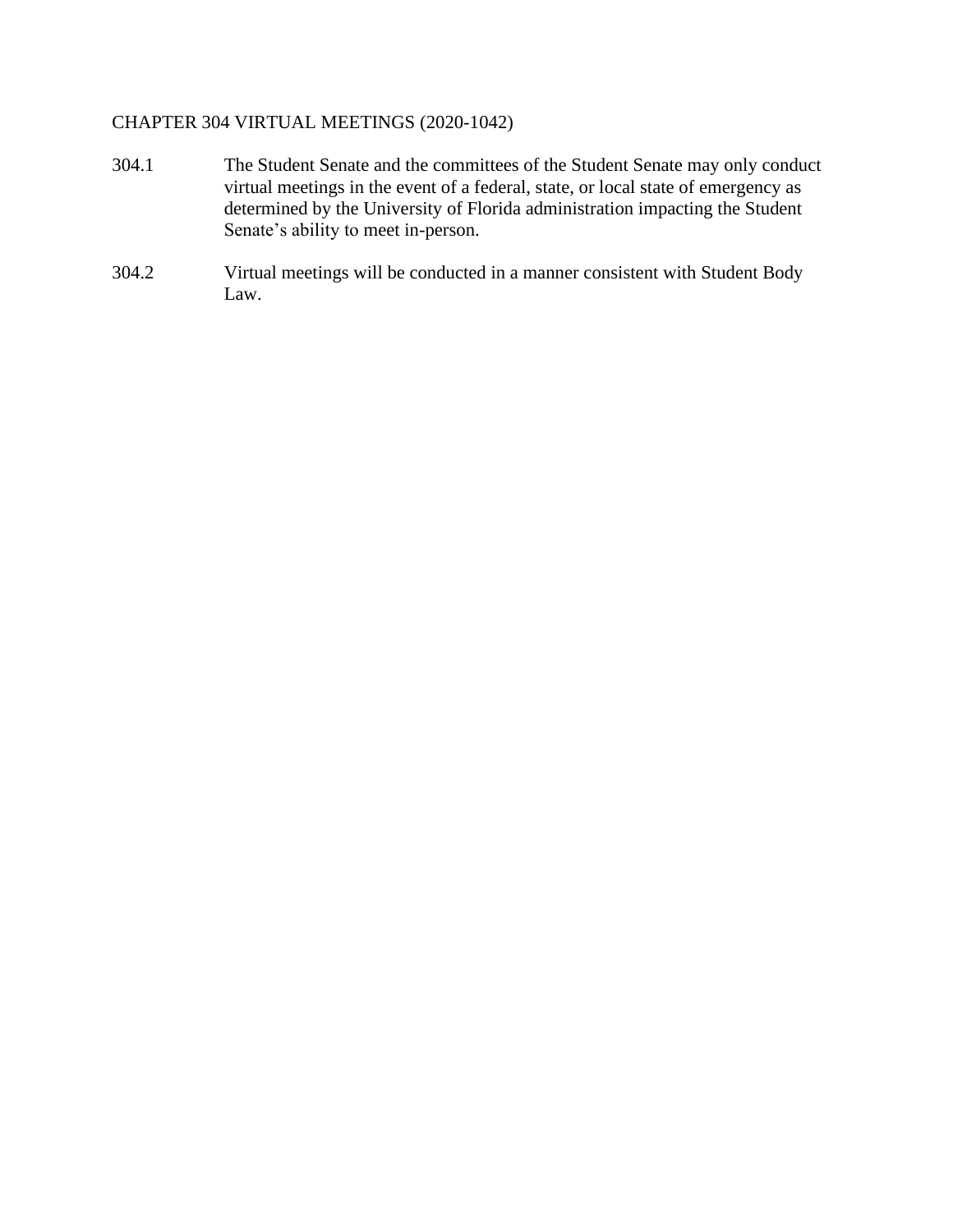CHAPTER 305 CENSURING OF SG OFFICIALS ACT (2001-139, 2004-116, 2006-116, 2007- 143, 2008-127, 2011-103, 2015-109, 2016-106)

- 305.1 "Censure is defined as a resolution passed by the Student Senate in lieu of impeachment. In effect, "censure" is a written reprimand given to an official whose actions may have warranted impeachment, but the Student Senate felt impeachment was unnecessary.
- 305.2 Offenses warranting censure include, but are not limited to, the following acts committed while in office:
	- 1. Misfeasance
	- 2. Malfeasance
	- 3. Nonfeasance
	- 4. Abuse of power
- 305.3 The following positions are subject to censure:
	- 1. Student Body President
	- 2. Student Body Vice President
	- 3. Student Body Treasurer
	- 4. Assistant Treasurers
	- 5. Executive Cabinet Directors
	- 6. Executive Cabinet Chairpersons
	- 7. Executive Secretaries
	- 8. Executive Agency Heads
	- 9. Supervisor of Elections
	- 10. Supreme Court Chief Justice
	- 11. Supreme Court Associate Justices
	- 12. Commissioners of the Constitution Revision Commission
	- 13. Student Senators
- 305.4 The day any five Student Senators sponsor a censure resolution is considered "filing day." At that time, a copy of the censure resolution should be given to the Senate Secretary, the appropriate Senate committees, and the person concerned in the censure resolution.
- 305.5 The Judiciary and Rules and Ethics Committees must hold at least one joint public hearing within five (5) school days of the filing day. Within the rules of those committees, and at the discretion of a majority vote of those committees, the resolution may be passed to the full Student Senate with the committees' opinion on the matter raised by the censure resolution.
- 305.6 At the regularly scheduled Student Senate meeting immediately following such a hearing, the Student Senate must take up the resolution for consideration. The person who is being considered for censure has a right to appear before the Student Senate.
- 305.7 The full Student Senate adopts a censure resolution upon a two-thirds (2/3) vote of the Student Senators present and voting. If, after adoption of the censure, the issues considered in the censure are not resolved, the Student Senate has the option to consider impeachment, pursuant to Chapter 306 of the Student Body Statutes.
- 305.8 The Student Senate may provide, in its rules and procedures, for the censure of its own members.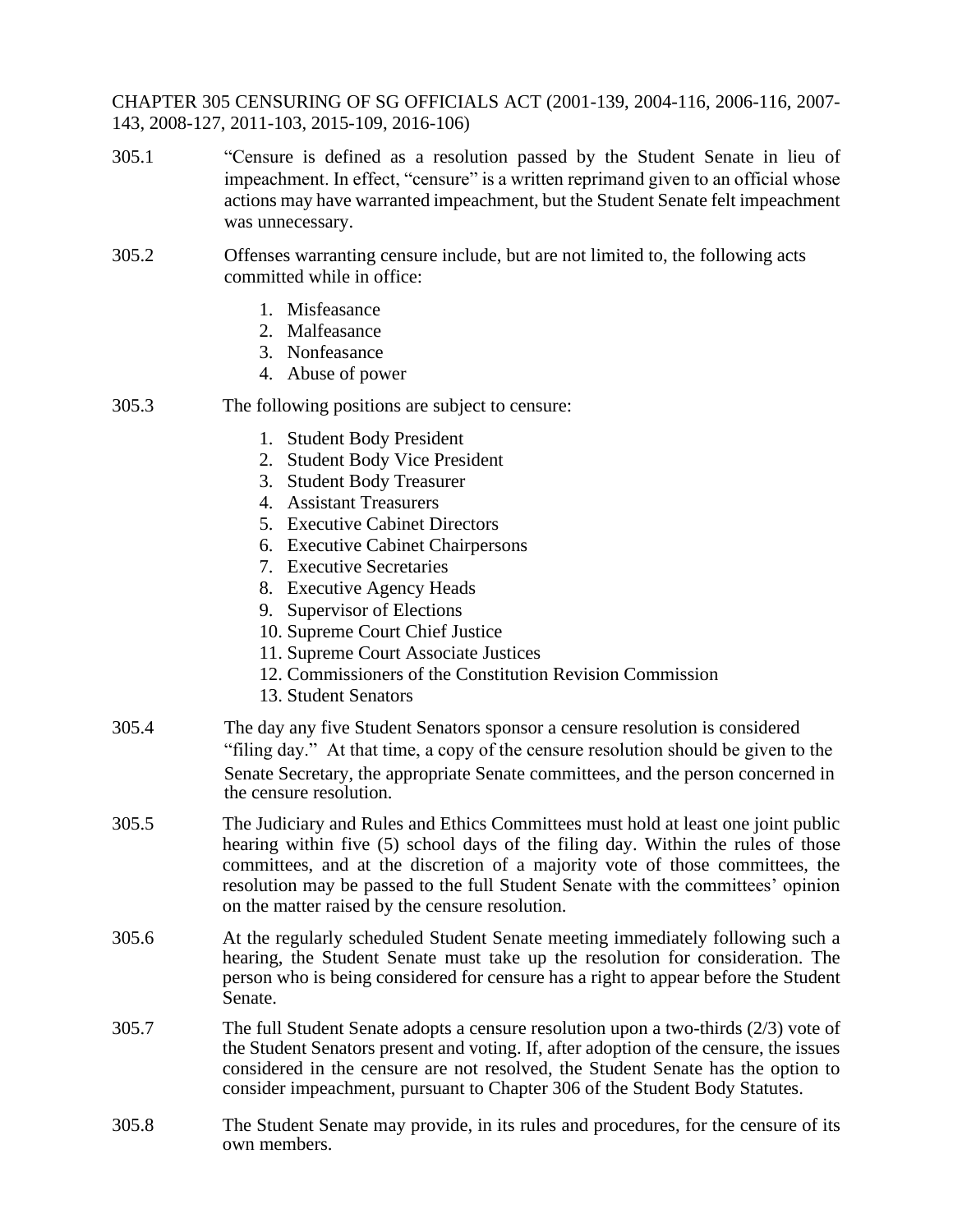CHAPTER 306 IMPEACHMENT AND REMOVAL OF OFFICERS ACT (76-228, 77-102, 81- 112, 89-130, 94-114, 95-106, 96-115, 98-127, 2000-120, 2001-141, 2004-116, 2006-116, 2007- 143, 2008-127, 2011-103, 2015-109)

- 306.1 The following terms and phrases used in this chapter shall be defined as follows:
	- 1. "Impeached" means the formal adoption of Articles of Impeachment by the Impeachment Body.
	- 2. "Impeachable Offense" means the conduct to which a person may be impeached. Impeachable offenses are limited to acts committed while in office under the following grounds:
		- a. Misfeasance
		- b. Malfeasance
		- c. Nonfeasance
		- d. Abuse of power
		- e. Conviction of a criminal offense.
	- 3. "Impeachment Resolution" means the statement filed by the requisite number of Student Senators that accuses a person of an impeachable offense.
	- 4. "Articles of Impeachment" means those sections of the impeachment resolution that have been adopted by a two-thirds (2/3) vote of the membership of the Impeachment Body.
	- 5. "Entire Seated Membership" means the total authorized number of Student Senators in the Student Senate class minus the number of vacancies.
	- 6. "Impeachment Body" means the Student Senate class, either the Fall or Spring election and appointed Student Senators that has served the greater amount of time on the filing date of an impeachment resolution. The Senate President shall preside over the Impeachment Body and may vote if the Senate President is a member of that Student Senate class.
	- 7. "Trial Body" means the Student Senate class that has the least amount of time on the filing date of an impeachment resolution. The Supreme Court Chief Justice shall preside, unless a member of the judiciary is impeached, whereupon the Senate President Pro-Tempore shall preside. In such a circumstance, the Pro-Tempore may not be a part of the Impeachment Body. The presiding officer shall have no vote.
	- 8. "Conviction of Impeachment" means those sections of the Articles of Impeachment adopted by a two-thirds vote of the membership of Trial Body. An officer convicted of impeachment shall be immediately removed from office. Conviction of Impeachment does not change the person's civil or criminal liability.
	- 9. "Disqualification from future office" means a separate vote of the Trial Body to prevent the person convicted of impeachment from holding any future Student Government position. A two-thirds vote of the membership shall be required to disqualify a person from future office.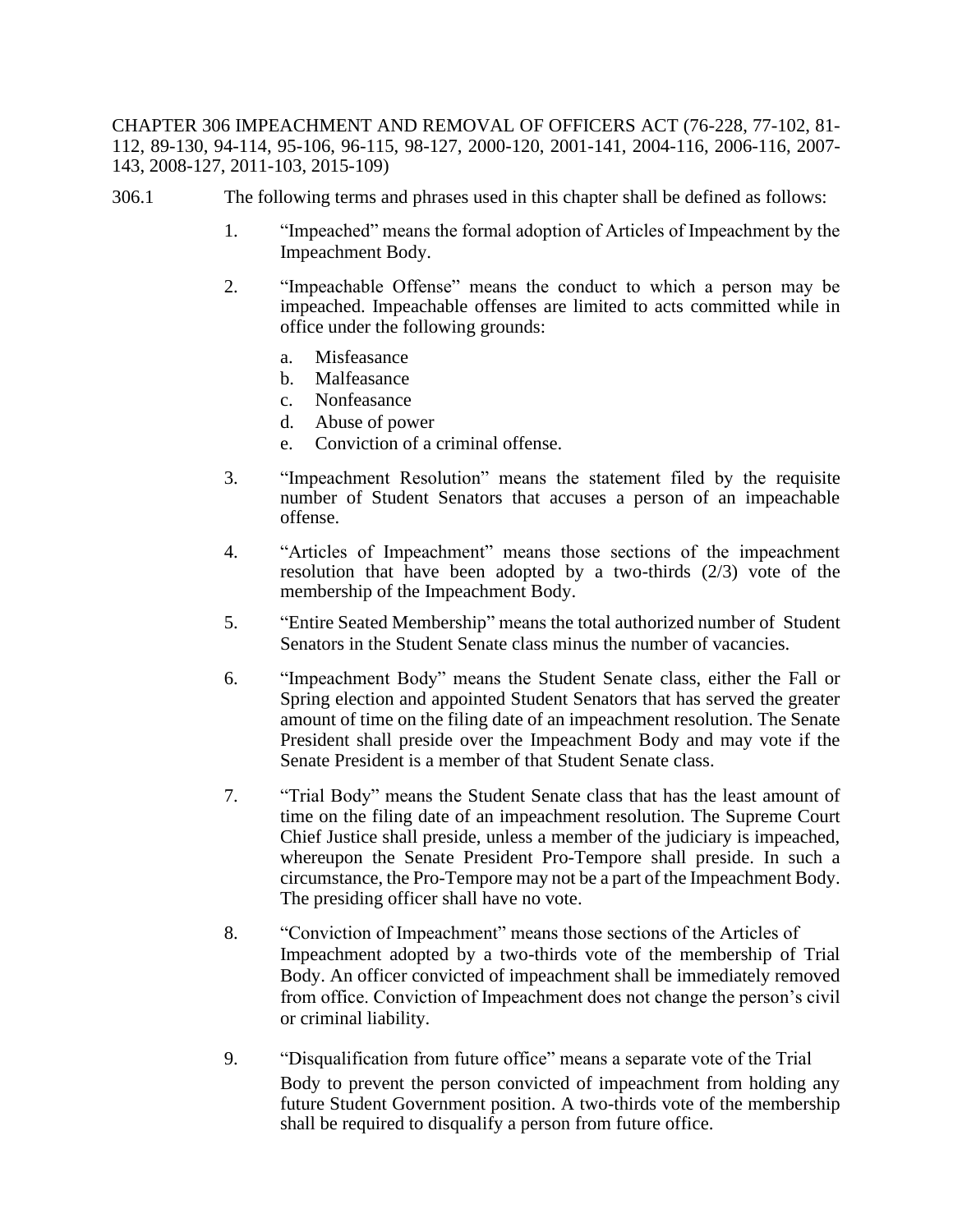| 306.2  | The following positions shall be subject to impeachment:                                                                                                                                                                                                                                                                                                                                                                            |
|--------|-------------------------------------------------------------------------------------------------------------------------------------------------------------------------------------------------------------------------------------------------------------------------------------------------------------------------------------------------------------------------------------------------------------------------------------|
|        | 1. Student Body President<br><b>Student Body Vice President</b><br>2.<br><b>Student Body Treasurer</b><br>3.<br>4. Assistant Treasurers<br>5. Executive Cabinet Chairpersons<br>6. Executive Cabinet Directors<br>7. Executive Secretaries<br>8. Executive Agency Heads<br>9. Supervisor of Elections<br>10. Supreme Court Chief Justice<br>11. Supreme Court Justices<br>12. Commissioners of the Constitution Revision Commission |
| 306.3  | The filing date of an impeachment resolution shall be deemed the day five Student<br>Senators co-file an impeachment resolution. The Student Senate, in its rules and<br>procedures, may designate a committee to review the resolution. The five Student<br>Senators must certify that they have given a copy of the impeachment resolution to<br>the person whose impeachment is being sought.                                    |
| 306.4  | The person whose impeachment is being sought has a right to appear before the<br>Impeachment Body to present evidence and testimony.                                                                                                                                                                                                                                                                                                |
| 306.5  | Upon the adoption of an Article of Impeachment, the Impeachment Body shall<br>deliver to the person whose impeachment is being sought a copy of the Article of<br>Impeachment.                                                                                                                                                                                                                                                      |
| 306.55 | Upon the adoption of an Article of Impeachment, the person whose impeachment<br>is being sought shall automatically be suspended from office.                                                                                                                                                                                                                                                                                       |
| 306.6  | The Impeachment Trial in the Trial Body must begin no sooner than five school<br>days, but no later than ten school days from the adoption of the Articles of<br>Impeachment. Failure of the Trial Body to begin the Impeachment Trial shall<br>constitute a dismissal with prejudice the Articles of Impeachment and remove the<br>suspension from the officer.                                                                    |
| 306.65 | The person whose conviction of impeachment is being sought shall be granted<br>equal time and shall be afforded the right to be heard, the right to present witnesses,<br>the right to offer evidence and the right to offer testimony.                                                                                                                                                                                             |
| 306.7  | If an Article of Impeachment is adopted by the Trial Body, the person shall be<br>deemed convicted of impeachment and removed from office.                                                                                                                                                                                                                                                                                          |
| 306.75 | The Trial Body must separately vote to prevent the person convicted of<br>impeachment from holding any future position within Student Government. A two-<br>thirds vote of the membership of the Trial Body shall be necessary to affect future<br>disqualification.                                                                                                                                                                |
| 306.8  | If no Article of Impeachment is adopted by the Trial Body, the suspension shall<br>automatically be removed and the person shall resume office.                                                                                                                                                                                                                                                                                     |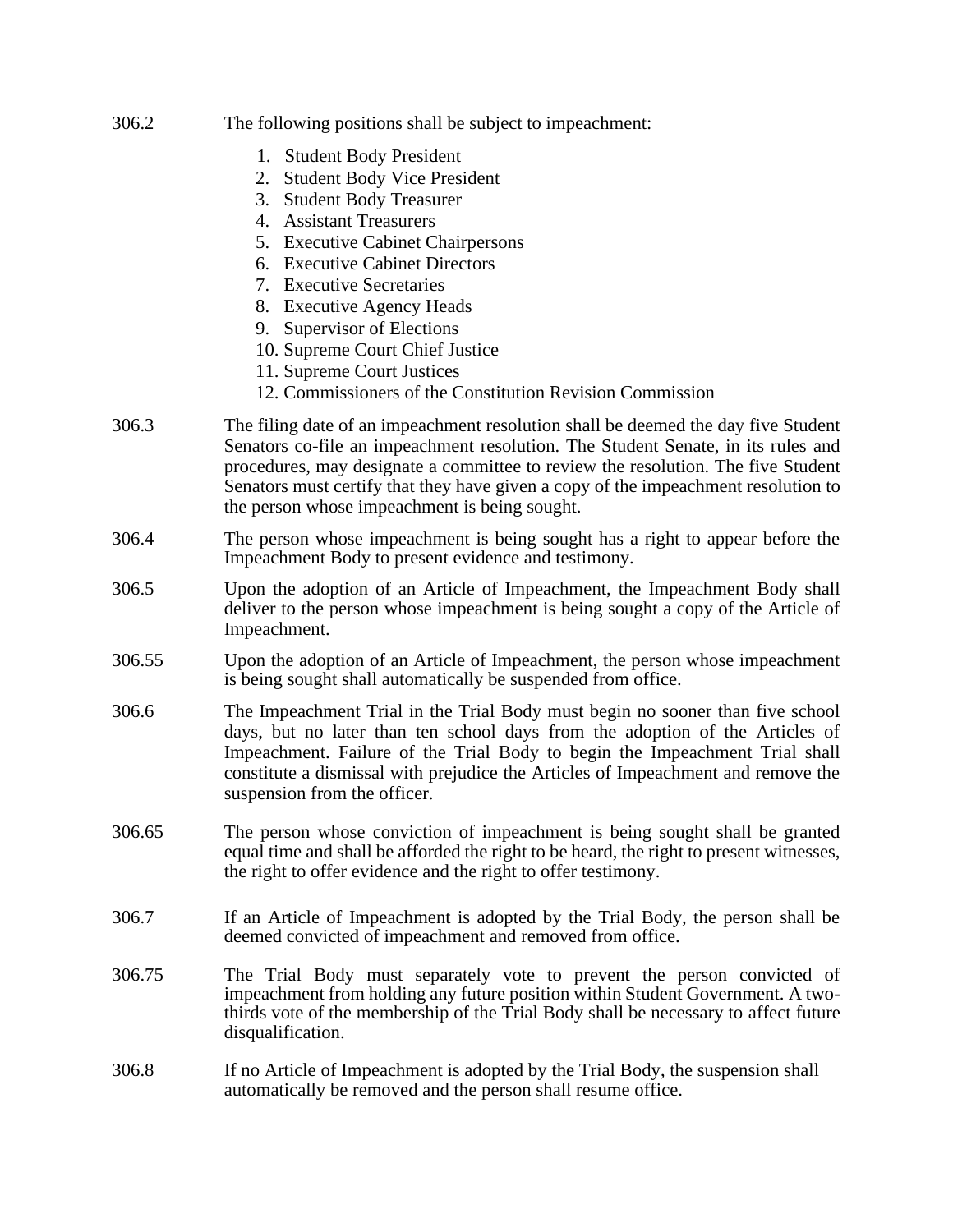CHAPTER 307 SG OFFICIAL ACCOUNTABILITY AND REMOVAL ACT (98-115, 2004- 116, 2007-104, 2008-131, 2015-109, 2020-1022, 2021-106)

- 307.1 The intent of this act is to comply with the provisions of Section 1004.26, Fla. Statutes (2021), as mandated by the Florida Legislature. This act provides for the removal from office of any elected or appointed Student Government official for malfeasance, misfeasance, neglect of duty, incompetence, permanent inability to perform official duties, or conviction of a felony. This act provides procedures for the immediate suspension of the subject official upon conviction of a crime and pending any appeal and provides for a temporary successor to assume the duties of any suspended official. This act further provides a procedure to allow registered students to petition for a referendum to remove the subject official from office.
- 307.2 As found in this chapter (and as applied in Chapter. 213) the following definitions will apply:
	- 1. "Circulator" means an individual seeking to recall a SG official from office and who solicits, supervises or otherwise procures student signatures in support of a recall referendum of the affected officer.
	- 2. "Constituency" means the people who are represented by a SG official and are eligible to vote for such an official in general SG elections. (The Student Body President's constituency, for example, would include the entire student body while a Student Senator's constituency would typically include students enrolled in a particular college or designated living area.)
	- 3. "Constituent" means a registered student who is a member of an SG official's constituency.
	- 4. "Conviction" means a determination of guilt resulting from a plea (whether guilty or nolo contendere) or trial, regardless of whether imposition of sentence was suspended.
	- 5. "Civilly Liable" means when a court of competent jurisdiction enters final judgment against a person in a civil action.
	- 6. "Majority" means half of the members voting plus one.
	- 7. "Entire seated membership" means the total number of members of the Student Senate, vacant seats notwithstanding, at the time that body takes action on an item before it. For example, if a Student Senate has eighty total seats, but only seventy are currently filled by Student Senators, then the entire seated membership for that body at that time would be seventy.
	- 8. "Present and voting" means the total number of members of the Student Senate present in the Senate Chambers at the time of the vote.
	- 9. "Ex post facto" means a law, act, rule or procedure passed after the occurrence of a fact or commission of an act, which retrospectively changes the legal consequences or relations of such fact or deed, See *Black's Law Dictionary*.
	- 10. "Incompetence" means the lack of ability, qualifications or fitness to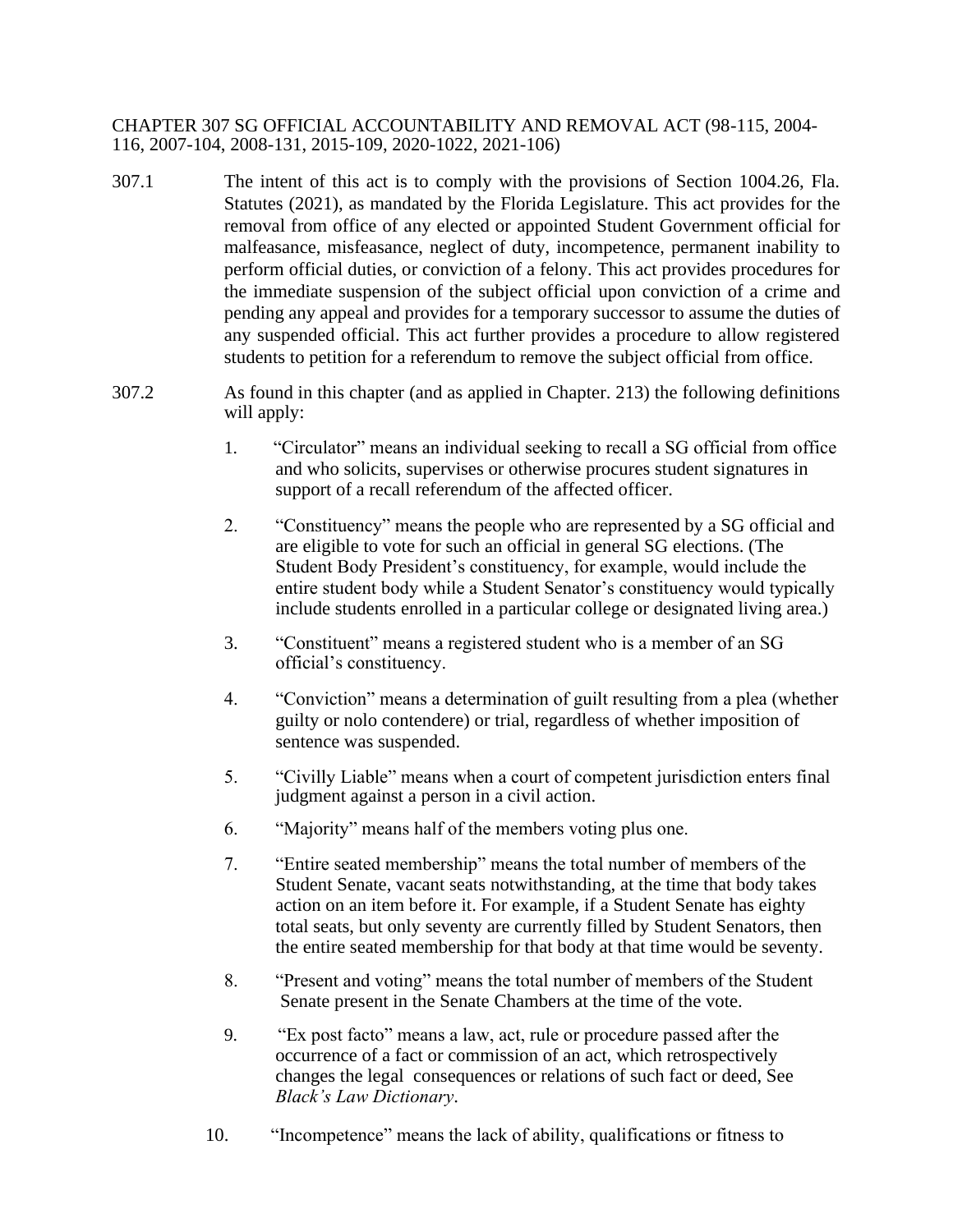discharge a required duty.

- 11. "Misfeasance" is not doing a lawful act in a proper manner, omitting to do it as it should be done, as per *Black's Law Dictionary*.
- 12. "Malfeasance" is defined as doing an act that is wholly wrongful, as per *Black's Law Dictionary*.
- 13. "Nonfeasance" is defined a total neglect of duty, as per *Black's Law Dictionary.*
- 14. "Moral Turpitude" means an act or behavior which involves: a) inherent baseness or depravity with private social relations or duties owed by individual to individual or by individual to society; or b) anything done contrary to justice, honesty, principle or good morals.
- 15. "Recall referendum" means a ballot measure to put to a constituency affected. This shall be in the form of a petition, signed by a requisite number of constituents and in a form prescribed by Student Body Law, that seeks to recommend to Student Government the removal of a Student Government official from office who has been convicted of any criminal offense, or who has been found civilly liable for an act of moral turpitude, after all available appeals have been exercised, waived or have expired.
- 16. "Registered student" means a person admitted to the university who is enrolled in at least one credit hour during the current academic term, is in good standing with the university, and has paid their Activity and Service Fees, or had their fees deferred by the university, for the current academic term.
- 17. "Student Government (SG) Official" means any student holding an elected or appointed position in UF Student Government. Such positions include, but are not limited to, Student Body President, Vice President, Student Senators, Executive Agency Heads, and Executive Cabinet Directors, Members of the Judicial Branch, and all other offices that have control over any Activity & Service Fees.

### 307.3 REMOVAL FROM OFFICE

- 307.31 Any SG official who is convicted by a court of competent jurisdiction of any criminal offense is subject to removal from office by impeachment by the Student Senate under the process established by the Student Government Constitution provided that all available rights of judicial appeal have been exercised, waived or have expired.
- 307.32 Any SG official is subject to removal from office for malfeasance, misfeasance, neglect of duty nonfeasance, incompetence, permanent inability to perform official duties, or conviction of a felony by either impeachment by the Student Senate under the process established by the Student Government Constitution or by a recall referendum as enumerated in section 307.2.
- 307.321 No SG official may be subject to removal for conviction of a felony if said conviction antedated the official's matriculation at the University of Florida or the passage of 240.136, Fla. Statutes (1998).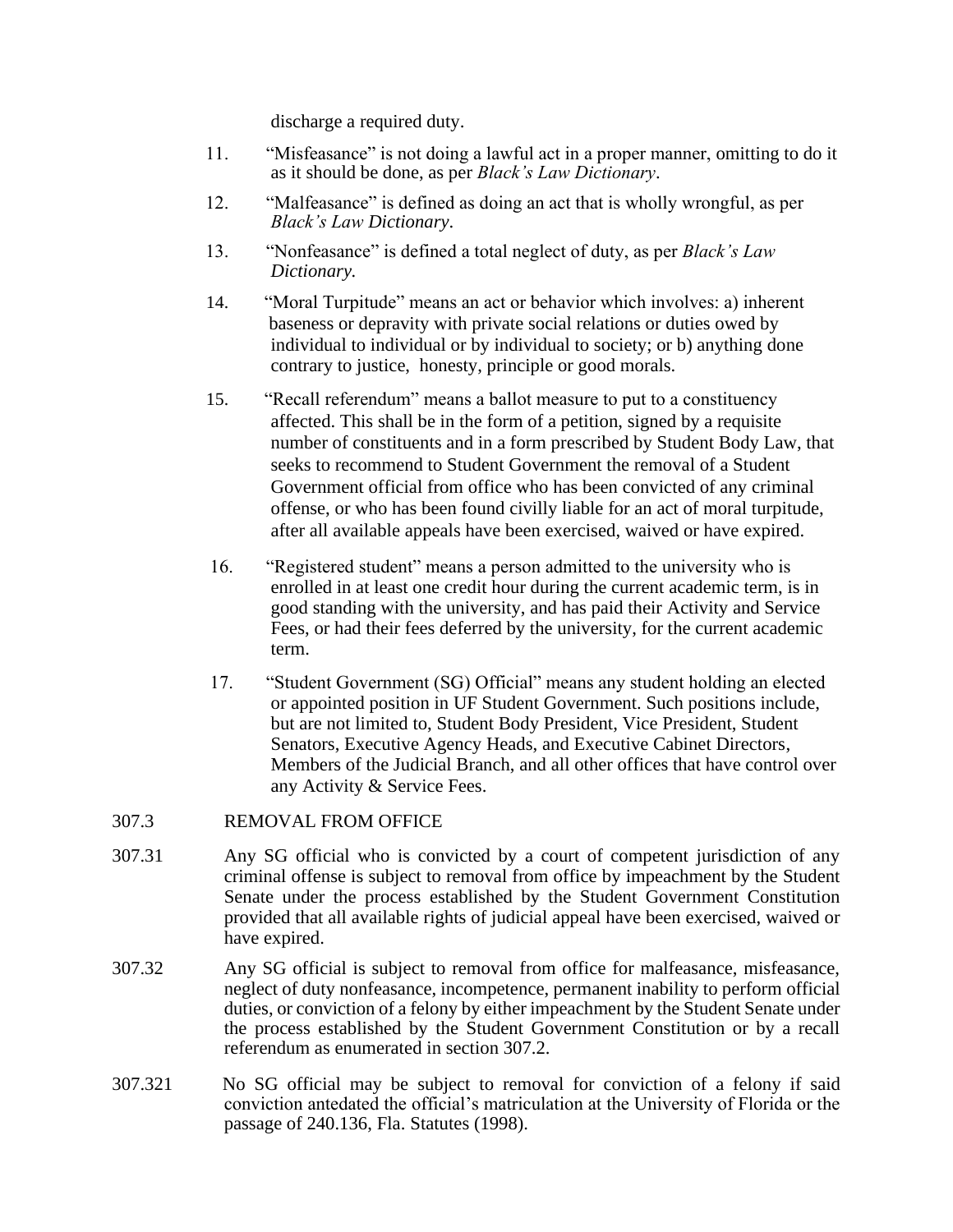307.33 Any SG official who is found civilly liable for an act of moral turpitude committed after July 1, 1998, is subject to removal from office by impeachment by the Student Senate under the process established by the Student Government Constitution provided that all available rights of judicial appeal have been exercised, waived or have expired.

### 307.4 SUSPENSION FROM OFFICE & TEMPORARY SUCCESSION

- 307.41 Any SG official may be immediately suspended from office if they are convicted or found civilly liable pursuant to section 307.31, 307.32, or 307.33, notwithstanding any potential or pending appeal from said conviction or civil finding, by the Student Body President, or in case the affected officer is the Student Body President, by the Student Senate, based upon the best interests of the student body.
- 307.411 Prior to any suspension, the affected SG official shall be given an opportunity to Present their case for why it is not in the best interests of the student body, as enumerated in 307.44, that they be suspended to the Student Body President, or in the case the officer is the Student Body President, to the Student Senate. Prior to this presentation, the prosecuted official shall be presented with the names of any witnesses who will (have) appear(ed) in support of suspension. Further, any supportive evidentiary documents shall be turned over in a reasonable time prior to the presentation. Case presentation shall be of a reasonable duration.
- 307.42 Should the Student Body President, based upon the best interests of the student Body, elect to suspend an SG official pursuant to the terms of this chapter, the Student Body President will notify the affected officer and the Student Senate, in writing, of the suspension and the grounds thereof. The suspension will take effect immediately, should there not be an appeal as stated in 307.45, and remain in effect until revoked by the Student Body President or until the conviction or civil finding is reversed, vacated, or set aside by the appropriate administrative body, at which point the affected official will immediately be reinstated to their SG office.
- 307.43 Should the Student Body President be convicted or found civilly liable pursuant to 307.31 or 307.32, notwithstanding any potential or pending appeal from said conviction or civil finding, the Student Senate may, based upon the best interests of the student body, elect to immediately suspend the Student Body President from office by no less than a three-fourths vote of the entire seated membership of said body. The Senate President will notify the Student Body President and the University of Florida President, in writing, if the Student Body President is suspended from office pursuant to this chapter. The suspension of the Student Body President will take effect immediately and remain in effect until revoked by the Student Senate, the University of Florida President, or until the predicate conviction or civil finding is reversed, vacated or the Student Body President is otherwise cleared of wrongdoing in the predicate criminal or civil matter, at which point the affected official will be immediately reinstated their office.
- 307.44 Standards for determining the "best interests of the student body" should include but are not limited to the following, whether the conduct:
	- 1. will diminish their ability to effectively carry out the duties and obligations of the elected office; or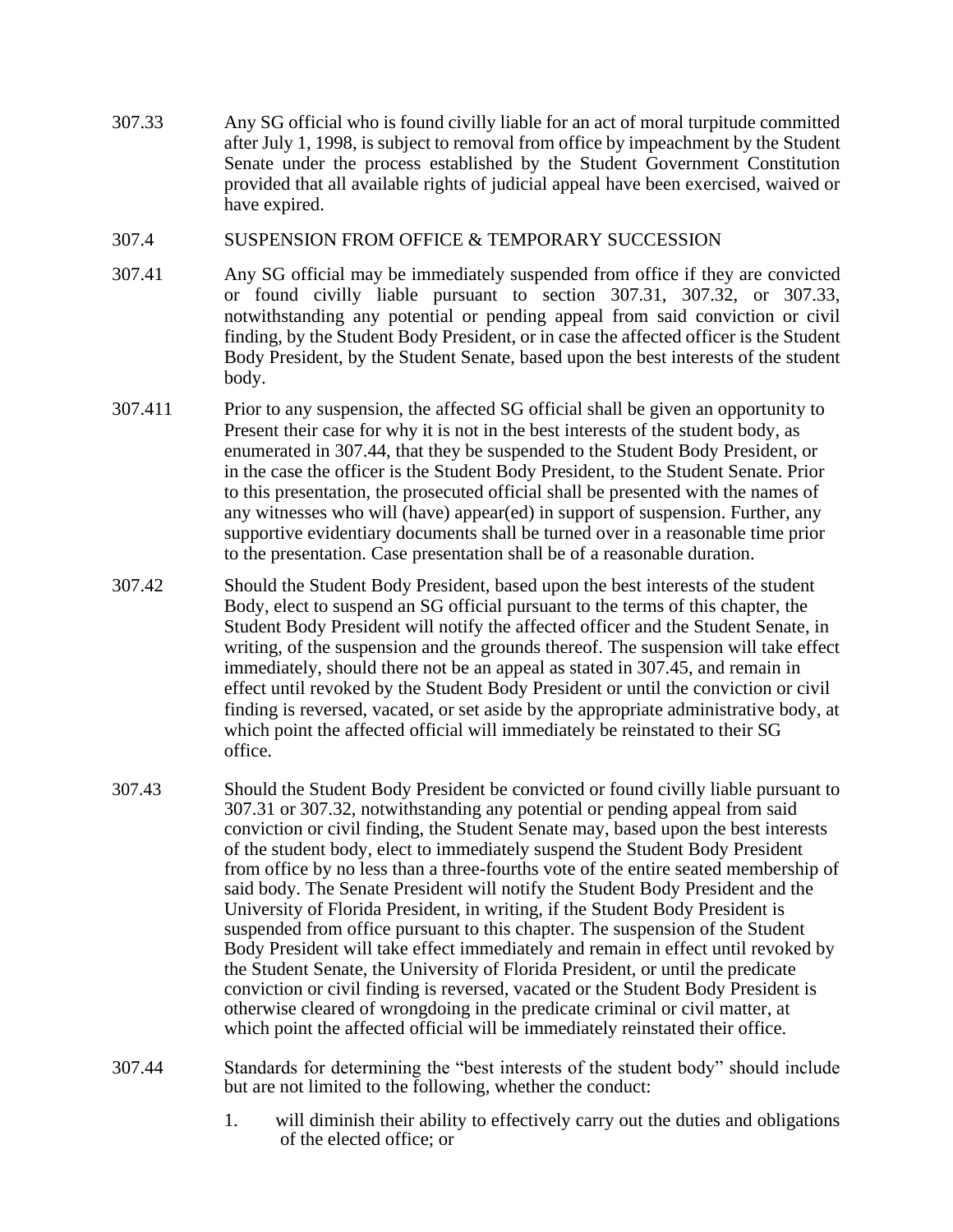- 2. will result in a loss of confidence by their elected colleagues within SG in their ability to be an effective voice for representing their constituents; or
- 3. arose from the SG official's involvement or participation in SG activities; or
- 4. was of such a nature as to create a reasonable fear that the conduct could be repeated during the SG official's term.
- 307.45 Prior to any suspension taking place, the affected SG official shall be entitled to an appeal to the Dean of Students. Appeals shall only be for the following reasons:
	- 1. The requirements of the suspension process were materially violated and such violation of the requirements resulted in prejudice to the SG official; or
	- 2. The determination that the SG official was convicted of a criminal violation or found civilly liable for an act of moral turpitude was incorrect.
- 307.46 During the period of the suspension, the suspended official will not perform any official act, duty or function or receive any pay, allowance, emolument or privilege of office.
- 307.461 The individual assuming the office and duties of the suspended official shall have the full authority of the office being assumed and shall receive any pay, allowance, emolument or privilege of the office assumed.
- 307.47 The suspension of such official pursuant to 307.42 and 307.43 creates a temporary vacancy in such office during the suspension. Any temporary vacancy in office created by suspension of an official under the provisions of this section will be filled by a temporary appointment to such office for the period of the suspension. Such temporary appointment must be made in the same manner and by the same authority by which a permanent vacancy in such office is filled as provided by Student Body Law. If no provision for filling a permanent vacancy in such office is provided by Student Body Law, the temporary replacement will be named by the Student Body President.
- 307.48 If the suspended official's predicate conviction or civil finding is reversed, vacated or the official is otherwise cleared of wrongdoing in the predicate matter, the Student Body President or Student Senate will forthwith revoke the suspension and restore such official to office, and the official will be entitled to and be paid full back pay and such other emoluments or allowances to which they would have been entitled for the full time period of the suspension. If, during the suspension, the term of office of the official expires and a successor is either appointed or elected, such back pay, emoluments or allowances will only be paid for the duration of the term of office during which the official was suspended under the provisions of this chapter, and they will not be reinstated.
- 307.5 REFERENDUM & RECALL
- 307.51 Any registered student may petition for a recall referendum to recommend the removal of any SG official from office, subject to the provision of 307.32. The petitioning student(s) must be constituents of the SG official whose removal is sought.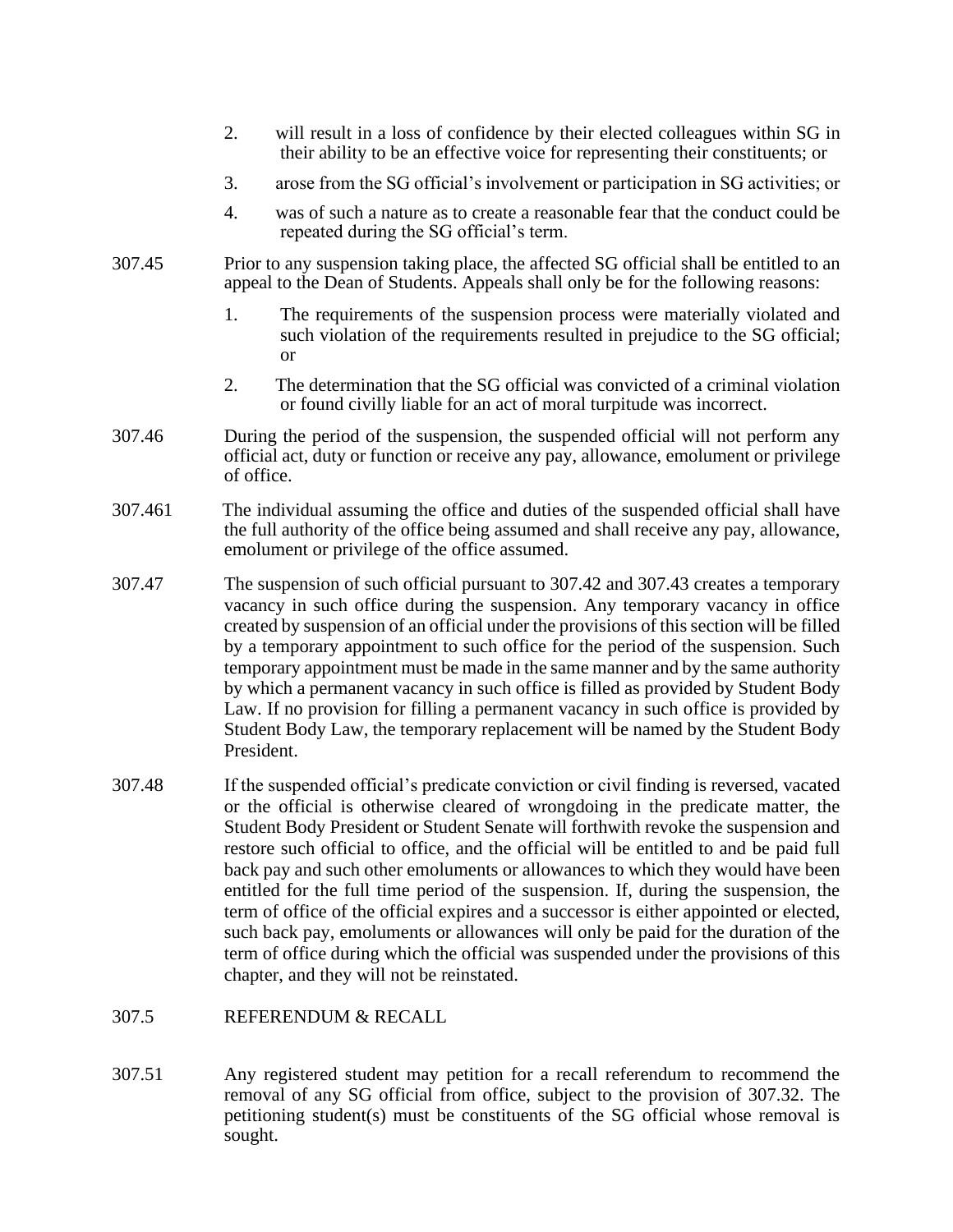- 307.52 A petition to recommend to Student Government the removal of any SG official must comply with the following:
	- 1. A petition must be prepared naming the SG official sought to be recalled and containing a statement of grounds for recall in not more than 300 words limited solely to the grounds specified in 307.32. If more than one SG official is sought to be recalled, a separate recall petition must be prepared for each SG official sought to be recalled.
	- 2. Registered students who are making the charges contained in the statement of grounds for recall will be designated as the "committee". If the official whose removal is sought holds an elected office, the committee must be made up of the official's constituents. A complete list of the members of the committee must accompany the petition. A specific person must be designated in the petition as chair of the committee to act for the committee.
	- 3. The committee must confirm initial interests in proceeding with the recall process. The committee chair must submit conforming interest petitions to the Chief Justice of the Supreme Court equal to two percent (2%) of the total number of registered constituents at the time of the general election which elected the SG official whose removal is sought or five hundred (500) currently registered constituents, whichever is less. The interests petitions shall contain the statement of grounds for recall specified in 307.52(1) and be accompanied by the names, original signature (in ink), and student identification number. Signatures collected in excess of the lesser number shall not carry over to the petition drive.
		- a. Once the Chief Justice has determined a sufficient number of facially valid electors exist to initiate a recall petition drive, the Chancellor shall present upon the SG official whose removal is sought a copy of the petition and request that that official prepare a defensive statement not to exceed 300 words. The SG official shall have no more than five (5) business days to draft the defensive statement and certify the same back to the Chief Justice. Delivery of the conforming interest petitions to the Chief Justice shall be deemed the "filing date" under Florida Statute 1004.26.
		- b. Once the Chief Justice receives the defensive statement or the five (5) business days granted under subsection (1) above expire without submission of a defensive statement, whichever is earlier, the Chief Justice shall instruct the Supervisor of Elections to create the official recall petition. The official recall petition shall include:
			- 1. The recall statement and defensive statement (if submitted), together on the same page in the same font and type size.
			- 2. A separate line for each of the following for the elector's information: printed name, student identification number and original signature of the elector.
			- 3. A separate line for the circulator to affirm the requirements of 307.52(5) were followed.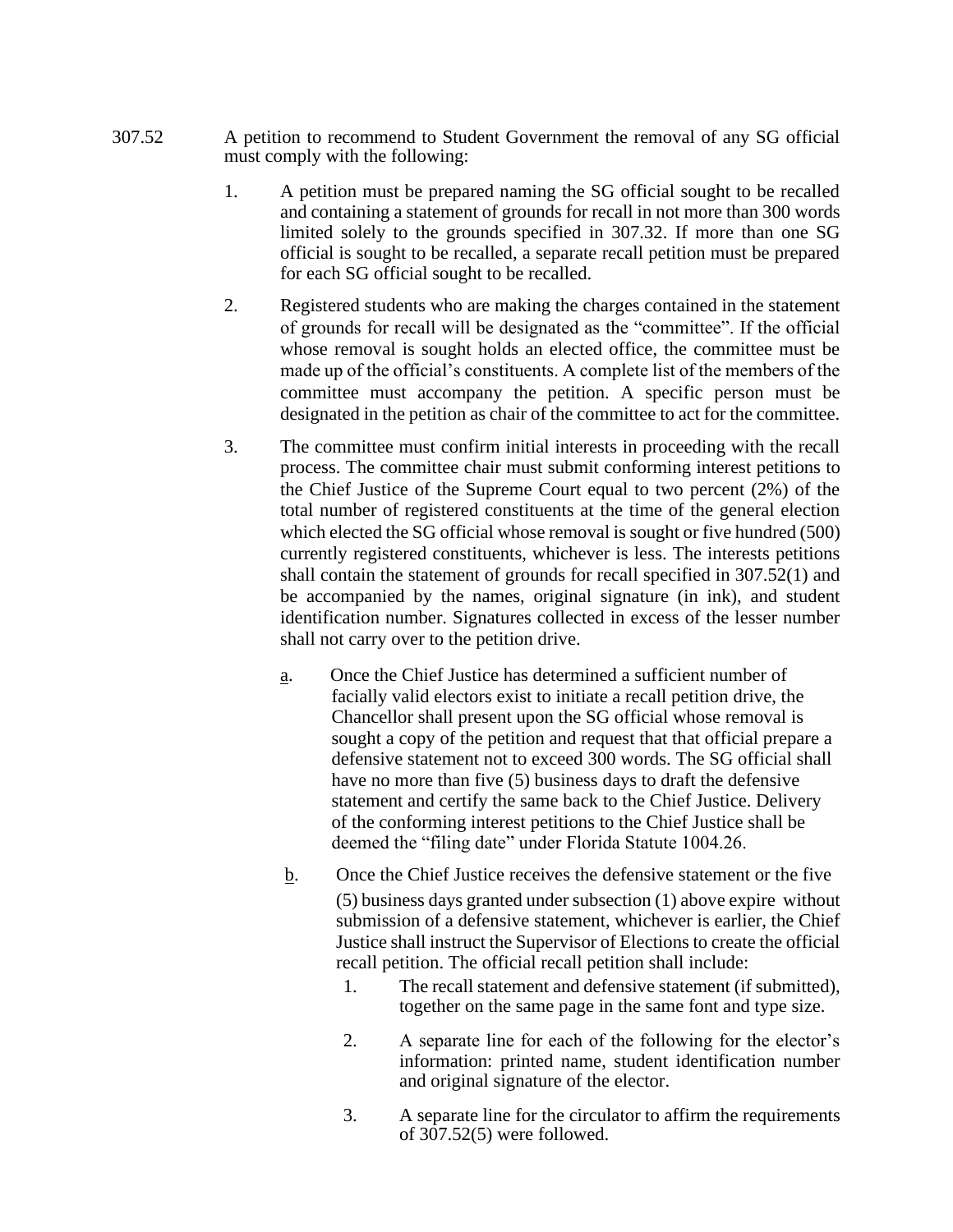- 4. Each petition must contain a requisite number of spaces for at least ten (10) electors to provide their information and signatures.
- c. Once created, the Supervisor shall forthwith deliver to the committee chair an official copy of the recall petition.
- d. Only the petition created by the Supervisor of Elections and true and correct copies of the same shall be deemed official petitions.
- e. The Supervisor of Elections shall provide the committee chair as many copies of the official petition as necessary.
- f. The committee shall have twenty-five (25) days from the date it receives the official petition to collect the remaining endorsements from the electors.
- 4. The petitions must be signed and completed accordingly:
	- a. For constituencies represented by more than one (1) Student Senator, the petitions must be signed and completed by no less than twenty-five Percent (25%) of the total number of registered constituents at the time of the general election which elected the SG official whose removal is sought divided by the number of Student Senators representing that said constituency. All currently enrolled students in said constituency shall be entitled to sign a petition.
	- b. For constituencies represented by one (1) senator, the petitions must be signed and completed by no less than twenty-five percent (25%) of the total number of registered constituents at the time of the general election which elected the SG official whose removal is sought. All currently enrolled students in said constituency shall be entitled to sign a petition.
	- c. For elected and appointed SG officials who represent the entire student body, including but not limited to, the Student Body President, Student Body Vice President, Student Body Treasurer, Cabinet, and Agency heads, the petition must be signed and completed by no less than five percent (5%) of the number of currently enrolled students at the university at the time in which the removal is sought.
- 5. Each constituent signing an individual petition must sign their name in ink or indelible pencil as it is registered with the University Registrar and must state on the petition their constituency and student identification number. Each petition must also contain an oath, to be executed by the circulator thereof, verifying the fact that all signatures appearing thereon are genuine signatures of the students they purport to be, and that all the petitions were signed in the presence of a circulator on the date indicated.
- 6. The petitions must be filed with the Supreme Court Chief Justice and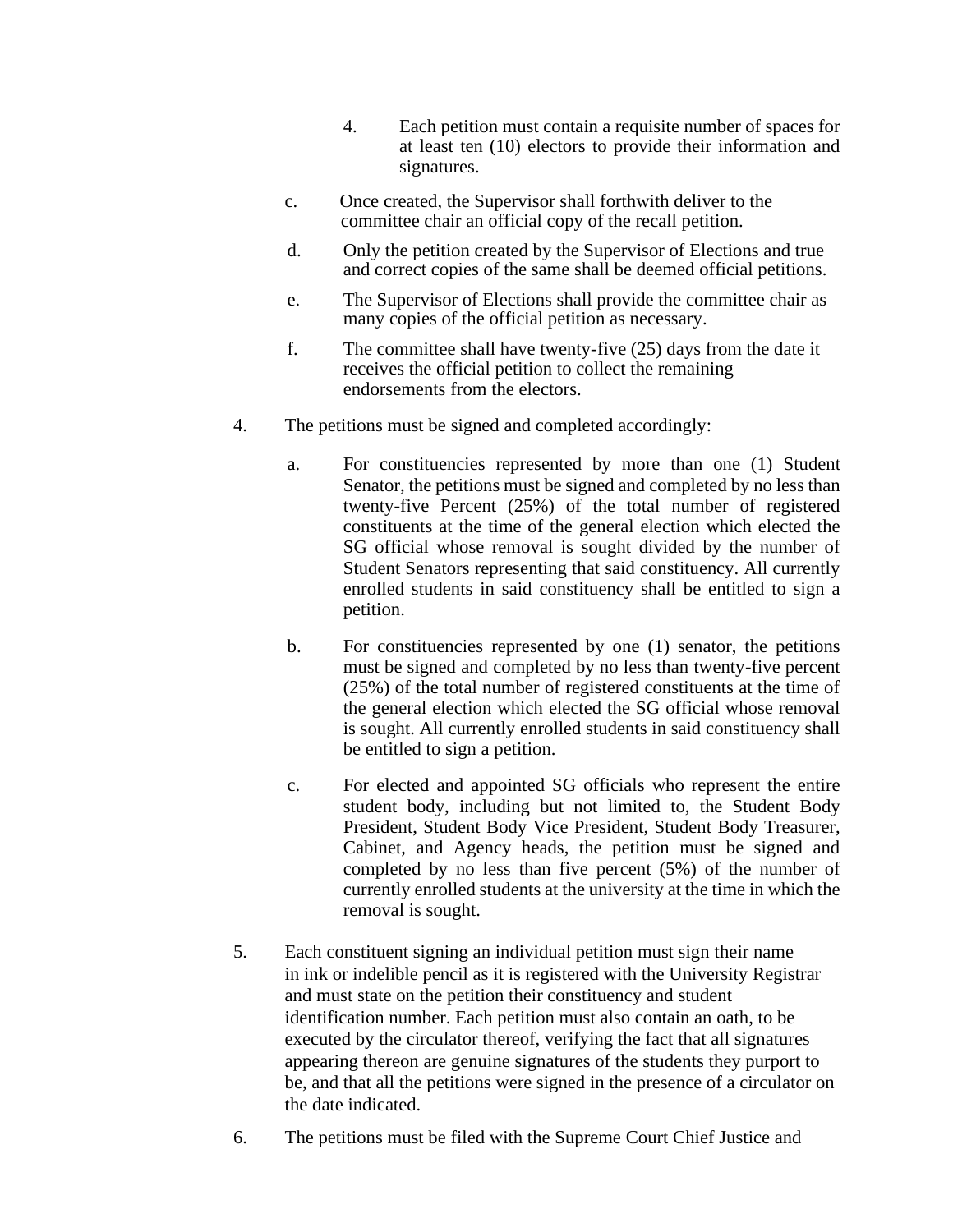Supervisor of Elections who must, within a period of not more than five (5) business days after the petitions are submitted, certify whether the petitions meet the requirements for number and validity of signatures.

- 7. If it is determined that the petitions do not contain the required signatures, the Supervisor shall inform the Chief Justice who will so certify to the Student Body President and the Student Senate and file the petition without taking any further action, and the matter will be at an end. No additional petitions may be added, and the petitions must not be used in other proceeding.
- 8. Any student constituent who signed in the original two percent (2%) or 500 signatures presented with the original copy of the petition which was turned in to the Chief Justice will have the right to demand in writing that their name be stricken from the petition. A written demand signed by the constituent must be filed with the Chief Justice or Supervisor, and upon receipt of the demand, either must strike the name of the constituent from the petition and place their initials to the side of the signature stricken. However, no signature may be stricken after the Chief Justice has delivered the signed copies of the "Petition" and "Defense" to the Supervisor for counting.
- 9. If the Supervisor determines that the petitions, minus those requesting their names be removed, contain the required twenty-five percent (25%) of signatures, a recall referendum is authorized pursuant to this section. The Supervisor shall certify the number of signatures obtained and that the number of signatures necessary for a recall election has been achieved to the Chief Justice who will immediately inform the Student Body President and the Student Senate who will proceed with conducting a recall election according to the format specified herein.

## 307.53 RESIGNATION IN LIEU OF RECALL

- 307.531 If the SG official whose recall from office is sought files, with the Chief Justice, their written resignation, the Chief Justice will at once notify the Student Body President and the Student Senate, and the resignation will be irrevocable. A permanent successor will assume the vacated office as provided by the Student Body Law. If no provision for filling a permanent vacancy in such office is provided by student body law, the permanent vacancy will be filled by the appointment of the Student Body President, or in case of a vacancy in the office of the Student Body President, by the Student Body Vice President who will immediately succeed to the Student Body Presidency.
- 307.532 Any SG official who resigns under 307.61 may not be appointed to the office that they vacated.
- 307.6 RECALL REFERENDUM
- 307.61 In the absence of a resignation, the Elections Commission Chair in consultation with the Supervisor of Elections will fix a day for holding a recall election for the removal of any affected SG official not resigning. Any such election must be held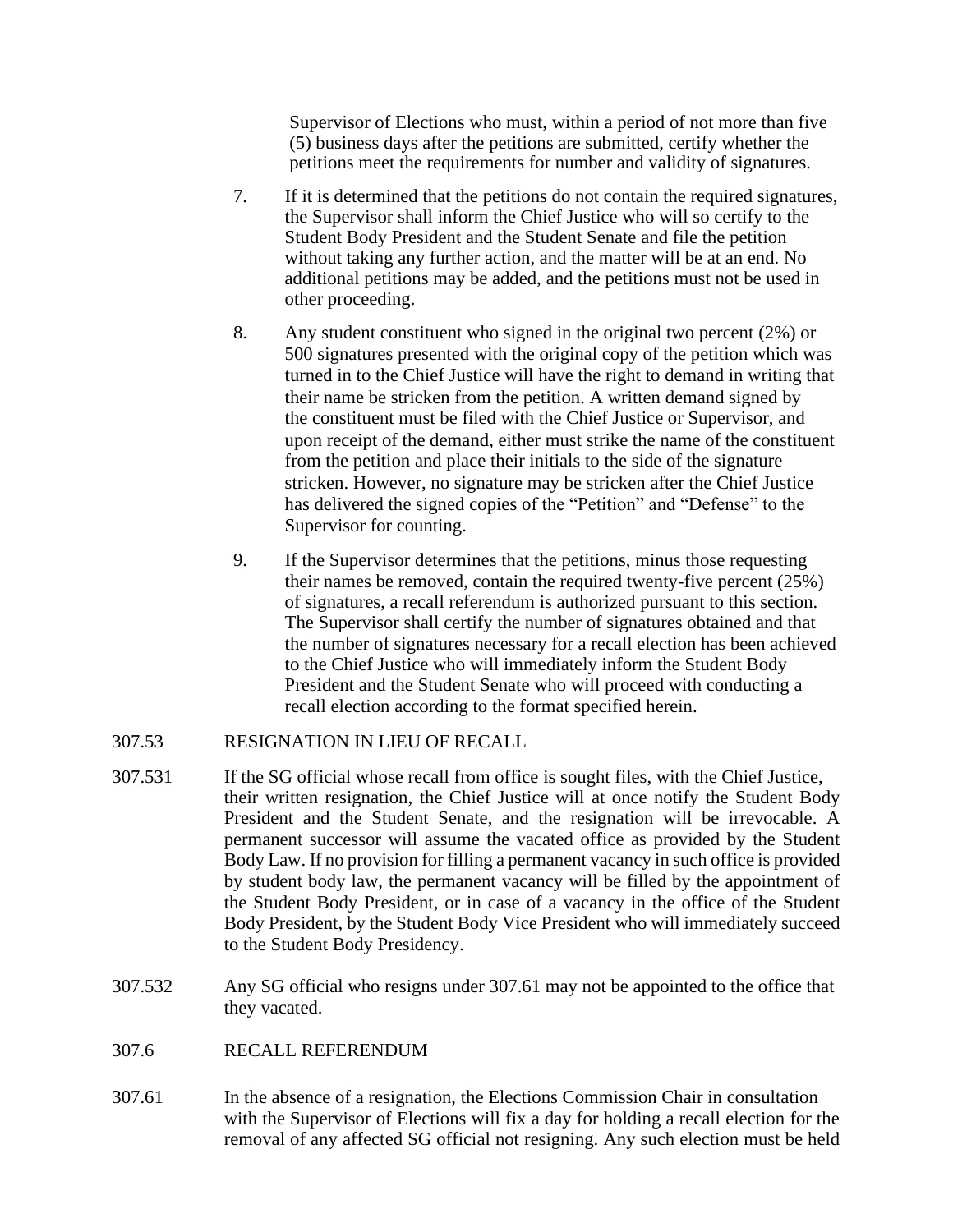not less than 10 days or more than 25 days after the Supervisor has certified that the requisite number of signatures on the "Recall Petition" have been collected pursuant to the terms of this chapter.

- 307.611 The referendum must be held no later than 60 days after the filing date as required by 1004.26, Fla. Statutes (2006).
- 307.62 The ballots at the recall election must conform to the following: With respect to each person whose removal is sought, the question shall be submitted:

"Should be removed from the office of by recall?"

Immediately following each question there shall be printed on the ballots the two propositions in the order here set forth:

\_\_\_\_\_ (Name of SG Official) should be removed from office.

- \_\_\_\_\_ (Name of SG Official) should not be removed from office.
- 307.63 Immediately to the side of each of the propositions will be placed a square or a line on which the electors, by making a cross mark  $(X)$ , may vote either of the propositions. Voting machines or electronic or electro mechanical equipment which indicate each voter's choice clearly and succinctly may also be used.
- 307.64 The Supervisor of Elections will submit a plan for conducting the recall referendum, following the same processes and procedures used for any regular SG election as described in Student Body Law and pursuant to this chapter, to the Student Senate for approval by resolution.
- 307.65 Following approval, the Supervisor of Elections will publicly announce the recall referendum and the details thereof.
- 307.66 Following the recall referendum held on the one day specified by the Elections Commission Chair, according to 307.1, and the plan submitted by the Supervisor of Elections and approved by the Student Senate, according to 307.74, the Supervisor of Elections will certify the results of the recall referendum to the official sought to be recalled, the Student Body President, the Chief Justice of the Supreme Court and the Student Senate post haste.
- 307.67 If a majority of students voting in the recall referendum recommend the recall of the named SG official from office, the Student Senate must vote to accept or reject the recall results. If the recall results are accepted by majority vote of the Student Senate, then the named SG official will be immediately and permanently removed from office. The Senate President will notify the removed SG official, the Student Body President, and University of Florida President, in writing, of such removal.
- 307.671 Criteria to be used for the Student Senate in deciding whether to accept or reject the recall election vote totals shall be limited to:
	- 1. Accuracy of the count.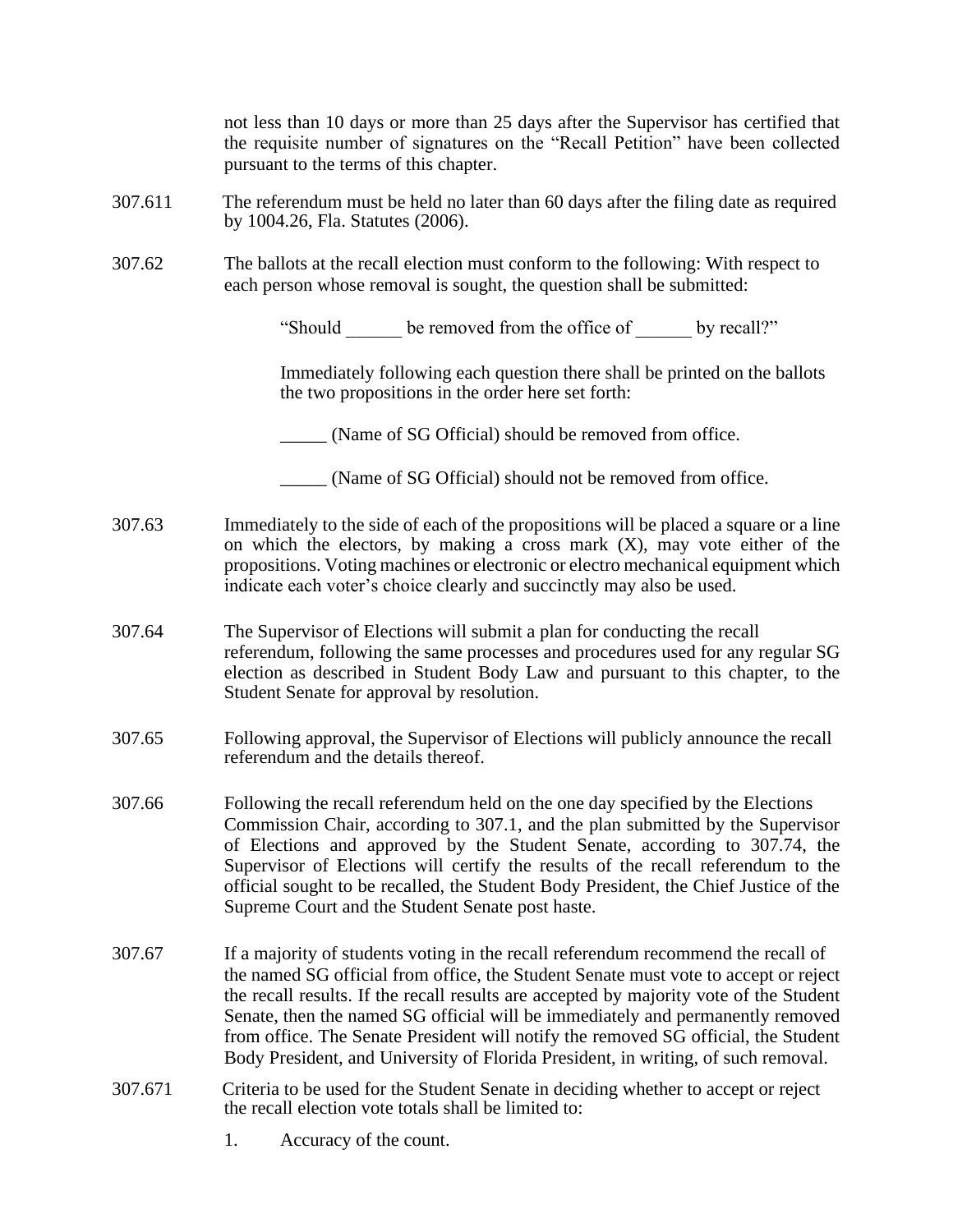- 2. Validity of the count
- 3. Electoral or election staff fraud or impropriety
- 4. A material obstruction to the electoral process.

### 307.7 APPEALS PROCEDURES

- 307.71 Any elected or appointed officer of the student government who has been disciplined, suspended, or removed from office shall have the right to directly appeal such decision to the Vice President of Student Affairs or other senior university administrator designated to hear such appeals.
- 307.711 This procedure shall not condition the exercise of such right on the consideration or decision of any student panel, including but not limited to the Student Supreme Court or the Elections Commission.
- 307.72 All appeals must be in writing and submitted to the appropriate office within five (5) business days from the date of the decision made by the Student Government.
- 307.73 Except as required to explain the basis of new information, appeals are limited to a review of the verbatim records and supporting documents. The basis for filing an appeal is limited to one or more of the following grounds:
	- 1. The student's rights were violated in the initial process in a manner which materially affected the outcome of the case.
	- 2. New relevant material or information has been provided that could be sufficient to alter a decision, and was unknown by the person making the appeal at the time of the decision.
	- 3. The sanction(s) imposed were not appropriate for the violation.
- 307.74 The decision on an appeal should be made and communicated in correspondence within a reasonable period of time. The decision of the appeal authority is the final decision of the University and no further appeals within the University are allowed.
- 307.741 If the appeal is granted, the appeal authority may modify the sanction(s) imposed or decision(s) made.
- 307.742 If the appeal is not granted, the sanction(s) or decision(s) made by the Student Government shall go into immediate effect.

#### 307.8 OFFENSES

307.81 No student will impersonate another, purposely write their name or constituency in the signing of any petition for recall or forge any name thereto, or sign any paper with knowledge that they are not a constituent of the SG official whose removal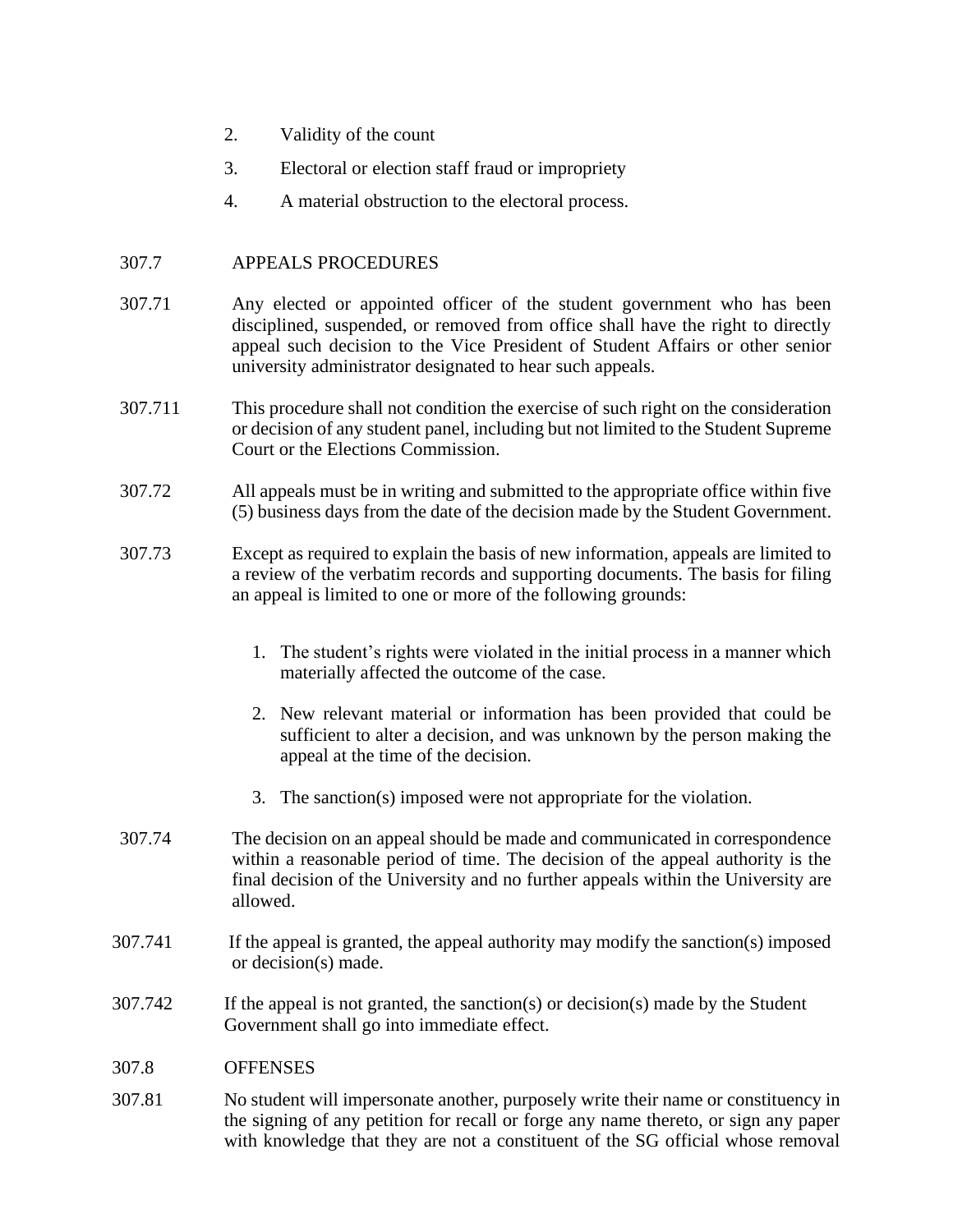from office is sought.

- 307.82 No expenditures for campaigning for or against an official being recalled will be made until the date on which the recall referendum is to be held is publicly announced. Violations of this section will be considered as offenses against the student body and student conduct offense against the university, and violators will be penalized according to established Student Government and University of Florida procedures. No person will employ or pay another to accept employment or payment for circulating a recall petition.
- 307.83 No student or group of students shall conspire to defame or otherwise accuse any SG official of an offense for which the student or students know to be false.
- 307.84 No student or group of students shall maliciously initiate proceedings for a recall referendum when no reasonable cause exists to substantiate the grounds being claimed. Violations of this section and 307.83 will be considered as offenses against the student body and student conduct offense against the university, and violators will be penalized according to established Student Government and University of Florida procedures.
- 307.85 This act shall not be ex post facto in its application. For the purposes of this act, the same limitations applied to the state governments by Article I, Section 10 of the U.S. Constitution, as well as the State of Florida specifically by Article I, Section 10 of the Florida Constitution, shall apply to Student Government.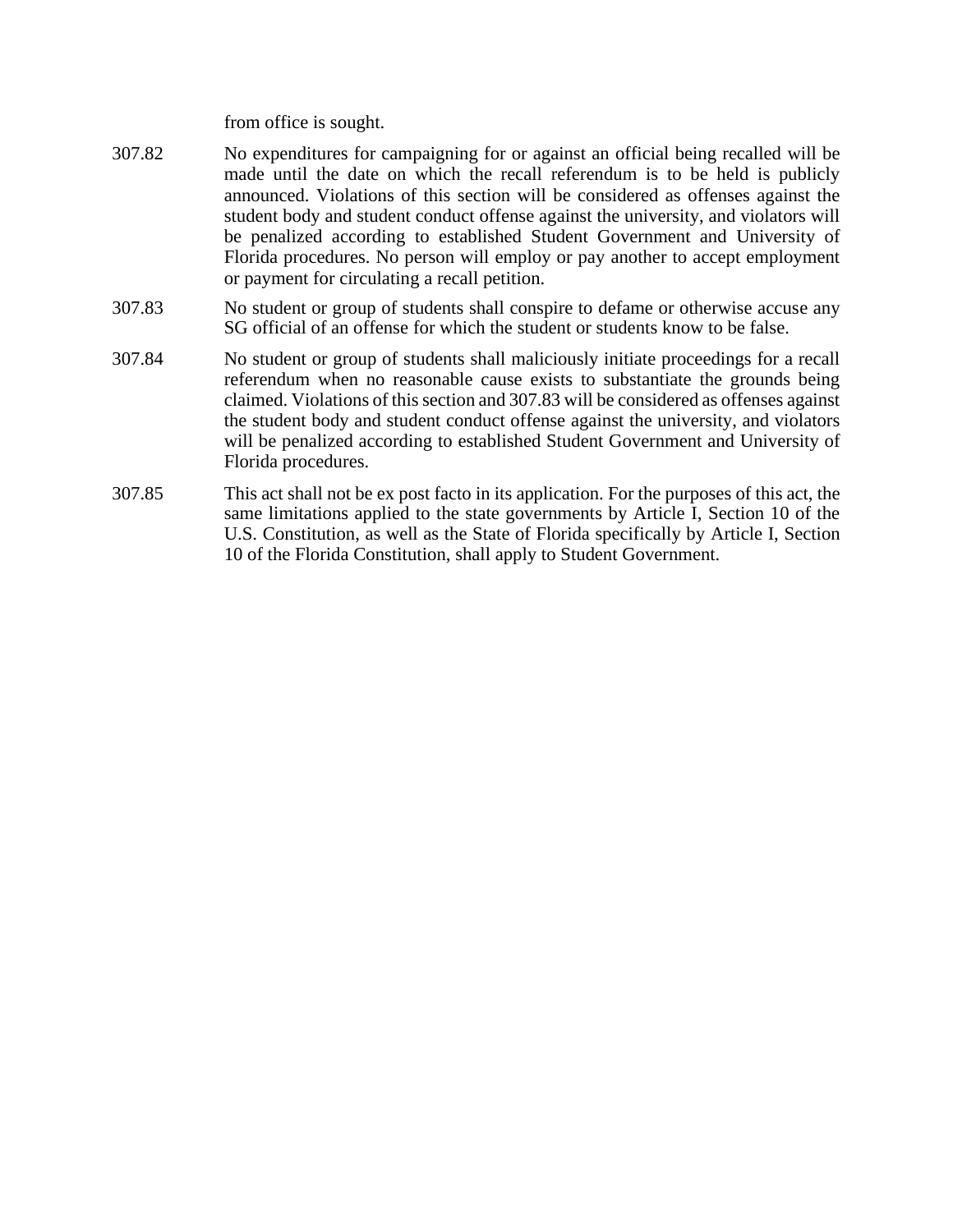### CHAPTER 308 STUDENT SENATE INQUIRY POWERS (98-100, 2000-136, 2015-109)

- 308.1 Intent: The Student Senate, acting on its authority granted by Article III, Section 6(1) and Section 6(n) of the Student Body Constitution, enacts the Student Senate Inquiry Powers Act to clarify the Student Senate's over-sight authority related to subpoena powers, administration of oaths, and general investigations.
- 308.2 The following terms and phrases, as used in this chapter, shall be defined as follows:
	- 1. "Contempt of Senate" shall be defined as the intentional failure of any Student Body Officers, Student Body Officials, Student Senators, or Officers of Organizations to comply with a Subpoena and/or Subpoena Duces Tecum. Contempt of Senate shall be non-punitive other than as provided for in this chapter and shall not be construed to indicate guilt in any court of law.
	- 2. "Subpoena" refers to a written instrument served via certified mail or by hand delivery which compels the attendance and/or testimony of any person covered under this chapter.
	- 3. "Subpoena Duces Tecum" refers to a written instrument served via certified mail or by hand delivery which compels any person covered under this chapter to deliver reports, documents, books, electronic recordings, audio recordings, video recordings, or any other like items.
	- 4. "Oath" shall refer to a sworn affirmation administered by any person authorized by law to administer oaths. An oath compels all responses to inquiries to be truthful regardless of the form of communication including, but not limited to written or verbal communication.
	- 5. "Student Body Officers" refers to those persons elected to represent the interests of the Student Body, including those listed in 200.42 as well as the Student Body Treasurer. "Student Senators" shall be considered separately.
	- 6. "Student Body Officials" refers to all persons appointed to their role in Student Government.
	- 7. "Officer of an Organization" refers to any officer of an organization that receives funding from Student Government, excluding members of Student Government.
	- 8. "Student Senator" refers to all currently elected or appointed Student Senators, including Summer Replacements.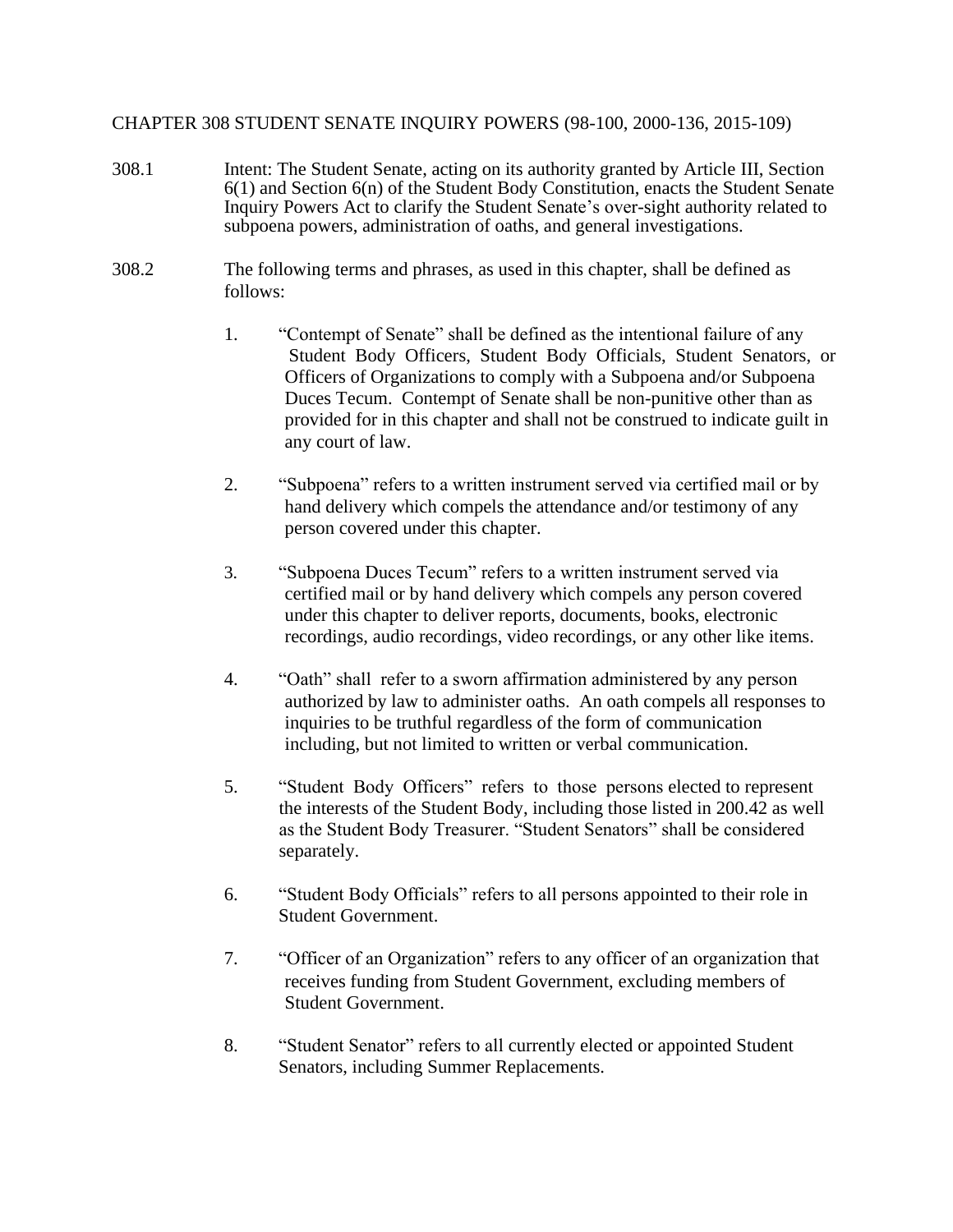- 9. "Entire Seated Membership" shall be defined as the total authorized number of Student Senators minus the number of vacant seats.
- 10. "Perjury" shall be defined as intentionally misstating facts with the intent to deceive others.
- 11. "Constructive Notice" shall be effectuated by the sending through certified mail on two separate occasions of subpoenas to the home address, faculty advisor, and organization address, if one exists, of the party to be subpoenaed.
- 12. "Answering" a subpoena or subpoena duces tecum consists of attending the hearing or session subpoenaed to, and providing all of the information requested.
- 308.3 If actual or constructive notice has been properly effectuated, the Student Senate may, with a three-fifths (3/5) vote of the total membership of the Student Senate, find Student Body Officers, Student Body Officials, Student Senators, and Officers of Organizations in Contempt of Senate for failure to answer a subpoena or comply with a subpoena duces tecum before the Student Senate or any Committee thereof or perjury.
	- 1. In the case of Student Body Officers, being found in Contempt of Senate may serve as grounds for impeachment for failure to discharge the duties of the office, at the Student Senate's discretion.
	- 2. In the case of Student Body Officials, being found in Contempt of Senate displays the Student Senate's displeasure of said official and may serve as a request from the Student Senate to the appropriate branch head or body for the immediate removal of said official, at the Student Senate's discretion.
	- 3. In the case of Student Senators, being found in Contempt of Senate may serve as grounds for censure, removal from committees, and/or expulsion, at the Student Senate's discretion.
	- 4. In the case of Officers of Organizations, being found in Contempt of Senate shall result in the immediate suspension from office until such time as that officer answers the subpoena or subpoena duces tecum. The officer shall remain ineligible to hold any office with Student Government funded organization while in Contempt of Senate.
		- a. If the suspension of an officer prevents that organization from its effective functioning, the organization, deferring to its Constitutional succession, if one exists, may authorize another member to act in the capacity of the suspended officer until the suspended officer ceases to be in Contempt of Senate.
		- b. The suspended officer shall immediately resume office upon being removed from Contempt of Senate by a majority vote of the entire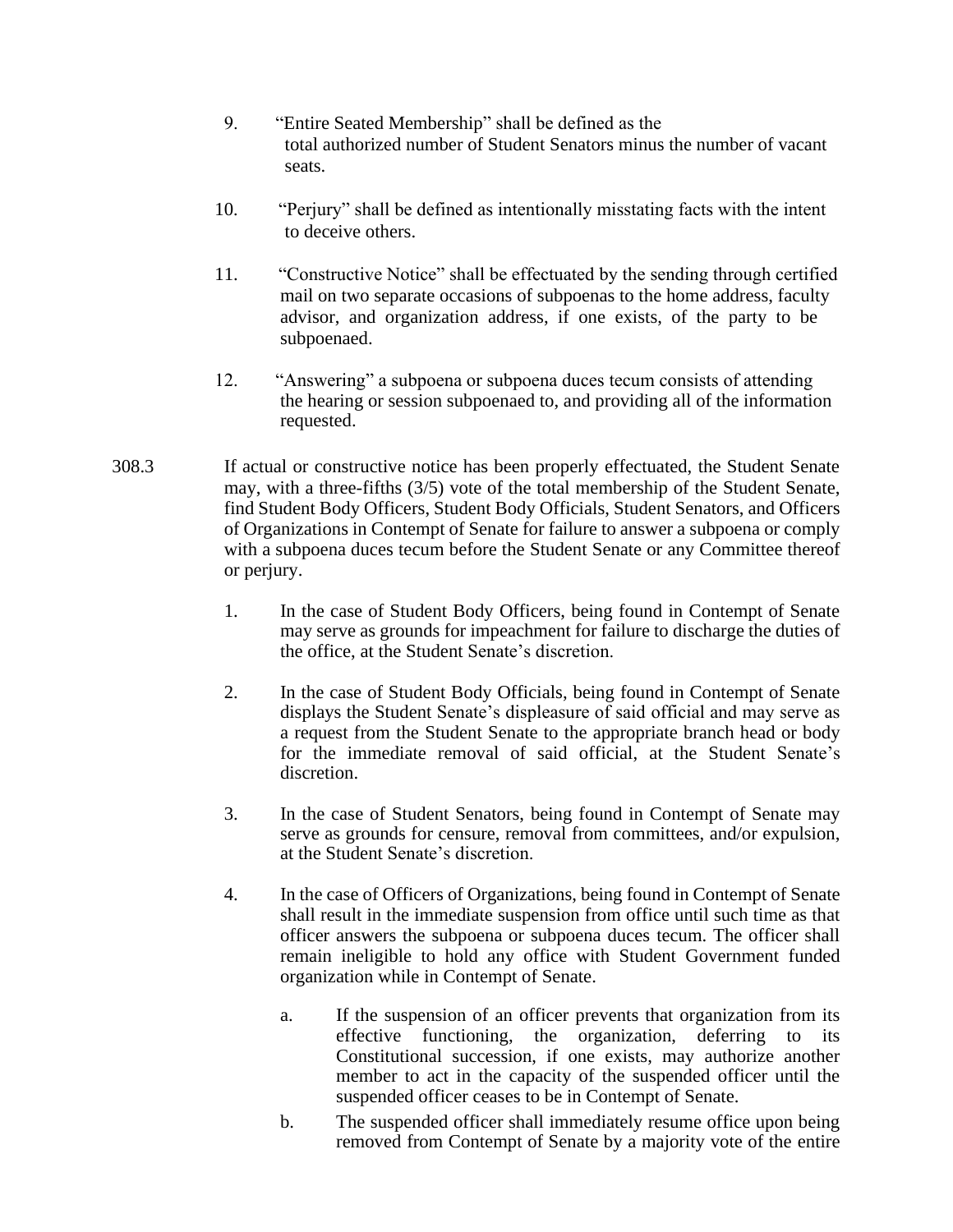#### seated membership of the Student Senate.

- 308.31 Except for failure to answer a subpoena or a subpoena duces tecum before the Student Senate or any Committee thereof or perjury, no Student Body Officer, Student Body Official, Student Senator, or Officer of an Organization may be found in Contempt of Senate.
- 308.4 The Senate President or the Chairperson of the Rules and Ethics Committee may serve subpoenas and/or subpoenas duces tecum on Student Body Officers, Student Body Officials, Student Senators, and Officers of Organizations.
- 308.5 The Rules and Ethics Committee may, by a majority vote of those present and voting, nullify any subpoena and/or subpoena duces tecum issued by the Committee chairperson.
- 308.51 The Student Senate may, by a majority vote of those present and voting, nullify any subpoena and/or subpoena duces tecum issued by the Senate President.
- 308.6 The chairperson or chairperson's designee of the Rules and Ethics Committee and/or the Senate President or the President's designee may administer oaths to Student Body Officers, Student Body Officials, Student Senators, and Officers of Organizations. An oath or affirmation may only be administered in cases of investigations.
- 308.61 The following shall be the oath administered by the authorized Student Senators: "Do you solemnly swear or affirm that the information you are about to give to this body is the full and complete truth?"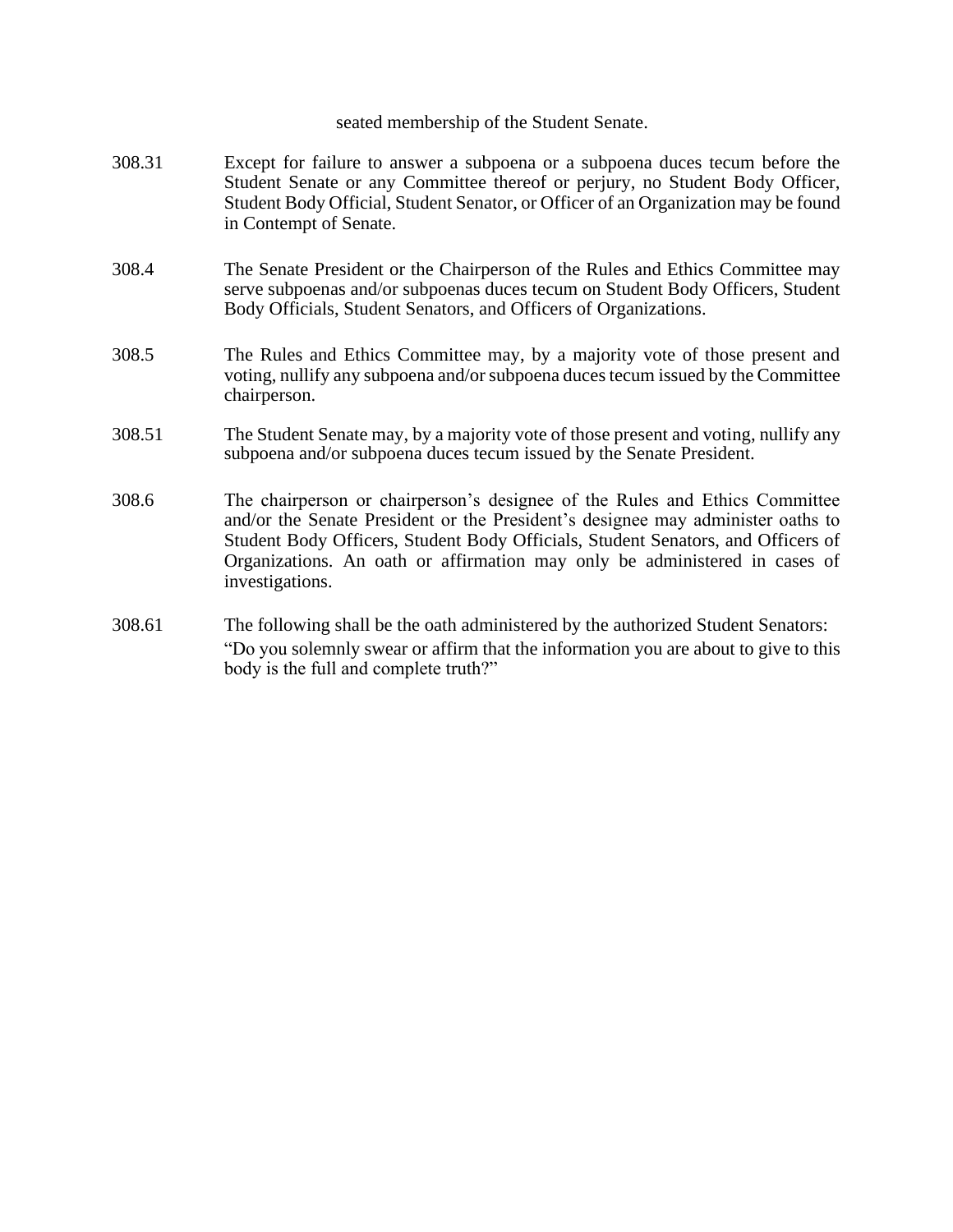CHAPTER 309 SUBSTANTIVE PROVISIONS - UF STUDENT SENATE (87-129, 90-151, 94- 113, 94-114, 98-100, 98-113, 98-119, 98-122, 2000-120, 2000-136, 2007-143, 2008-130, 2015- 101, 2015-109)

- 309.1 This title is adopted in compliance with Article III, Section 6 of the University of Florida Student Body Constitution.
- 309.11 This title shall become effective by passage by the Student Senate and signed into law by the Student Body President and the President of the University of Florida.
- 309.2 The University of Florida Student Senate shall meet during the following terms:
	- 1. The Fall Semester shall be the period of time coinciding with Fall Classes as defined in the official University of Florida calendar.
	- 2. The Spring Semester shall be the period of time coinciding with Spring Classes as defined in the official University of Florida calendar.
	- 3. The Summer Term shall be the period of time coinciding with Summer Classes as defined in the official University of Florida calendar.
- 309.21 The definition of a term, as in regards to attendance, shall be defined as follows:
	- 1. The Fall Term shall be the period of time from the first meeting in which the Fall Senators are sworn in until the final meeting before the Spring Senators are sworn in.
	- 2. The Spring Term shall be the period of time from the first meeting in which the Spring Senators are sworn in until the final meeting before the Fall Senators are sworn in, excluding the Summer Term.
	- 3. The Summer Term shall be separated into two terms, one coinciding with Summer A classes and one coinciding with Summer B classes.
- 309.22 Any Student Senator may appoint a temporary replacement, as follows:
	- 1. Any Student Senator may appoint a temporary replacement for the Summer Term as defined in 309.2 by submitting an eligible student's name to the Senate President Pro-Tempore two weeks prior to the last regular Spring Semester meeting, or one week prior to the last meeting of Summer A if the Student Senator requests a replacement solely for Summer B. This temporary replacement may serve only during the Summer Term.
	- 2. Any Student Senator, who is in the Innovation Academy program, may appoint a temporary replacement for the Fall Semester as defined in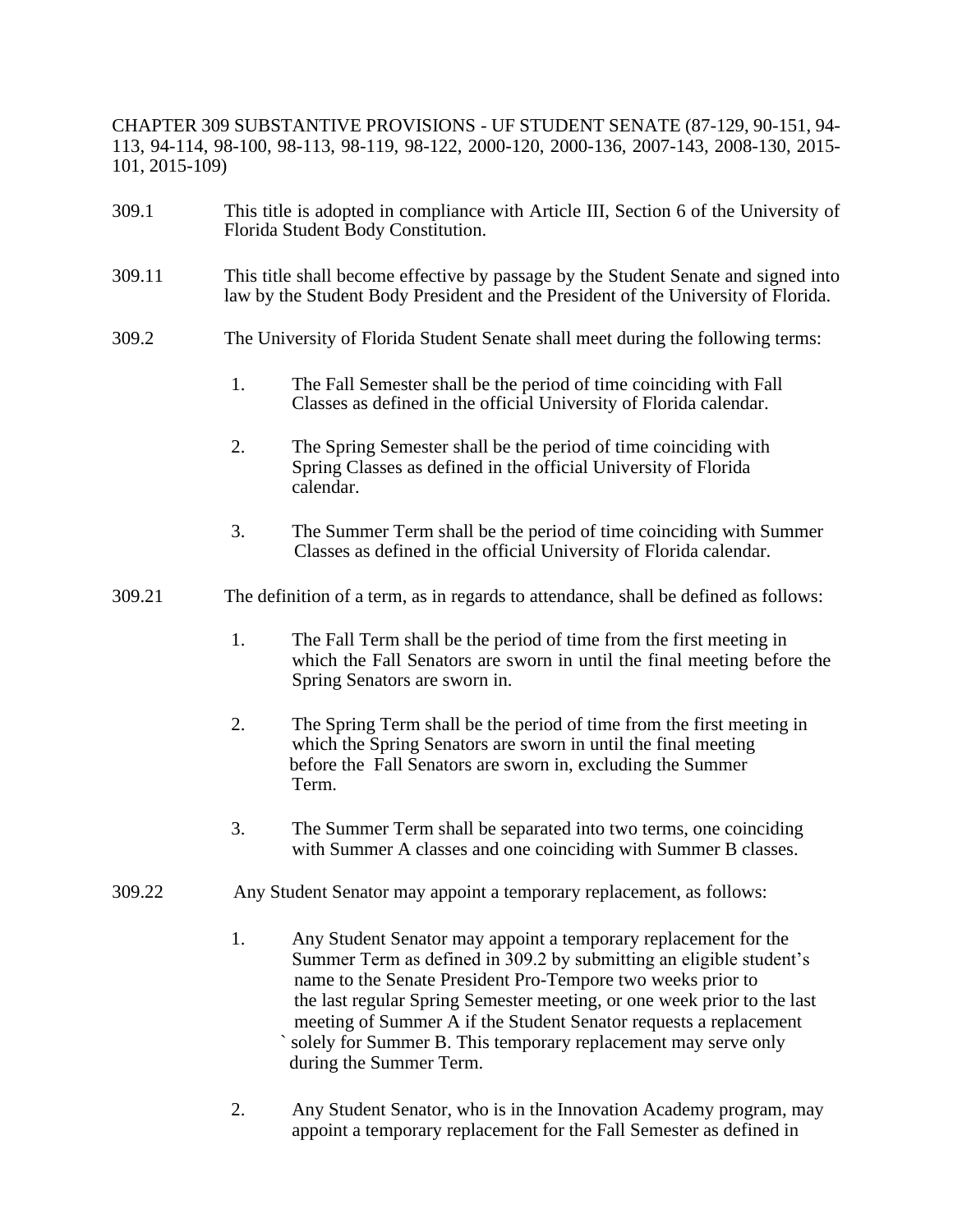309.2 by submitting an eligible student's name to the Student Senate President Pro-Tempore two weeks prior to the last regular Summer Term meeting. This temporary replacement may serve only during the Fall Semester. A Student Senator, who is in the Innovation Academy program, cannot appoint a temporary replacement for the Summer Term.

- 309.23 The Summer Student Senate, consisting of those duly elected & appointed members of the Student Senate attending the Summer Term shall retain and may exercise, full legislative powers in the same manner as the normal Fall and Spring Senate Terms.
- 309.24 Replacements must take at least one (1) credit over the course of the Summer C term (Innovation Academy students notwithstanding) in order to be considered eligible.
- 309.3 Student Senators-elect shall assume their seats at the first meeting of the Student Senate following validation.
- 309.4 Offenses Against the Student Body pertaining to the Student Senate are listed as follows:
- 309.41 A Student Senator who receives an unexcused absence from any duly notified compelled Senate meeting shall be guilty of an Offense Against the Student Body.
- 309.411 The Rules and Ethics Committee shall recommend to the Senate whether the absence should be excused or unexcused. The Student Senate shall make the determination based on the committee recommendation.
- 309.42 Any Student Senator who votes for or attempts to vote for any other Student Senator without the authorization of that Student Senator shall be guilty of an Offense Against the Student Body. The Student Senator must be present in the Chambers at the time of the vote.
- 309.43 Any student, other than a Student Senator, who votes for or attempts to vote for a Student Senator shall be guilty of an Offense Against the Student Body.
- 309.44 Any student who forges and/or falsifies a voting record shall be guilty of an Offense Against the Student Body.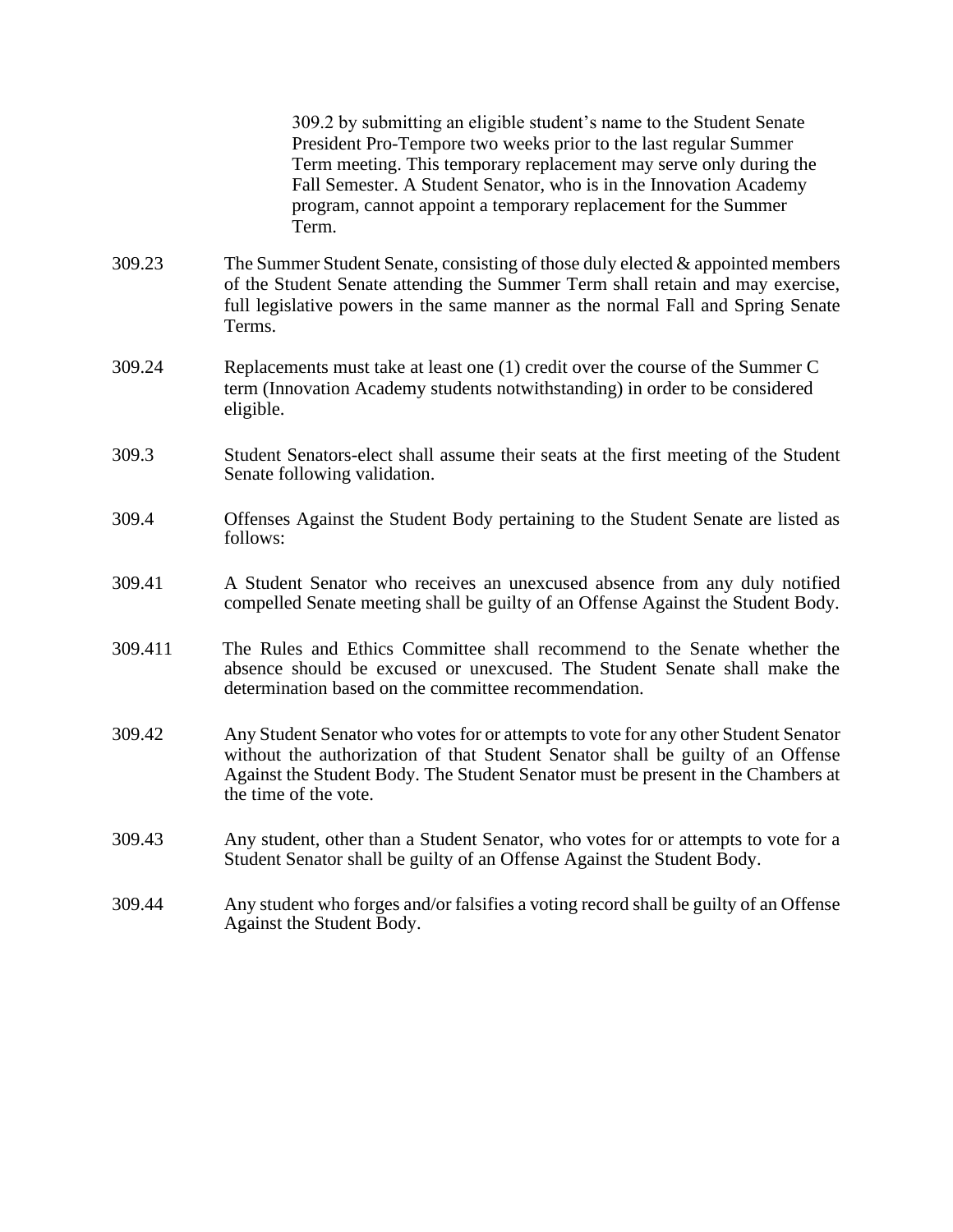CHAPTER 311 ACT ESTABLISHING SENATE OFFICES (72-201, 81-112, 94-114, 97-108, 98-100, 98-125, 2000-136, 2001-122, 2002-134, 2011-103, 2015-109, 2020-1054)

- 311.1 The following officers shall be elected by the Student Senate according to the Rules & Procedures of the Student Senate:
	- 1. Senate President
	- 2. Senate President Pro Tempore
	- 3. Member-at-Large
- 311.2 The Senate Rules & Procedures may provide for the duties, privileges, and manner of selection of other internal officers provided that they do not conflict with this chapter of Student Body Law.
- 311.3 Standing committees shall be defined as the following:
	- 1. Budget and Appropriations
	- 2. Judiciary
	- 3. Rules & Ethics
	- 4. Information and Communication
	- 5. Replacement and Agenda
- 311.4 In the case of a vacancy, whether temporary or permanent, in the office of the Senate President, positional hierarchy shall be as follows:
	- 1. Replacement and Agenda
	- 2. Judiciary
	- 3. Budget and Appropriations
	- 4. Rules and Ethics
	- 5. Information and Communication
	- 6. A Student Senator elected from the general body
- 311.5 There shall be a Senate President's Trophy, which shall be a simple plaque upon which are named all the Student Senators who have served as President of the Senate for at least one term. Also listed shall be the year or years during which each President served. This plaque shall be permanently and prominently displayed in the offices of the Student Senate.
- 311.6 There shall be s Senate President Pro Tempore's Trophy, which shall be a simple plaque upon which are named all the Student Senators who have served as President Pro Tempore for at least one term. Also listed shall be the year, or years, during which each President Pro Tempore served. This plaque shall be permanently and prominently displayed in the offices of the Student Senate.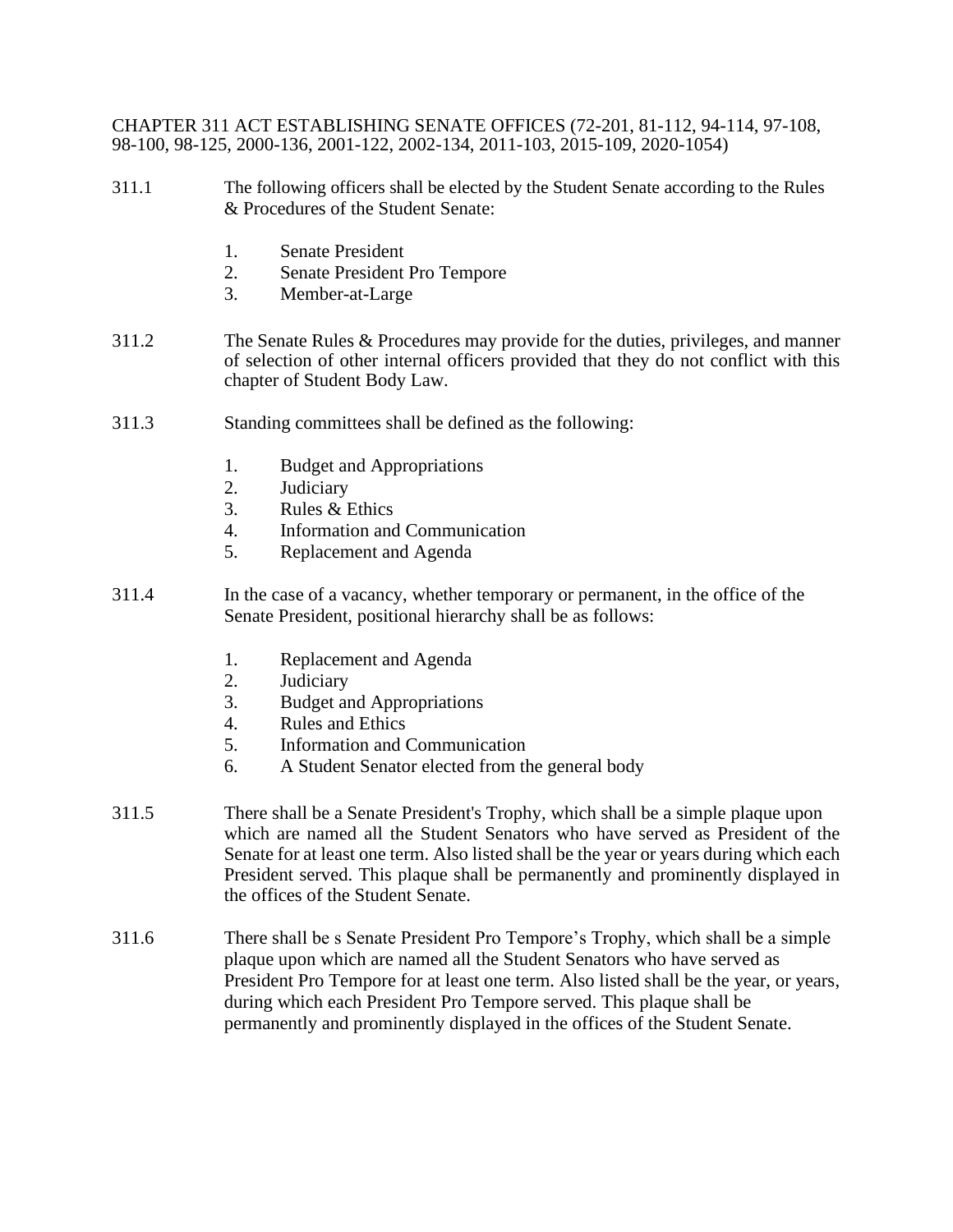CHAPTER 315 STUDENT SENATE COMMITTEE RESPONSIBILITY (88-135, 94-114, 98- 100, 98-119, 2002-135, 2004-127, 2007-143, 2015-109)

- 315.1 The standing committees of the Student Senate, as defined in Student Body Statute 311.1, shall follow all guidelines as set in the Senate Rules and Procedures. Senate Rules and Procedures shall not overrule any guidelines enumerated herein or elsewhere within Student Body Statutes.
- 315.2 The Senate Committee Chairpersons, or their designee, are required to record all business of the committee each meeting. The recording shall be in written form and published within three days following the meeting, and shall be referred to as "the minutes".
- 315.3 Minutes from each meeting shall include the name and title of presiding officer, committee members present, committee members absent, and all motions and votes taken. Any group, incident, hearing, nominee, candidate, or bill before the committee shall be included in the minutes, along with the committee's action to that business.
- 315.4 All committee minutes shall be compiled into one set, entitled "Senate Committee Business", which must be made available upon reasonable request.
- 315.5 Failure to comply with guidelines set forth in this Chapter shall result in review of the committee Chair by the Rules and Ethics Committee. The Rules and Ethics Committee may recommend, to Student Senate, appropriate action to be taken against the chairperson, including removal from the committee Chair position, with a two-thirds (2/3) vote of Student Senators present and voting.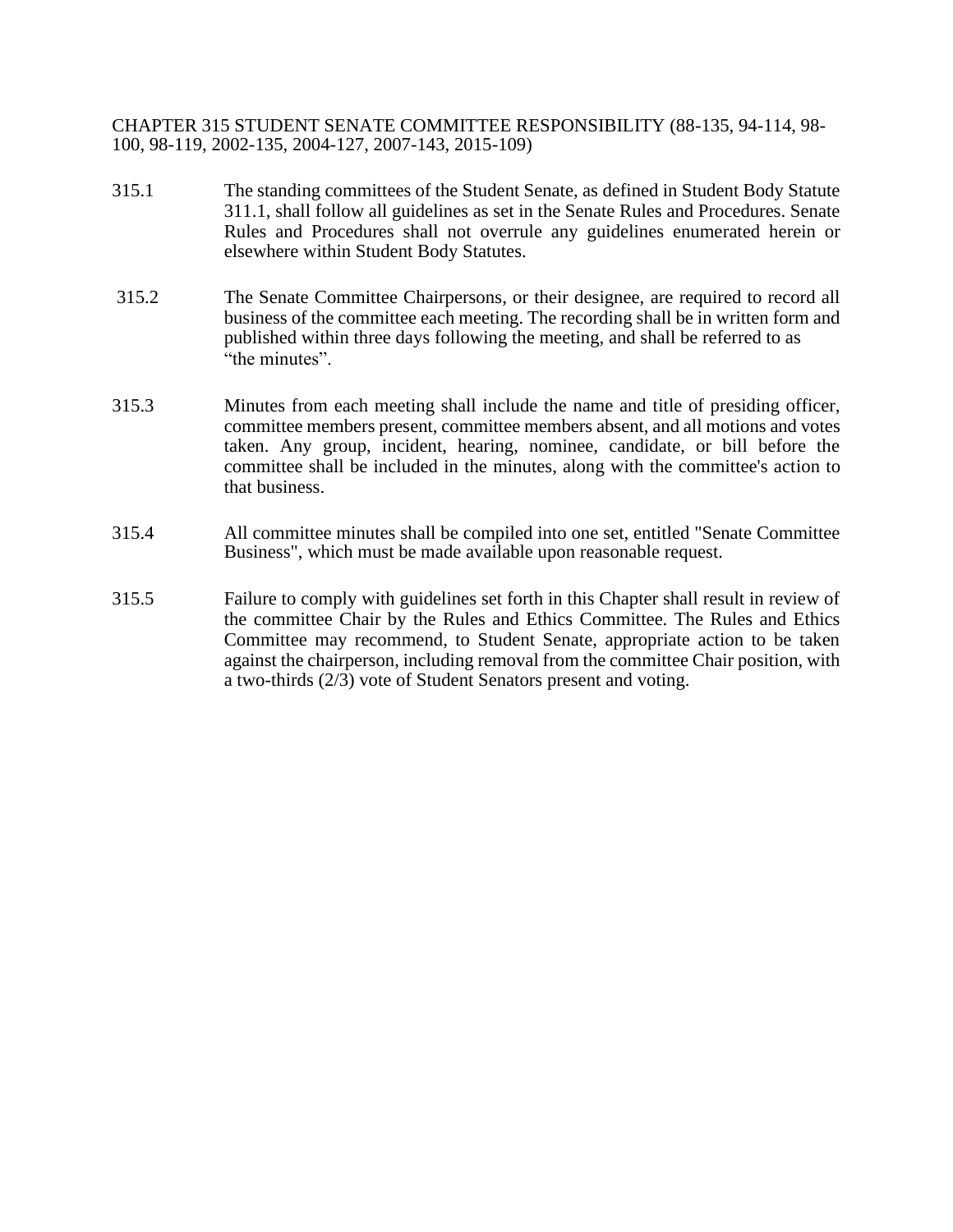CHAPTER 322 APPORTIONMENT (67-107, 72-118, 72-172, 72-183, 75-184, 77-123, 79-127, 80-180,81-142, 82-147, 83-176, 84-104, 84-149, 87-150, 87-156, 87-164, 88-122, 89-122, 90-124, 90-149, 91-107, 91-131, 92-105, 92-129, 94-114, 94-115, 94-122, 95-121, 96-107, 96-130, 97- 134, 98-102, 98-118, 99-101, 99-123, 2000-133, 2001-129, 2002-147, 2004-127, 2004-128, 2005- 126, 2005-129, 2005-132, 2005-143, 2007-140, 2007-143, 2008-110, 2008-141, 2009-124, 2010- 114, 2011-124, 2011-125, 2012-112, 2013-113. 2014-116, 2014-117, 2015-109, 2016-118, 2016- 119, 2017-111, 2017-112, 2018-121, 2018-122, 2019-1092, 2019-1093, 2020-1022, 2020-1056, 2021-117).

- 322.1 The fifty (50) members of the Student Senate elected in the Fall elections shall represent districts by residence.
- 322.11 Fall Student Senators must physically reside the majority of their time in the district they seek to represent while attending the University of Florida at the time of their election or appointment.
- 322.12 Fall Student Senators must continue to physically reside the majority of their time in the district that they represent during their term of office, except as provided for in Section 340.12 (2), S.B.S.
- 322.13 For the period of time between the end of the Spring semester and the beginning of the Fall term, Student Senators may use the residence of their Spring semester to determine their district of residence.
- 322.2 On-campus shall be defined as University of Florida residence halls and graduate and family housing controlled by the Department of Housing and Residence Life.
- 322.21 All on-campus residents will elect Student Senators by districts based upon where they physically reside while attending the University of Florida. On-campus districts shall be apportioned as follows:

322.3 Off-campus shall be defined as all locations not included in residence areas listed in Section 322.2, S.B.S.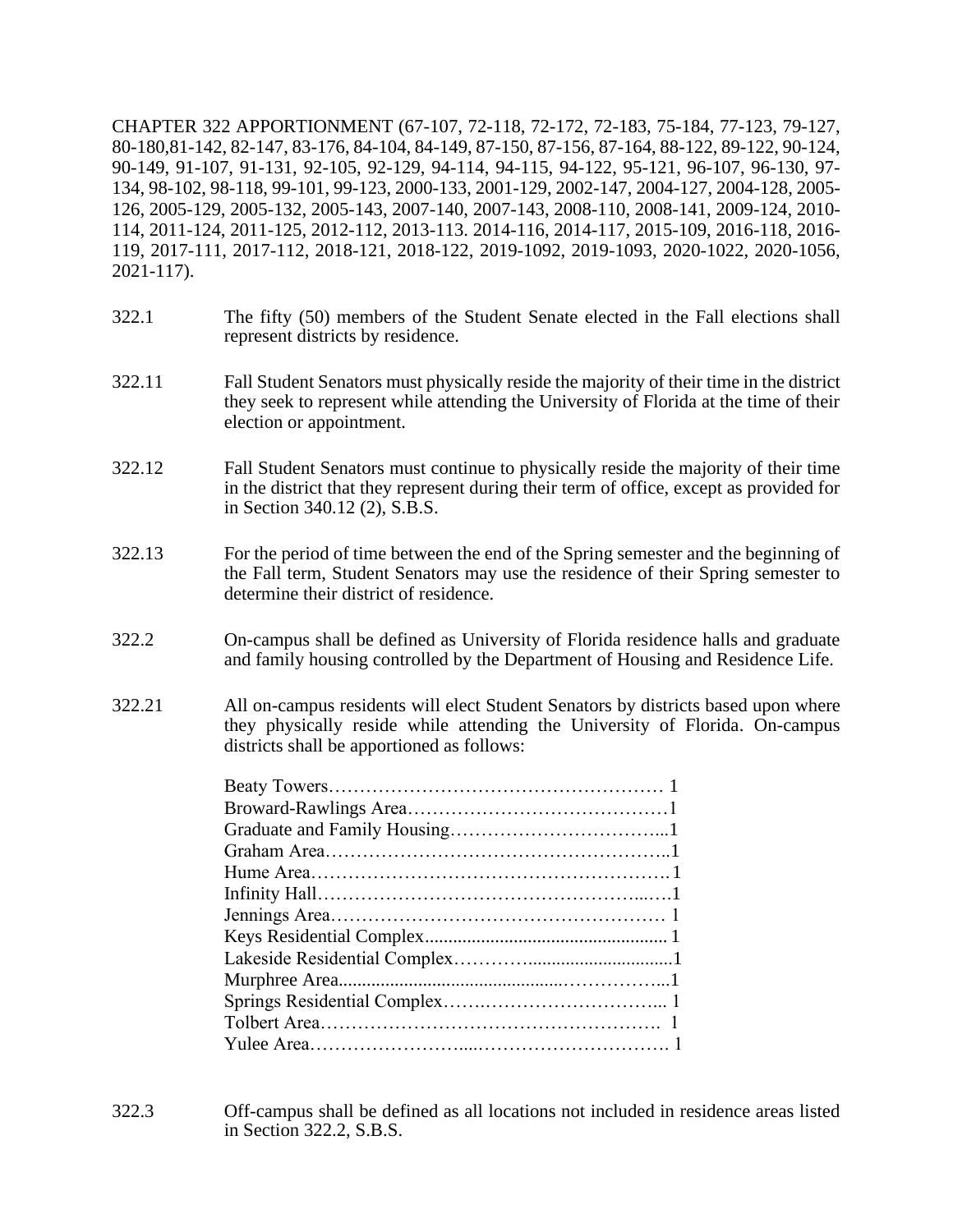322.31 All off-campus residents will elect Senators in districts based upon where they physically reside while attending the University of Florida. Off-campus districts shall be apportioned as follows:

> District A: ZIP Codes 32601, 32609, 32614......................... 11 District B: ZIP Codes 32603, 32605, 32606, 32653............. 7 District C: ZIP Codes 32607................................................. 6 District D: ZIP Codes 32608................................................. 12 District E: All other locations not included within the ZIP codes listed above ................................................................... 1

- 322.311 District E excludes ZIP codes in which students cannot physically reside, including but not limited to 32604, 32610, and 32611.
- 322.32 Off-campus Student Senate seats shall be identified by a number designated after each Fall election by alphabetical order, where the first letter is the district and the last two digits form the seat number within each district (for example A-07). The appointment or selection of replacement Student Senators shall not alter Student Senate seat designations. This is for the purpose of identification and management.
- 322.4 The fifty (50) Spring Student Senators will be elected by the classification formed into voting districts, with each college and independent school guaranteed at least one Student Senator, remaining seats will be allocated by relative student population of the college. The following designates the voting districts and the number of seats each college will have:

| M.E. Rinker School of Building Construction 1 |  |  |
|-----------------------------------------------|--|--|
|                                               |  |  |
|                                               |  |  |
|                                               |  |  |
| Herbert Wertheim College of Engineering 4     |  |  |
|                                               |  |  |
|                                               |  |  |
|                                               |  |  |
|                                               |  |  |
|                                               |  |  |
|                                               |  |  |
|                                               |  |  |
|                                               |  |  |
|                                               |  |  |
|                                               |  |  |
|                                               |  |  |
|                                               |  |  |
|                                               |  |  |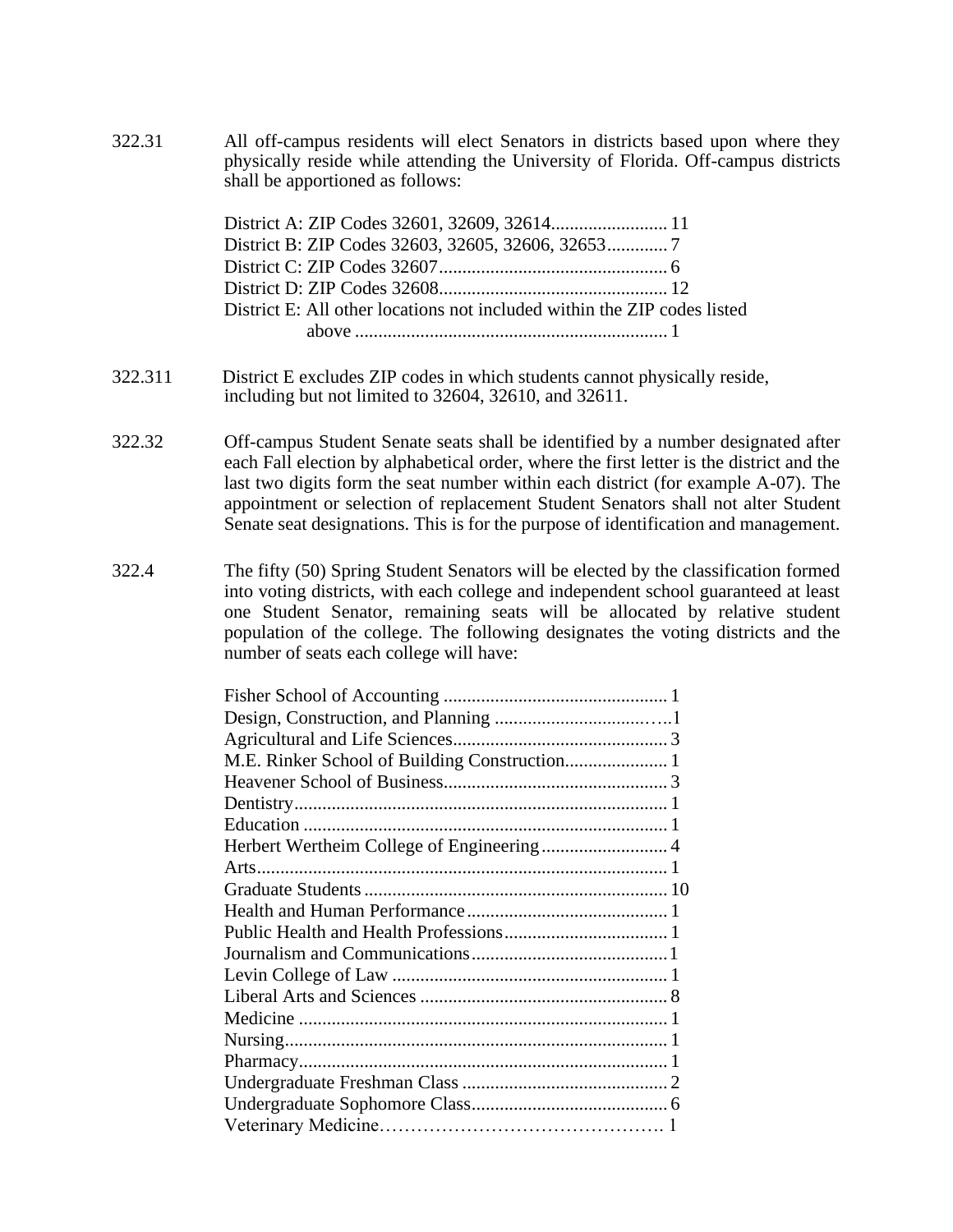- 322.41 A Senator must be enrolled in the college which they represent at the time of their election.
- 322.42 For the Summer Term, students may use their classification from the Spring Semester of that current year for the purpose of applying for Summer Undergraduate Freshman and Undergraduate Sophomore Student Senate Seats.
- 322.5 Reapportionment shall conform to Article III, Sections 2 and 3 of the Student Body Constitution.
- 322.51 The Student Senate shall determine the proper apportionment with assistance from the Supervisor of Elections and a printout of the student population according to zip codes and the colleges by classification from the Registrar's Office.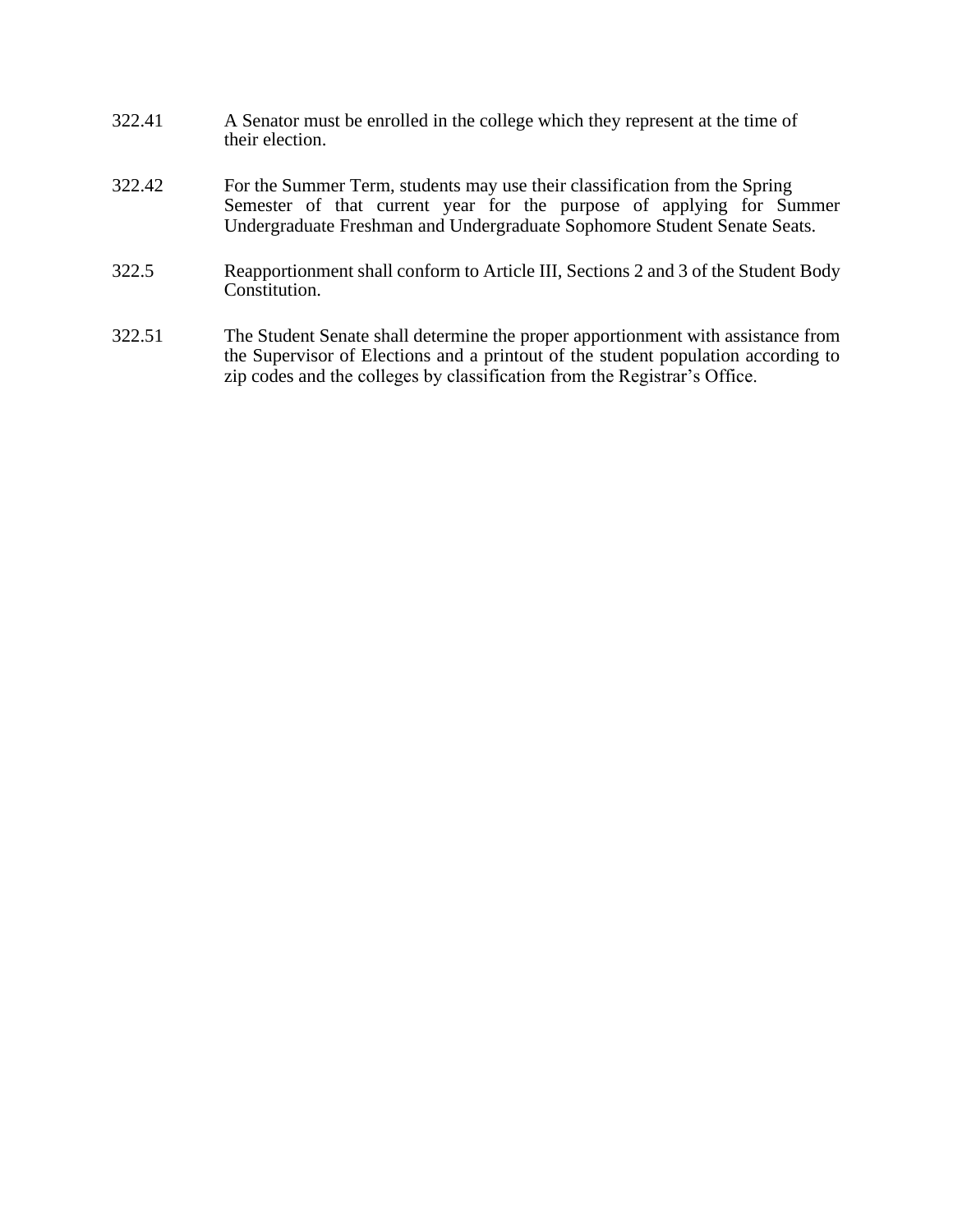CHAPTER 323 SENATE ATTENDANCE (73-150, 74-133, 75-182, 76-204, 76-206, 76-245, 77- 118, 80-180, 81-112, 82-177, 82-122, 82-170, 83-111, 83-115, 88-133, 94-114, 97-108, 98-100, 98-119, 2000-146, 2002-128, 2002-159, 2004-127, 2005-123. 2006-125, 2007-144, 2008-118, 2008-129, 2011-117, 2012-102, 2014-111, 2015-109, 2020-1022, 2020-1042, 2020-1066)

- 323.1 Student Senators are required to attend Student Senate meetings.
- 323.2 A roll call shall be made at the beginning and end of each Student Senate meeting. Absence from either a quorum call, roll call, or roll call vote shall constitute one half (1/2) absence. Absence from both roll calls shall constitute one (1) absence, provided that only one absence may be accumulated per meeting.
- 323.3 Upon accumulation of two (2) absences in the Fall or Spring term or one (1) absence in the Summer A or Summer B term, a Student Senator shall receive an attendance warning letter via e-mail.
- 323.31 Absences shall reset at the beginning of each new term. The Rules and Ethics Committee may take action on absences from the previous term within one month of the new term beginning provided the Student Senator has not been re-elected.
- 323.32 All Student Senators, whether elected or appointed, shall submit an affiliation form to the Senate President or Senate Secretary by the third meeting after the Student Senator's election or appointment, otherwise the seat may be declared vacant as provided by the Rules and Procedures.
- 323.33 During the Summer A and Summer B terms, if a Student Senator accumulates two (2) unexcused or three (3) combined absences (excused or unexcused) from the Student Senate, it shall constitute resignation by non-attendance. During the Fall and Spring terms, if a Student Senator accumulates three (3) unexcused or four (4) combined absences (excused or unexcused) from the Student Senate, it shall constitute resignation by non-attendance.
- 323.34 Upon resignation by nonattendance of a Student Senator, the Rules and Ethics Chairperson shall send a letter by email or standard post to notify the Student Senator of their resignation. The Rules and Ethics Chairperson shall notify the Senate President Pro-Tempore before the next regularly scheduled Student Senate meeting.
- 323.4 The Rules and Ethics Committee shall hear appeals from this chapter.
- 323.41 If a Student Senator wishes to submit an appeal of their resignation by nonattendance, the Student Senator must do so within seven (7) calendar days of postmark to the Rules and Ethics Chairman via email or standard post. Provided the Seat has not been filled, this deadline may be waived at the discretion of the Rules and Ethics Committee only in extenuating circumstances.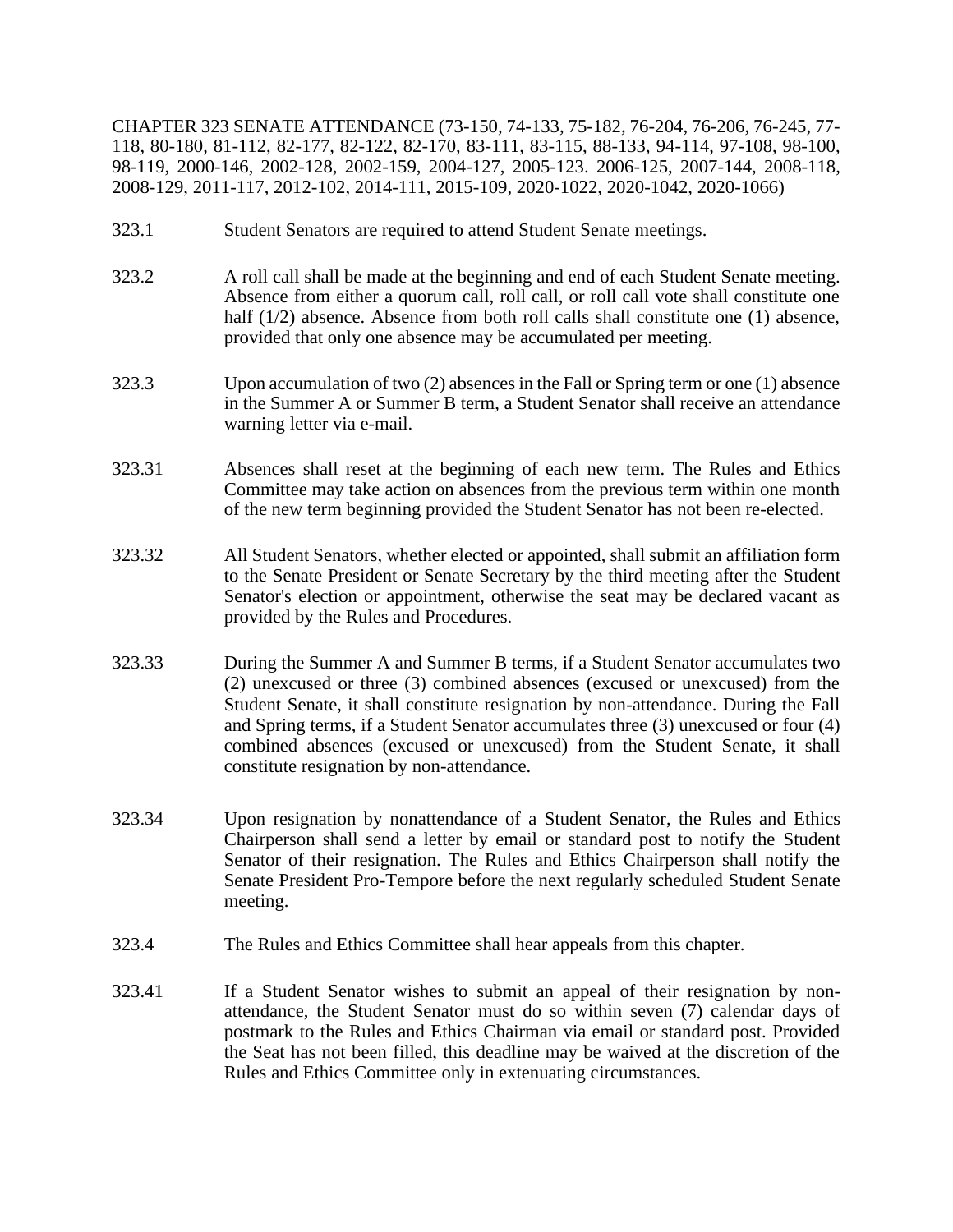- 323.42 If a Student Senator appeals after having resigned by non-attendance, that Student Senator may be reinstated and up to two (2) absences removed for good cause shown, upon recommendation by two-thirds (2/3) of the Rules and Ethics Committee and majority vote of the Student Senate, provided such Student Senator has not been replaced in accordance with Chapter 340.
- 323.43 Failure to receive a warning letter after reaching two absences during the Fall or Spring term or after reaching one absence in the Summer A or Summer B term shall not be used as an acceptable argument in appeal.
- 323.44 Any newly elected Student Senator, whether elected for the first time or re-elected to the Student Senate will begin the term of office with "zero" absences.
- 323.45 The following guidelines shall be used for unacceptable reasons for absences from the regular Student Senate meetings.
	- 1. "Regular meetings of organizations, clubs, committees, etc."
	- 2. Studying or non-University of Florida sponsored review sessions.
	- 3. Out-of-town trips not pertaining to approved Student Senate, Student Government, or University of Florida business, or trips not properly documented for employment interviews (out-of town trips for reasons of unavoidable personal emergencies may be approved).
	- 4. Regular employment schedules.
	- 5. Regularly scheduled classes.
	- 6. Graduate/Professional School entrance exam preparation courses. This includes but is not limited to LSAT, GMAT, GRE, etc. preparation courses.
- 323.46 Guidelines to be used for acceptable reasons for absences from the regular Student Senate meetings shall include, but not be limited to:
	- 1. Death in the family
	- 2. Exam, with proper authority signature (This includes but is not limited to professor, teaching assistant, and academic advisor.)
	- 3. Illness
	- 4. Car accidents
	- 5. Acts of God
	- 6. Academic commitments, with proper documentation
	- 7. Religious holiday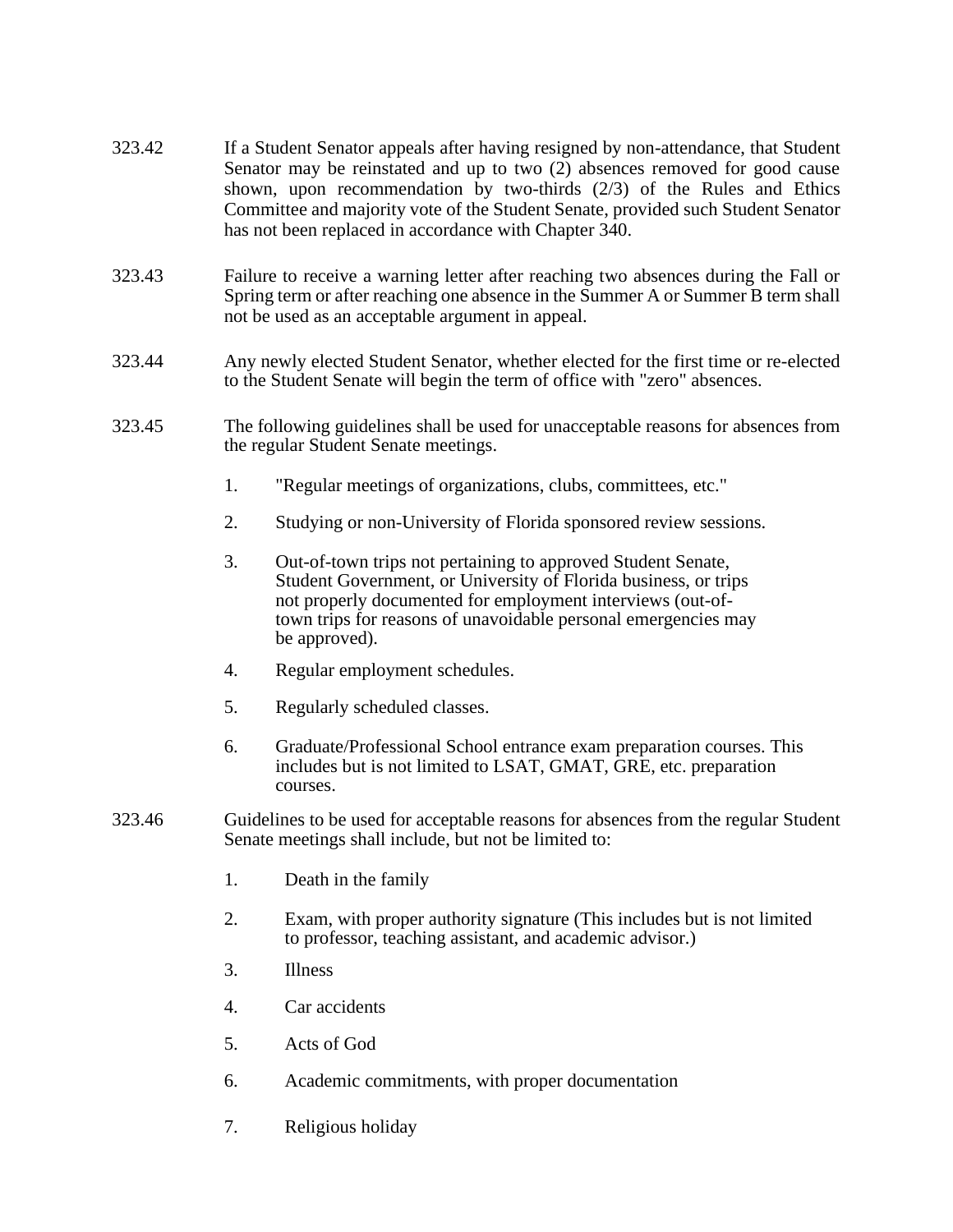- 323.47 The Student Senate reserves the right to determine the validity of all excuses.
- 323.48 If a Student Senator believes that an absence should be recorded as excused, that Student Senator must submit an excuse no later than seven (7) calendar days following the absence.
- 323.5 Student Senators shall receive an attendance credit of one half-absence against past or future absences, provided that such Student Senator has not accumulated the number of absences that would constitute resignation by non-attendance:
	- 1. When the Student Senate meets more than one time per week and said Student Senator is present at four (4) attendance roll calls during a week. This shall not exceed one full credit per semester.
	- 2. The Rules and Ethics Committee shall deem a meeting or event deserving of an attendance credit, and must be approved by the 2/3 vote of the Student Senate no less than one week prior to the event or meeting. There will be one half credit per event or meeting, not to exceed one full credit per semester.
- 323.6 Once a Student Senator has accumulated enough absences to constitute resignation by non-attendance, the Rules and Ethics Committee shall expunge one half-absence from that Student Senator's attendance record for every standing committee for which that Student Senator has attended 80% of meetings held in that term prior to that Student Senator's last absence from a meeting of the Student Senate, even if that Student Senator is not a member of that committee, so long as:
	- 1. In the Fall and Spring terms, that standing committee has met at least eight times in that term prior to that Student Senator's last absence from a meeting of the Student Senate.
	- 2. In the summer terms, that standing committee has met at least three times in that term prior to that Student Senator's last absence from a meeting of the Student Senate.
- 323.61 Only one half-absence may be expunged from a Student Senator's attendance record through this method per standing committee per term, with a maximum of one absence being expunged from a Student Senator's attendance record through this method per term.
- 323.7 The Rules & Ethics Committee may recommend to the Student Senate to expunge absences from a Student Senator's record by a two-thirds (2/3) vote.
- 323.8 Absences, attendance credits, and waivers under this Chapter shall apply only during the term in which they accumulate.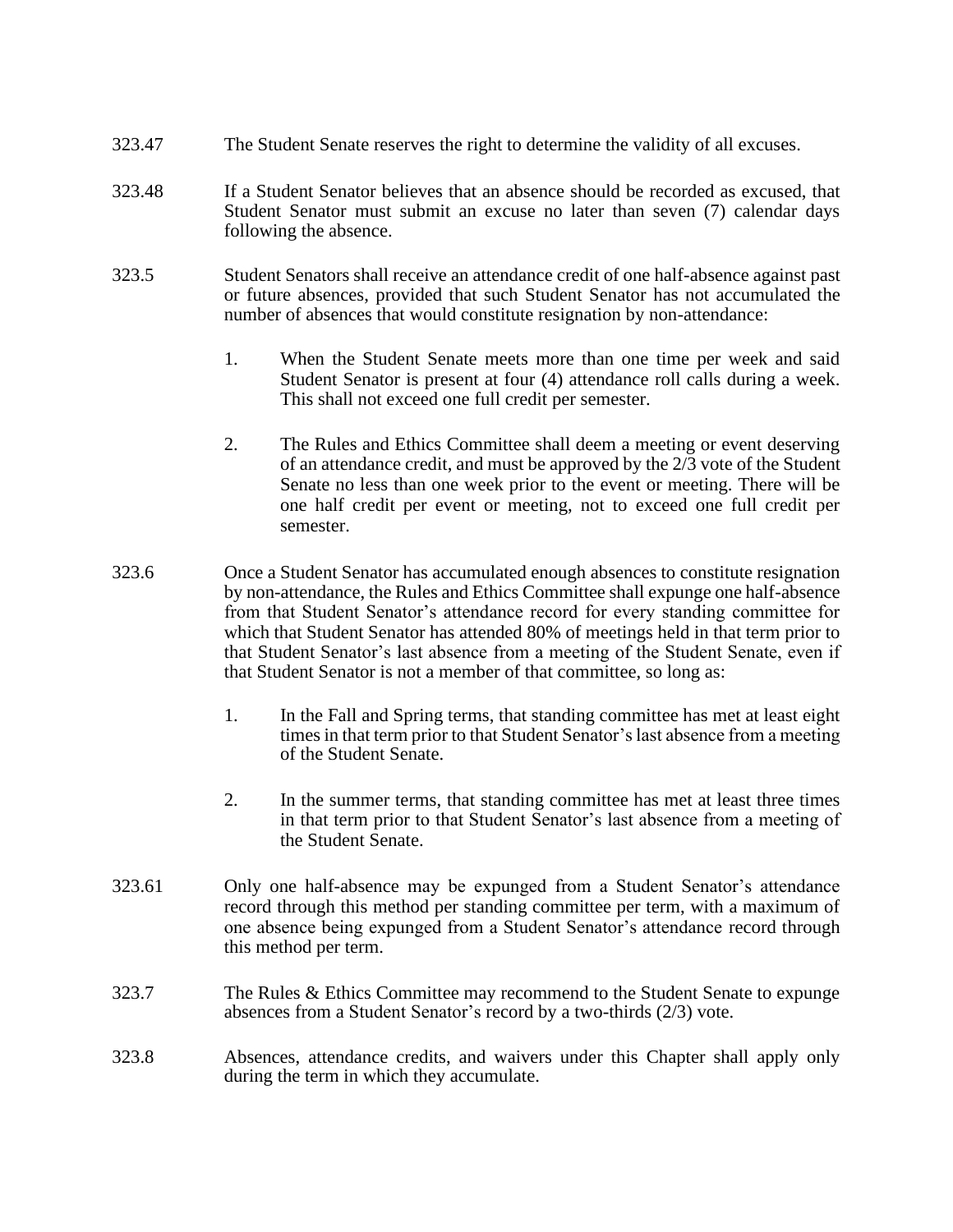CHAPTER 324 STUDENT SENATOR ACCOUNTABILITY ACT (79-221, 81-155, 82-105, 82- 139, 82-164, 82-165, 83-102, 83-200, 84-139, 87-163, 88-117, 88-134, 89-117, 89-118, 89-130, 90-126, 91-118, 92-101, 92-143, 94-114, 95-102, 95-102, 96-116, 98-104, 98-120, 99-122, 2000- 146, 2000-154, 2002-143, 2002-158, 2003-122, 2004-122, 2005-118, 2005-140, 2006-112, 2006- 131, 2006-132, 2007-105, 2007-105, 2007-144, 2008-124, 2008-140, 2010-122, 2012-100, 2014- 100, 2014-11, 2015-109, 2019-114, 2020-100, 2020-1042)

- 324.1 The timeline for completing constituency requirements shall be as follows:
	- 1. There will be four (4) constituency periods coinciding with the four (4) academic semesters: Fall, Spring, Summer A, and Summer B.
	- 2. Constituency periods shall be defined as follows:
		- a. The Fall constituency period shall begin on the first day of classes for the Fall academic semester and end on the date of the last Student Senate meeting of the Fall academic semester.
		- b. The Spring constituency period shall begin on the first day of classes for the Spring academic semester and end on the date of the last Student Senate meeting of the Spring academic semester.
		- c. The Summer A constituency period shall begin on the first day of classes for the Summer A academic semester and end on the date of the final Student Senate meeting of the Summer A academic semester.
		- d. The Summer B constituency period shall begin on the first day of classes for the Summer B academic semester and end on the date of the final Student Senate meeting of the Summer B academic semester.
		- e. The constituency periods shall be enforced and announced each term by the Rules and Ethics Committee.
		- f. Newly elected Student Senators must complete all constituency requirements for the constituency period in which they were elected.
- 324.2 In order to fulfill constituency requirements, all Student Senators must complete the following with proper documentation, as defined in 324.23:
	- 1. For Professional School Senators:
		- a. In the Fall and Spring, Professional School Senators can attend one (1) meeting of an academic organization related to their respective college or one (1) Student Government event, or complete (1) hour of tabling per constituency period. Any combination of these requirements will be acceptable, so long as a total of three (3) requirements are completed.
		- b. In Summer A and Summer B, Professional School Senators must complete any two of the requirements listed in 324.2(1)(a).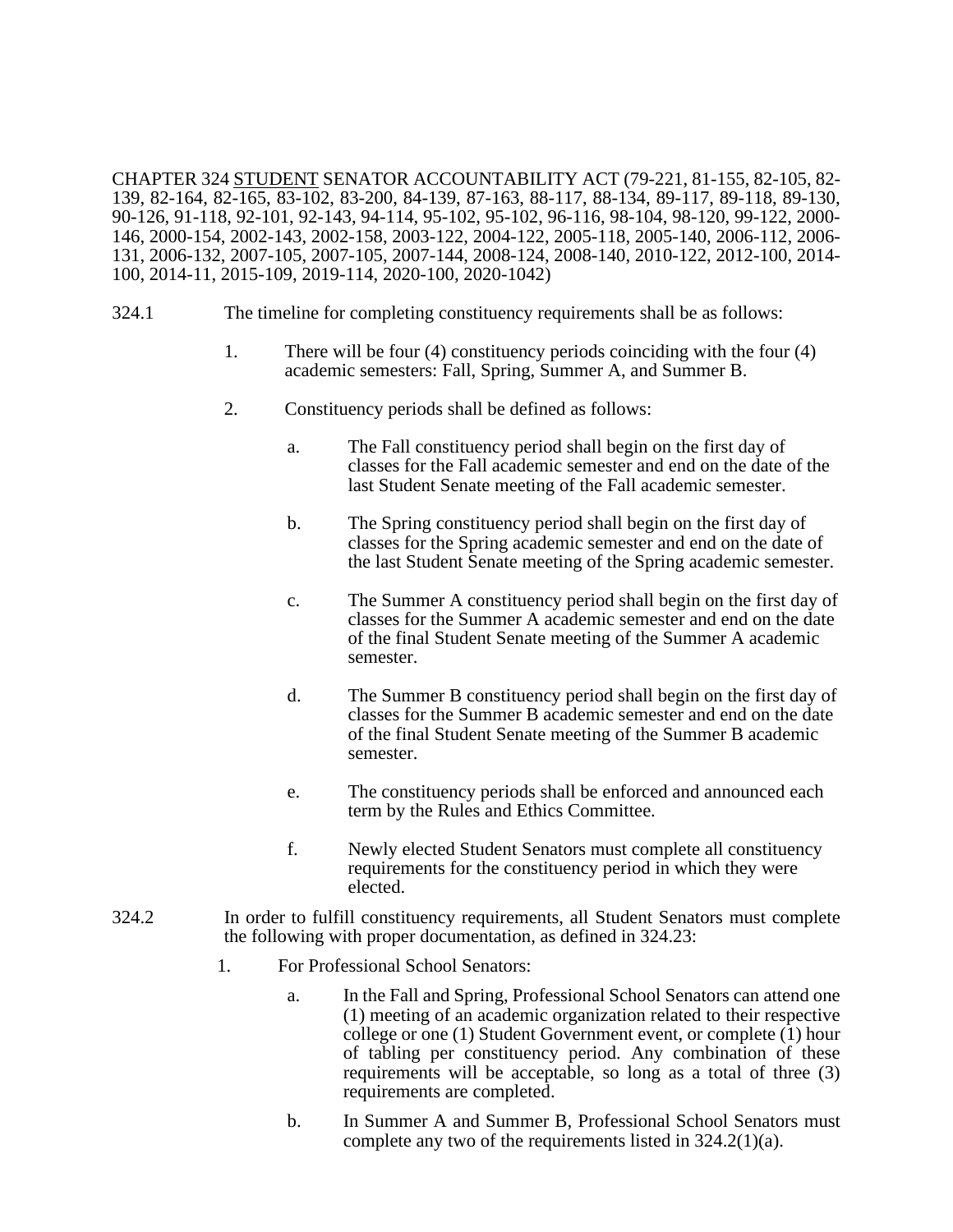- 2. For Graduate Senators:
	- a. In the Fall and Spring, Graduate Senators can attend two (2) Graduate student organization meetings or special events, or complete one (1) hour of tabling per constituency period. Any combination of these requirements will be acceptable, so long as a total of three (3) requirements are completed.
	- b. In Summer A and Summer B, Graduate Senators must complete any two of the requirements listed in 324.2(2)(a).
- 3. For College Senators:
	- a. In the Fall and Spring, College Senators must attend one (1) meeting of an academic organization related to their respective college or one (1) Student Government event, and one (1) Student Government-funded event, and complete two (2) hours of tabling per constituency period.
	- b. In Summer A and Summer B, College Senators must complete two different requirements listed in 324.2(3)(a).
- 4. For On-campus Senators:
	- a. In the Fall and Spring, On-campus Senators must attend one (1) IRHA meeting or special event, one (1) respective Area Government meeting or special event, and one (1) Student Government event or Student Government-funded event, and complete two (2) hours of tabling per constituency period.
	- b. In Summer A and Summer B, On-campus Senators must complete two different requirements listed in 324.2(4)(a).
- 5. For Family Housing Senator(s):
	- a. In the Fall and Spring, Family Housing Senator(s) must attend two (2) Mayors Council meetings or special events and one (1) Student Government event or Student Government-funded event, and complete two (2) hours of tabling per constituency period.
	- b. In Summer A and Summer B, Family Housing Senator(s) must complete two different requirements listed in 325.2(5)(a).
- 6. For District Senators:
	- a. In the Fall and Spring, District Senators must attend one (1) City or County Commission meeting, one (1) Student Government-funded organization event (excluding IRHA), and one (1) Student Government event, and complete two (2) hours of tabling per constituency period.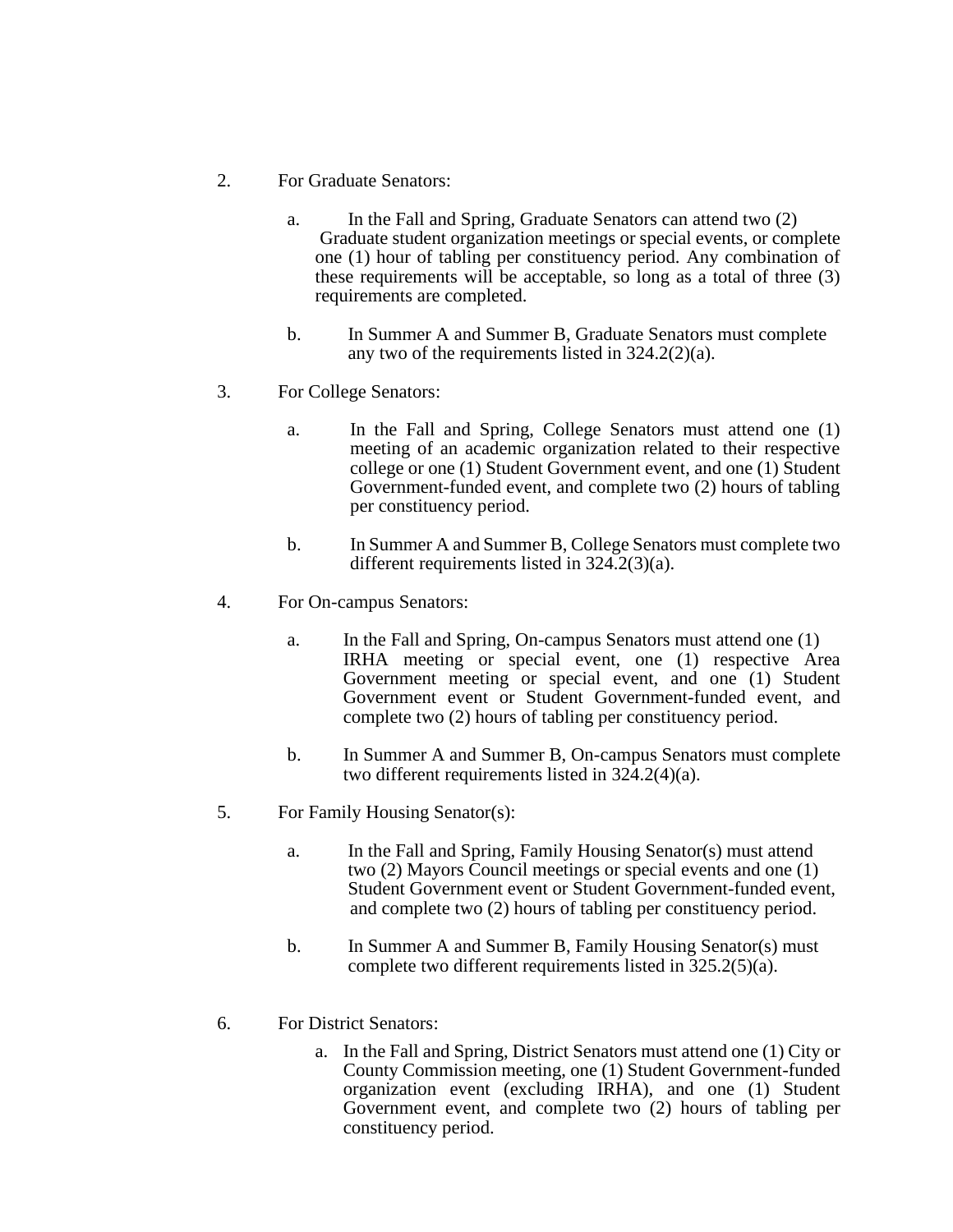- b. In Summer A and Summer B, District Senators must complete two different requirements listed in 326.2(6)(a).
- 7. For Freshman and Sophomore Senators:
	- a. In the Fall and Spring, Freshman and Sophomore Senators must attend one (1) meeting of an academic organization related to their respective college, one (1) Student Government event, and one (1) Student Government-funded event, and complete two (2) hours of tabling per constituency period.
	- b. In Summer A and Summer B, Freshman and Sophomore Senators must complete two different requirements listed in 327.2(7)(a)
- 324.21 Legislative Intent: In  $324.2(1)(a)$  and  $324.2(2)(a)$ , it is provided that Graduate Senators and senators representing professional schools may complete any combination of the listed requirements. Graduate Senators and senators representing professional schools are the only senators who may fulfill constituency requirements by completing two of the same requirements. The distinction is made, because there may be insufficient opportunities available for Graduate Senators and senators representing professional schools to fulfill each requirement.
- 324.22 For the purpose of constituency requirements:
	- 1. Student Government-funded organizations are those that receive funding through the Budget & Appropriations Committee.
	- 2. ACCENT and SGP meetings or special events do not count toward the fulfillment of constituency requirements.
	- 3. Senators can only attend one meeting or special event of a particular organization per constituency period.
	- 4. An SG event is one hosted by, or in partnership with, either the Executive, Legislative, or Judicial branches of Student Government.
	- 5. All events must be open to the public and may not be an exclusionary meeting of an organization, such as, for example, one solely for executive board members.
	- 6. The Senate Secretary can, upon request, provide a list of all Student Government-funded organizations.
- 324.23 Appropriate documentation for the fulfillment of constituency requirements shall be as follows:
	- 1. Student Senators must fill out the constituency requirement form provided by the Rules and Ethics Committee.
	- 2. The constituency requirement form shall be submitted no later than one week following the meeting or special event or any other such requirement.
		- a. The Rules and Ethics Committee may review the completed constituency requirements weekly at its regular meetings.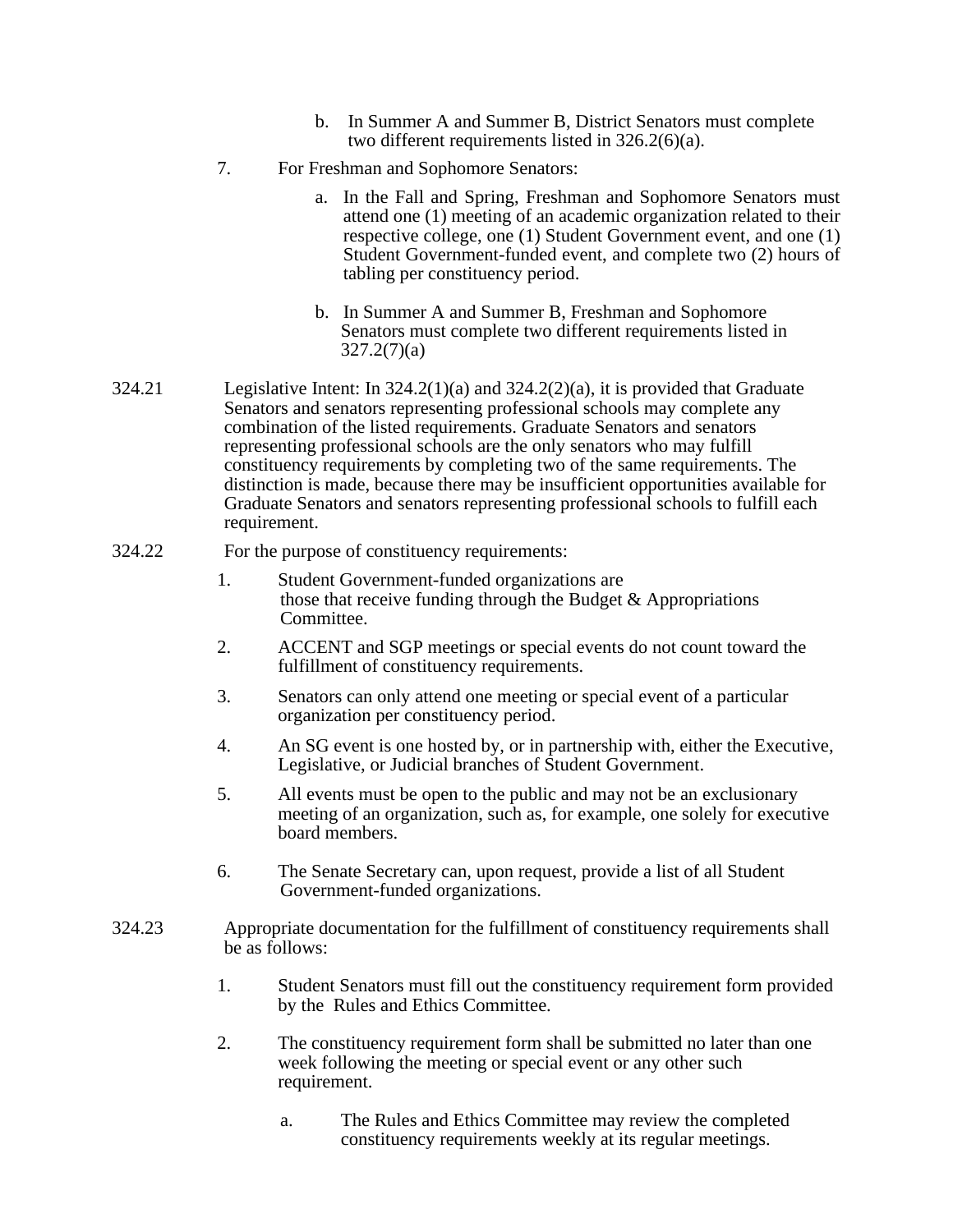- 324.24 The Rules and Ethics Committee reserves the right to verify completion of constituency requirements with the organization's President or with representatives from the City and County Commission, as well as the representatives from the organizational meetings.
- 324.3 Replacement Student Senators shall complete constituency requirements as follows:
	- 1. Student Senators appointed prior to the first meeting following the Fall or Spring elections must complete all constituency requirements for that period.
	- 2. At least one (1) constituency requirement will be removed from the total constituency requirements of Student Senators appointed after the first two meetings of the term. The deduction will be calculated by removing one requirement for every two weeks after the first meeting of the term and will be rounded down (*i.e., if a Student Senator is appointed after three* weeks, it will count as two weeks or if appointed after seven weeks it will count as six weeks.)
	- 3. Replacement Student Senators appointed in the Summer shall complete constituency requirements as follows:
		- a. All Student Senators appointed during or prior to the fourth week of the Summer A or Summer B term must complete all Summer constituency requirements.
		- b. All Student Senators appointed after the fourth week of the Summer A or Summer B period must complete one (1) point of constituency, excluding Student Senators appointed on the final Student Senate meeting of the period.
- 324.4 Constituency requirements will be enforced by the Rules and Ethics Committee as follows:
	- 1. The Rules and Ethics Committee shall hold a meeting following each constituency period to determine each Student Senator's compliance with constituency requirements (see 324.2.)
	- 2. If the Rules and Ethics Committee should determine that a Student Senator is not fully compliant with constituency requirements from the previous term, that Student Senator shall be placed on probation according to the following procedures:
	- 3. The Rules and Ethics Committee shall hold a meeting following each constituency period to determine each Student Senator's compliance with constituency requirements (see 324.2.)
	- 4. If the Rules and Ethics Committee should determine that a Student Senator is not fully compliant with the constituency requirements.
		- a. A majority vote of the Rules and Ethics Committee should determine that a Student Senator is not fully compliant with her or his constituency requirements.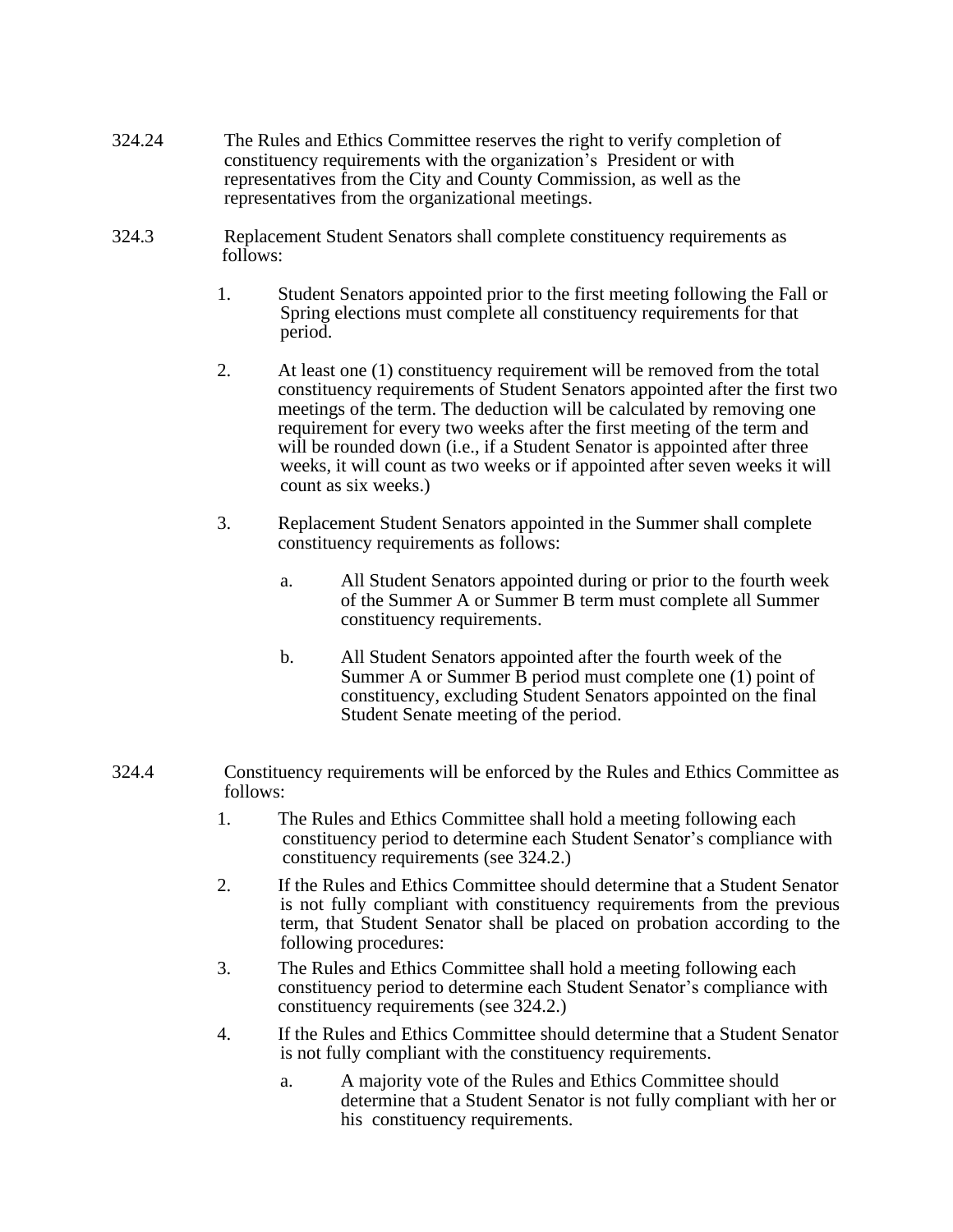- b. Immediately following a determination of noncompliance, the Rules and Ethics Chair and the Senate Secretary shall serve the Student Senator, through standard post, placement in that Student Senator's mailbox, or an e-mail a notification of probationary status and the requirements thereof.
- c. A copy of this notification shall be on file in the office of the Senate Secretary.
- 5. All terms of probation must be sufficiently completed within the first fifteen (15) school days of the first Student Senate meeting of the subsequent constituency period within which the Student Senator is acting in the role.
- 6. The terms of probation shall be as follows:
	- a. Complete the remaining requirements for the constituency group (see 324.2). which shall be in addition to, and not counted towards, the statutorily prescribed constituency requirements.
	- b. Complete one additional event concurrent with the Student Senator's constituency group.
- 7. If the Rules and Ethics Committee shall determine that a Student Senator is not in compliance with the terms of probation after the constituency probation period ends, that Student Senator shall be considered to have failed probation. Failure of probation shall constitute resignation by noncompliance.
- 8. Upon resignation by non-compliance of a Student Senator, the Rules and Ethics Chairperson shall send a letter by email or standard post to notify the Student Senator of his or her resignation. The Rules and Ethics Chairperson shall notify the Senate President Pro-Tempore before the next regularly scheduled Student Senate meeting.
- 9. The Rules and Ethics Committee shall hear appeals from this chapter.
- 10. If a Student Senator wishes to submit an appeal of his or her resignation by noncompliance, the Student Senator must do so within seven (7) calendar days of postmark to the Rules and Ethics Chairperson via email or standard post. Provided the Seat has not been filled, this deadline may be waived at the discretion of the Rules and Ethics Committee only in extenuating circumstances.
- 11. If a Student Senator appeals after having resigned by non-compliance, that Student Senator may be reinstated upon recommendation by two-thirds (2/3) of the Rules and Ethics Committee and majority vote of the Student Senate, provided such Student Senator has not been replaced in accordance with Chapter 340.
- 12. The Rules and Ethics Committee shall be responsible for posting an update of the fulfillment of constituency requirements monthly and must communicate the status of constituency requirements to the Student Senate at least once a month, during the weekly Rules and Ethics Chair report.
- 13. If unforeseen circumstances arise, the Rules and Ethics Committee may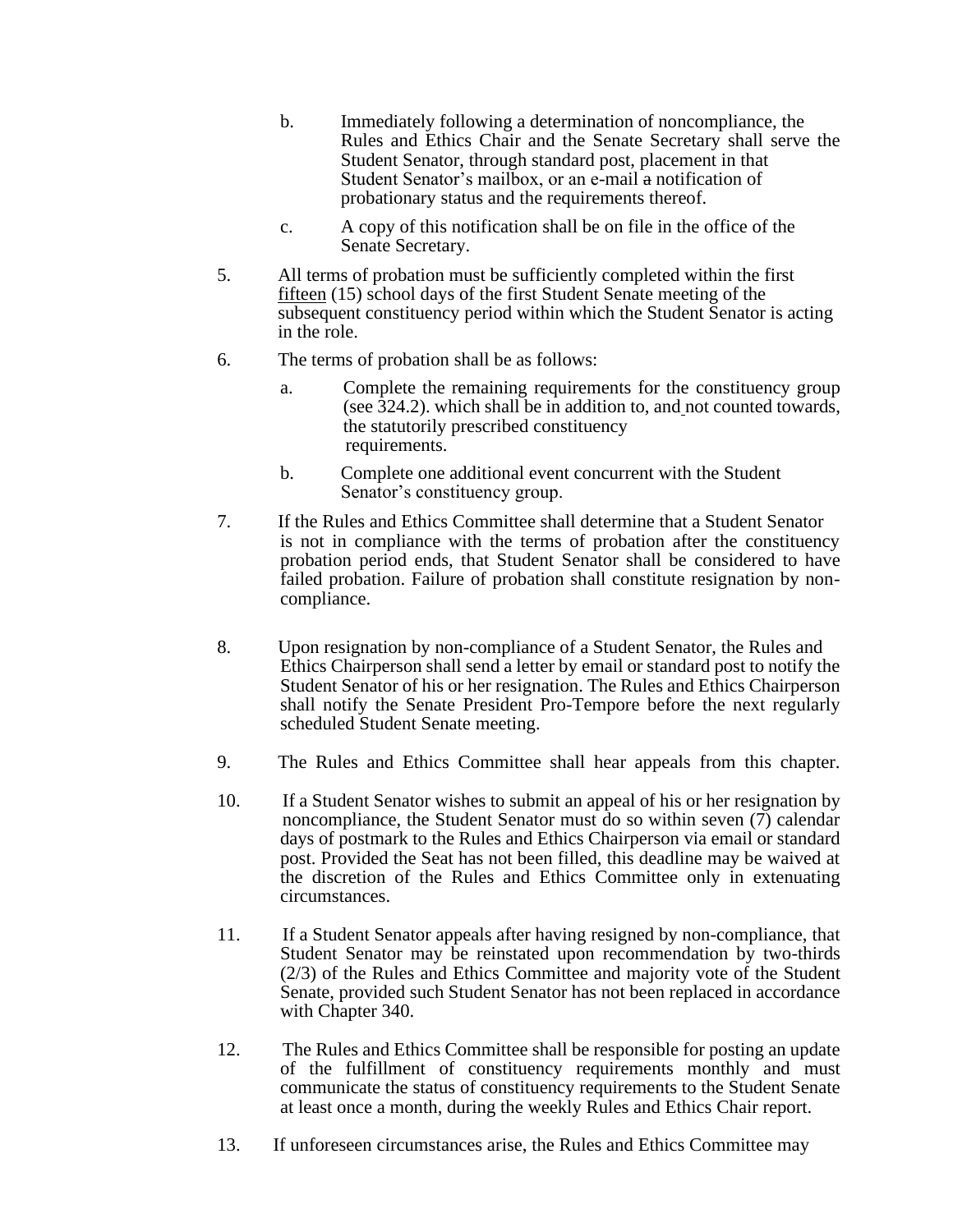grant exceptions to these requirements as approved by a majority vote of the members present and voting of the Student Senate.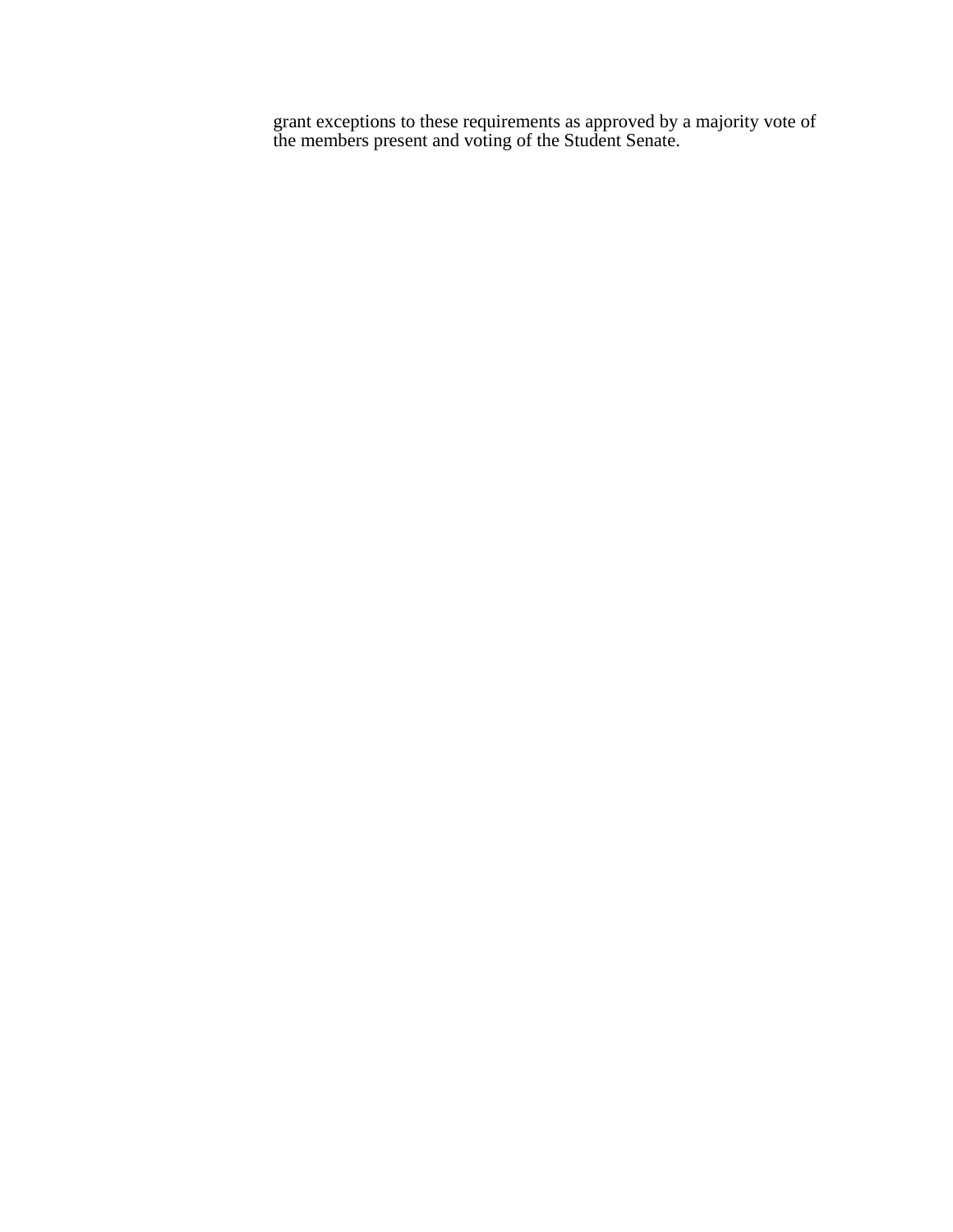CHAPTER 330 EXPULSION FROM THE STUDENT SENATE (73-159, 76-245, 81-112, 84- 152 89-150, 90-151, 2001-125, 2007-117, 2015-109)

330.1 Any Student Senator may request expulsion of another Student Senator by filing written charges with the Rules and Ethics Chairperson. 330.11 Any Student Senator may be subject to expulsion for failure to complete constituency requirements. The procedure outlined in 324.3 shall be followed in all cases of constituency requirement expulsion. 330.2 Upon receipt of written charges under Section 330.1, the Rules and Ethics Committee shall investigate the charges. Investigation procedures shall be established by the committee. If two-thirds (2/3) of the committee members feel that the charges are well-founded and serious enough to warrant expulsion, the matter shall be brought before the entire Student Senate. 330.3 The Rules and Ethics Committee must give the subject Student Senator written notice of the charges at least seventy-two (72) hours prior to the Student Senate meeting at which expulsion will be considered. 330.4 When the matter of expulsion is brought before the Student Senate, the charges shall be announced, the committee's evaluation given, and the subject Student Senator shall be afforded a complete opportunity to reply to the charges. 330.5 No Student Senator shall be expelled from the Student Senate except upon the vote of two-thirds (2/3) of the members present and voting. The subject Student Senator may vote. 330.6 If a Student Senator is expelled in accordance with the foregoing procedures, the expulsion shall be complete upon announcement of the vote, and the subject ex-Student Senator shall not be permitted to participate further in Student Senate activities. 330.7 If the subject Student Senator submits a resignation to the Senate President prior to the matter being voted out of committee, the charges shall be dropped if the subject Student Senator submits a resignation to the Senate President after the matter is voted out of committee, but before being considered by the Student Senate as a whole, the matter shall be dropped. 330.8 If the committee shall fail to bring the matter before the Student Senate at the second weekly meeting following receipt of written charges, the Student Senate may place the matter on the following week's agenda by a two-thirds (2/3) vote of those present and voting. 330.9 A Student Senator who is duly expelled pursuant to this chapter, or who resigns while charges pursuant to this chapter are pending, is ineligible for appointment as a Student Senator. Such a Student Senator may regain eligibility if later elected or re-elected to the Student Senate.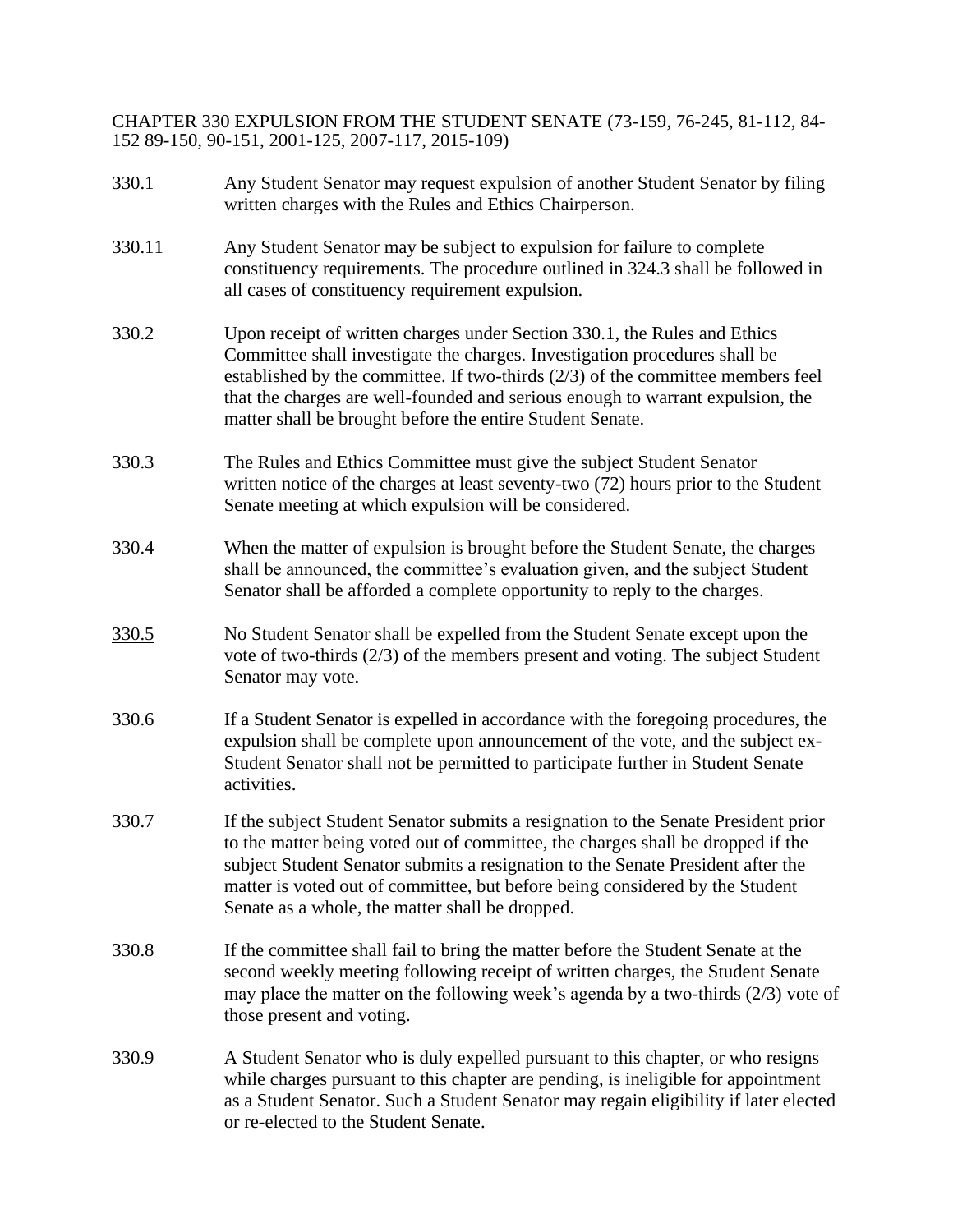CHAPTER 340 VACANCY REPLACEMENTS (Origin unknown; 68-132, 68-138, 72-108, 72- 166, 72-193, 73-221, 76-135, 76-201, 76-202, 77-206, 81-112, 82-101, 82-118, 81- 121, 82-166, 83-123, 84-134, 84-166, Fall Election 1985 Initiative passed 340.72, 86-155, 86-156, 87-138, 87-159, 90-133, 90-151, 91-119, 94-114, 94-122, 98-100, 98-114, 2000-136, 2001-138, 2005-126, 2006-101, 2007-118, 2008-138, 2015-109, 2020-1042, 2021-105)

- 340.1 A Student Senate seat shall be vacant when the incumbent Student Senator:
	- 1. Fails to maintain the legal qualifications for office (SB Statutes 732.2) except for Student Senators who, during the summer, are not enrolled and instead invoke SB Statute 309.2.
	- 2. Representing a living area fails to maintain residence in that living area, except where non-residence is unavoidable due to the temporary closing of that living area.
	- 3. Representing a college or school transfers from that College or School; but transferring from Undergraduate Freshman Class or Undergraduate Sophomore Class shall not cause the seat to be vacated. (Article III, Section 2(b)
	- 4. Submits a written resignation to the President of the Student Senate.
	- 5. Is expelled from the Student Senate, in accordance with the provisions in Chapter 330.
	- 6. Fails to meet the constituency requirements in Chapter 324.
	- 7. Fails to meet the attendance requirements in Chapter 323.
	- 8. Fills or continues to hold an office in the Judicial or Executive branches of Student Government in violation of Chapter 130.
	- 9. Fails to register for summer course work at the University of Florida in either Summer A, B, or C, or any combination thereof.

## 340.11 Definitions

- 1. Vacancy: A vacancy in the Student Senate shall occur upon the resignation, removal, expulsion, or impeachment of a Student Senator or upon the abandonment of the seat by the Student Senator.
- 2. Replacement: Replacement of a Student Senator is the filling of a vacated Student Senate seat.
- 340.12 Exceptions shall be provided for in the Senate Rules & Procedures.
- 340.2 For all Student Senate seats vacated under the provisions of 340.1, the Replacement and Agenda Committee shall be responsible for declaring such seats vacant at one (1) consecutive regular meeting of the Student Senate before a recommendation may be made by the R&A Committee.
- 340.21 Vacant seats shall be advertised in conspicuous locations by the Information and Communication Committee, as per the Senate Rules and Procedures.
- 340.3 No person shall serve through the next regular election as a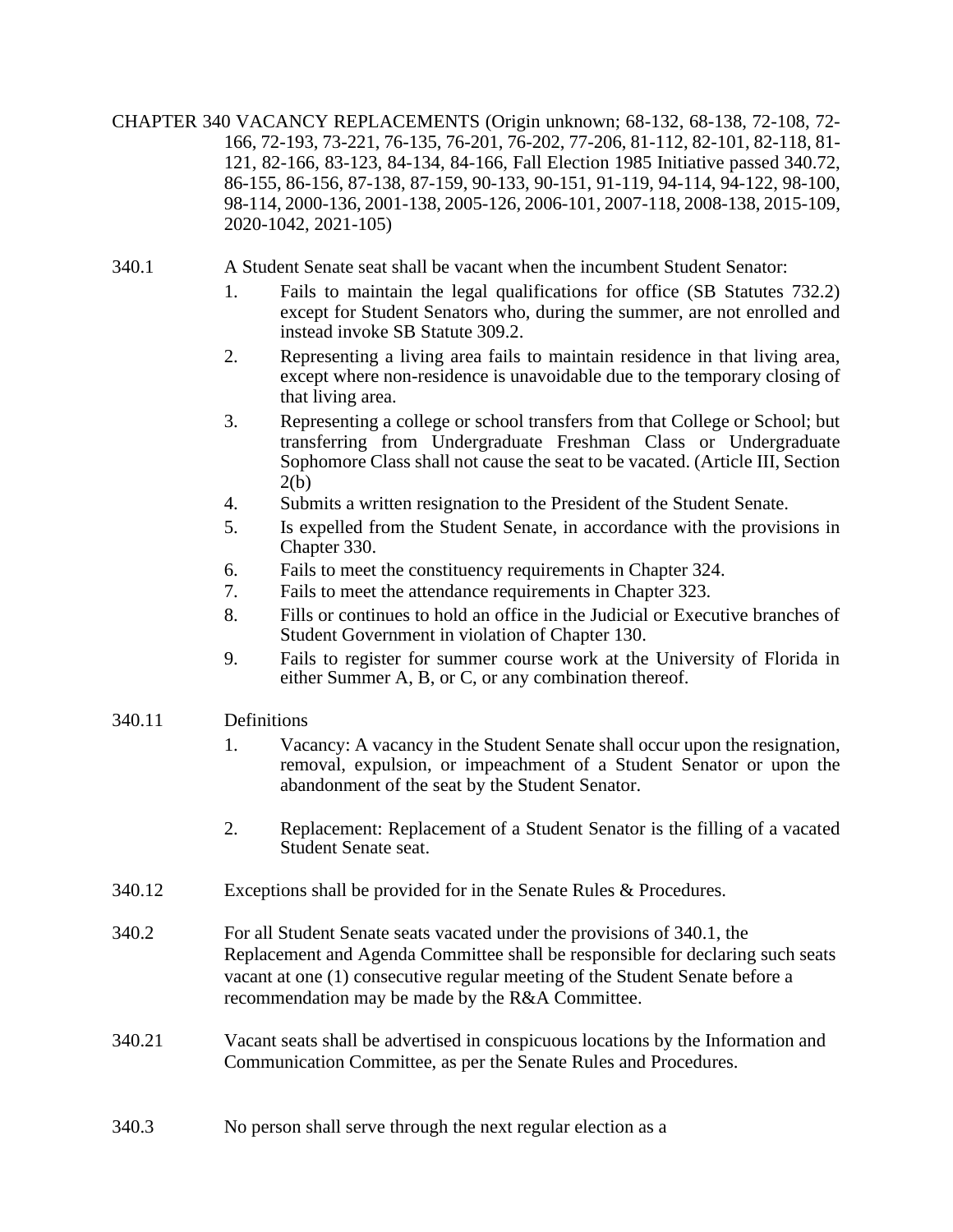|        | replacement Student Senator, unless said Student Senator has qualified for<br>candidacy in a Student Government election during the intervening time period<br>preceding the Student Senator's application for consecutive replacement seat.                                                                                                                                                                                                                                                                                                                                                                                                                              |
|--------|---------------------------------------------------------------------------------------------------------------------------------------------------------------------------------------------------------------------------------------------------------------------------------------------------------------------------------------------------------------------------------------------------------------------------------------------------------------------------------------------------------------------------------------------------------------------------------------------------------------------------------------------------------------------------|
| 340.4  | A sitting Student Senator may not be nominated to fill a vacant seat without<br>resignation of the current seat.                                                                                                                                                                                                                                                                                                                                                                                                                                                                                                                                                          |
| 340.5  | Any person previously elected or appointed to fill a Student Senate seat may not<br>be nominated to a vacant seat prior to the conclusion of that person's latest elected<br>or appointed term of office, unless the vacant seat is of the same class (Fall or<br>Spring) of Student Senate seats as the seat last held by the person seeking<br>nomination. This does not apply to Summer Replacement Student Senators as<br>described in 309.22.                                                                                                                                                                                                                        |
| 340.6  | Nominees must be confirmed by a majority vote of the Student Senate at a regular<br>Meeting, and shall assume all rights and duties of office immediately upon such<br>approval.                                                                                                                                                                                                                                                                                                                                                                                                                                                                                          |
| 340.7  | Vacancies which occur during the Summer Term will be filled in accordance with<br>this Chapter and Chapter 322, except for provisions in Chapter 340.2.                                                                                                                                                                                                                                                                                                                                                                                                                                                                                                                   |
| 340.8  | If, at any time, a number of vacancies occur simultaneously such that quorum<br>would be unattainable to approve vacancy replacements, within a reasonable<br>period of time after accumulation of said total vacancies, the Senate President<br>shall announce that a joint meeting of the Student Senate Executive Committee<br>and the Replacement and Agenda Committee will be convened no earlier than<br>four (4) and no more than ten (10) calendar days succeeding said announcement,<br>for the purpose of interviewing and appointing replacements for said Student<br>Senate seat vacancies until enough vacancies are filled so that quorum is<br>attainable. |
| 340.81 | Quorum for the joint meeting pursuant to 340.8 shall be a majority of the<br>combined membership for the Replacement & Agenda Committee and the Senate<br>Executive Committee – duplicate members notwithstanding.                                                                                                                                                                                                                                                                                                                                                                                                                                                        |
| 340.82 | The Information and Communication Committee shall be responsible for actively<br>publicizing the situation listed and procedures pursuant to this Chapter.                                                                                                                                                                                                                                                                                                                                                                                                                                                                                                                |
| 340.83 | At the joint meeting of the Student Senate Executive Committee and the<br>Replacement and Agenda Committee, the Senate President Pro-Tempore shall<br>preside and shall direct interview and appointment procedures.                                                                                                                                                                                                                                                                                                                                                                                                                                                      |
| 340.84 | Upon publication of the situation set forth in 340.8 and of all Student Senate seat<br>vacancies in the conspicuous locations listed in the Senate Rules and Procedures,<br>and upon consideration of applicants, the joint meeting of the Student Senate<br>Executive Board and the Replacement and Agenda Committee under 340.8 shall<br>make appointments to fill Student Senate seat vacancies. Said appointments shall take<br>effect immediately upon notification of appointees and proper public notice of<br>appointment.                                                                                                                                        |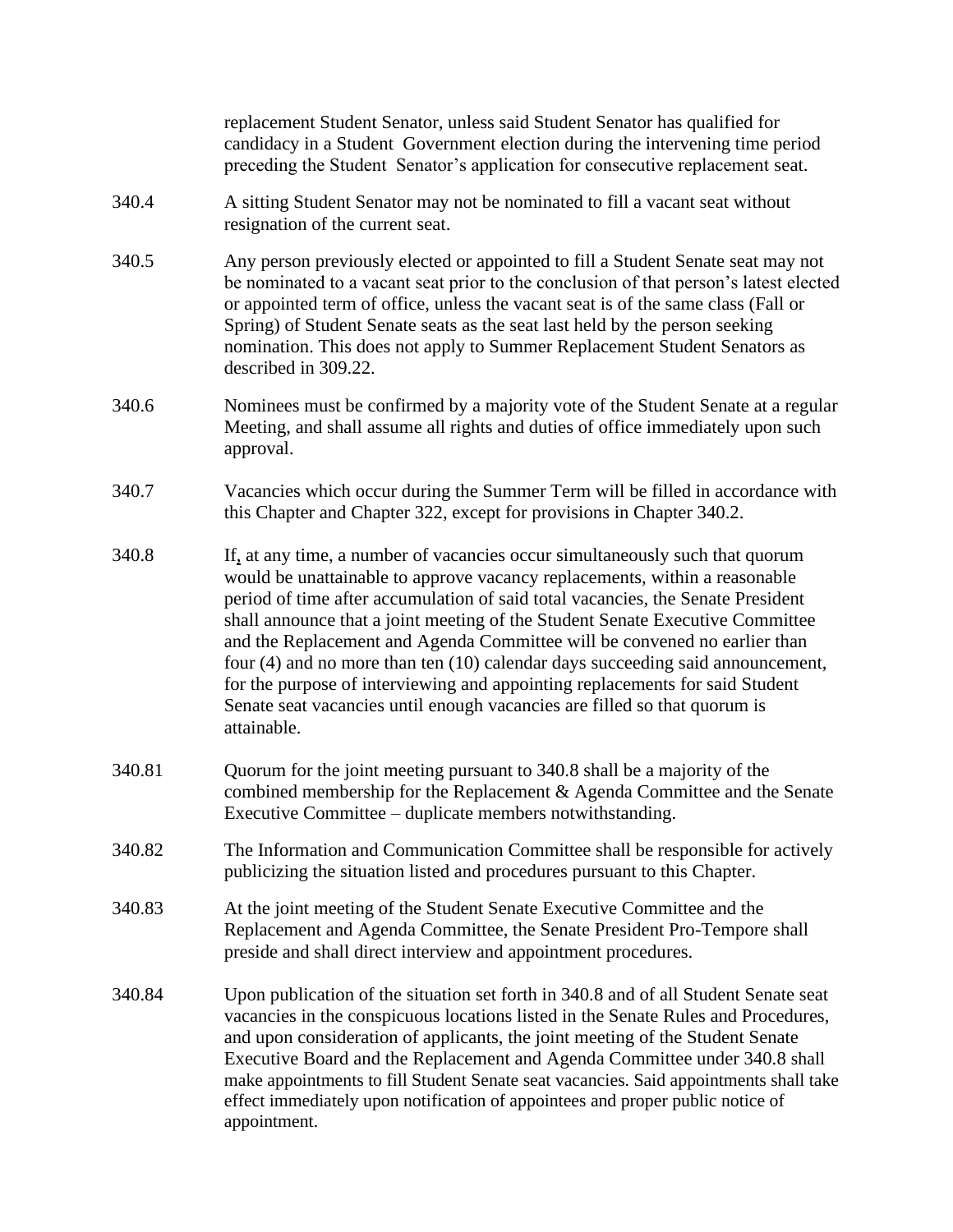CHAPTER 381 JOHN MICHAEL STRATTON MEMORIAL AWARD (1/66) (63-131, 72-194, 81-112, 94-114, 2000-117, 2008-136, 2015-109, 2020-1022)

- 381.1 The University of Florida Student Senate does hereby establish the John Michael Stratton Memorial Award, which shall be presented to outstanding members of the Student Senate in recognition of service and leadership as exhibited through the Student Senate. If there are insufficient funds, the Spring award shall take precedence.
- 381.2 The award shall consist of a permanent plaque which shall be displayed in the Student Government office. Each year, the recipients' names shall be engraved on the permanent plaque. In addition, the recipients shall be presented with a smaller plaque which be theirs to keep.
- 381.3 There shall be two recipients of this award annually. One recipient will be elected by majority vote of the Student Senate in the last meeting before the validation of the Fall Election. The second will similarly be elected in the last meeting before the validation of votes of the Spring Election.
- 381.31 The recipient shall be announced each year at the Student Government award ceremony or banquet by the Student Senate officer who presided over their selection.
- 381.4 The annual expenses for engraving and presentation of this award shall be included in the Student Government Administration Budget.